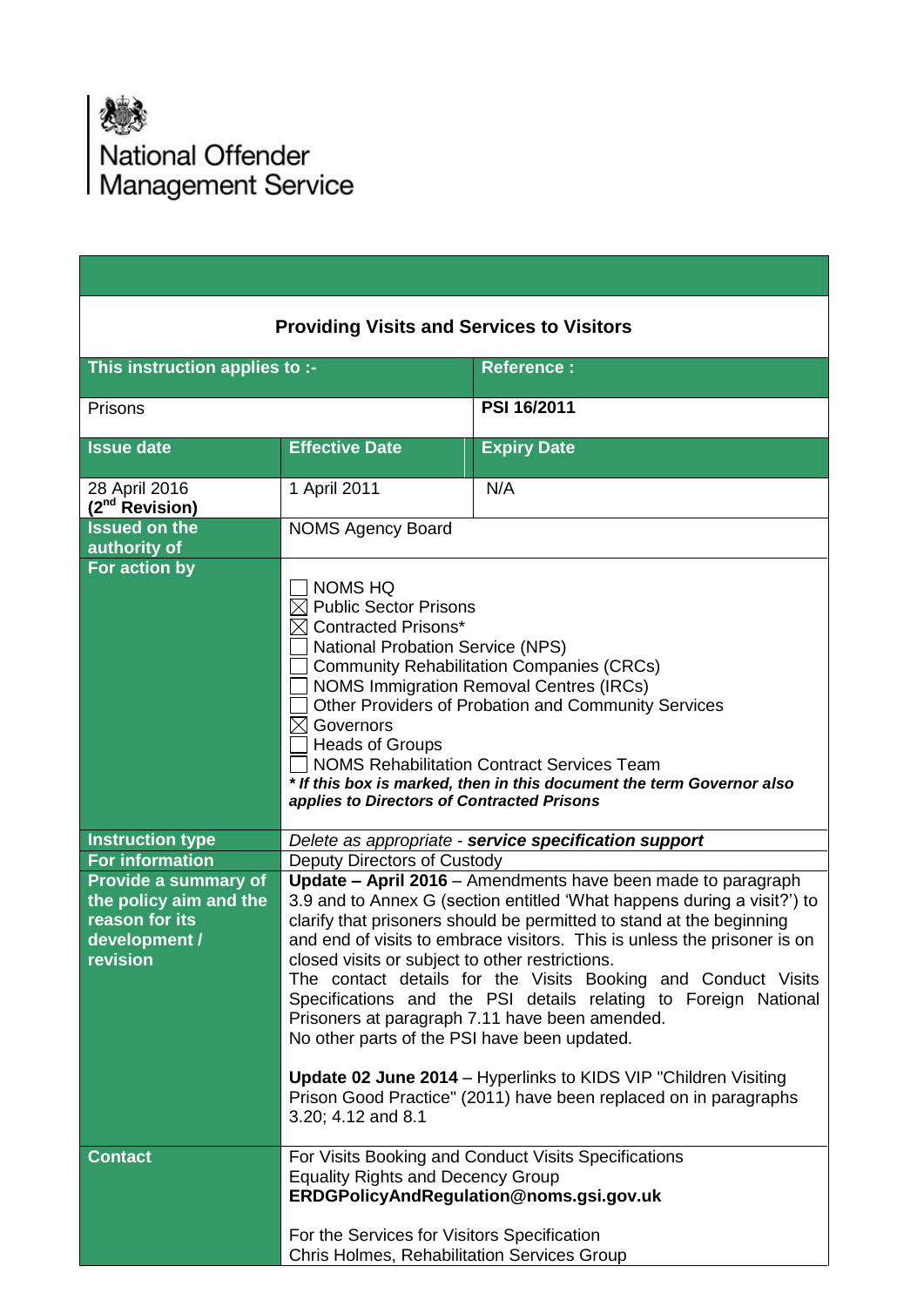|                                             | 0300 047 5338                                                                                |
|---------------------------------------------|----------------------------------------------------------------------------------------------|
| <b>Associated</b>                           | <b>Conduct Visits Specification</b>                                                          |
| documents                                   | <b>Visits Booking Specification</b>                                                          |
|                                             | Services for Visitors Specification                                                          |
|                                             | PSI 15/2011 - Management of Security at Visits                                               |
|                                             | PSI 37/2010 – Prisoners' Access to the Media                                                 |
|                                             | PSI 52/2011 – Immigration, Repatriation and Removal Services                                 |
|                                             | PSO 4405 Assisted Prison Visits Scheme                                                       |
|                                             | PSI 38/2010 Activities in Prisons                                                            |
|                                             | Replaces the following document which is hereby cancelled :-                                 |
| PSO 4410 - Prisoner Communications - Visits |                                                                                              |
|                                             | PSI 41/2007 - Legal Visits Good Practice Guidance                                            |
|                                             | Audit/monitoring: Those responsible for contract management will monitor compliance with the |
| mandatory actions set out in this PSI.      |                                                                                              |
|                                             | Notes: All Mandatory Actions throughout this instruction are in italics and must be          |
| strictly adhered to.                        |                                                                                              |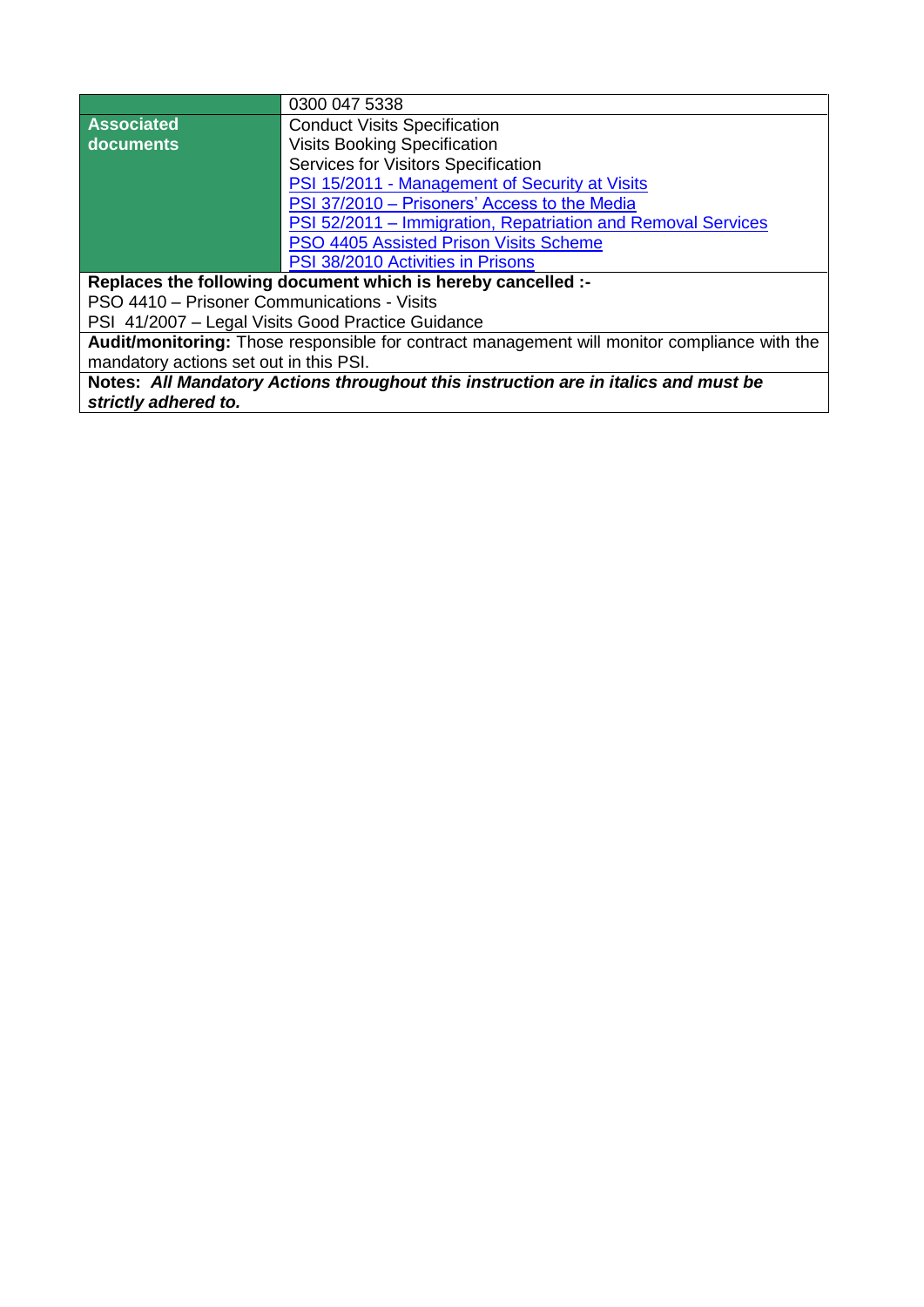# **CONTENTS**

| <b>Section</b> | <b>Subject</b>                                     | <b>Applies to</b>                        |
|----------------|----------------------------------------------------|------------------------------------------|
| Section 1      | <b>Executive Summary</b>                           | All prison staff                         |
| Section 2      | <b>Detail to support the Visits Booking</b>        | All prison staff particularly Visits     |
|                | <b>Specification</b>                               | booking staff                            |
| Section 3      | Detail to support the Conduct Visits               | particularly<br>those<br>All<br>Staff    |
|                | <b>Specification</b>                               | with<br>delivery,<br>concerned<br>the    |
|                |                                                    | management and supervision of            |
|                |                                                    | visits                                   |
| Section 4      | Detail to support the Services for Visitors        | All prison staff involved in the         |
|                | <b>Specification</b>                               | provision or supervision of visits       |
| Annex A        | <b>Additional instructions on particular types</b> | All prison staff involved in the         |
|                | of visit                                           | provision or supervision of visits       |
|                |                                                    |                                          |
|                | <b>Conduct of visits</b>                           |                                          |
|                |                                                    |                                          |
|                | <b>Official visits</b>                             |                                          |
|                |                                                    |                                          |
|                | <b>Services for visitors</b>                       |                                          |
| Annex B        | <b>Guidance on the Official Prison Visiting</b>    | <b>OPV Liaison Officer</b>               |
|                | (OPV) Scheme                                       |                                          |
| Annex C        | Suggested letter of appointment for OPVs           | <b>OPV Liaison Officer</b>               |
|                |                                                    |                                          |
| Annex D        | <b>Booking Visits - Good Practice Guidelines</b>   | prison staff involved<br>in<br>All<br>or |
|                |                                                    | responsible for visits booking           |
| Annex E        | Sample visitors' survey - guidance and             | prison staff involved in<br>All<br>the   |
|                | survey                                             | provision or supervision of visits       |
| Annex F        | Legal visits - Good Practice Guide                 | All prison staff involved in the         |
|                |                                                    | provision or supervision of legal        |
|                |                                                    | visits                                   |
| Annex G        | <b>Template Information leaflet for visitors</b>   | All prison staff involved in the         |
|                |                                                    | provision or supervision of visits       |
| Annex H        | <b>Mandatory requirements from the</b>             | All prison staff involved in<br>the      |
|                | <b>Assisted Prison Visits Scheme</b>               | provision of visits                      |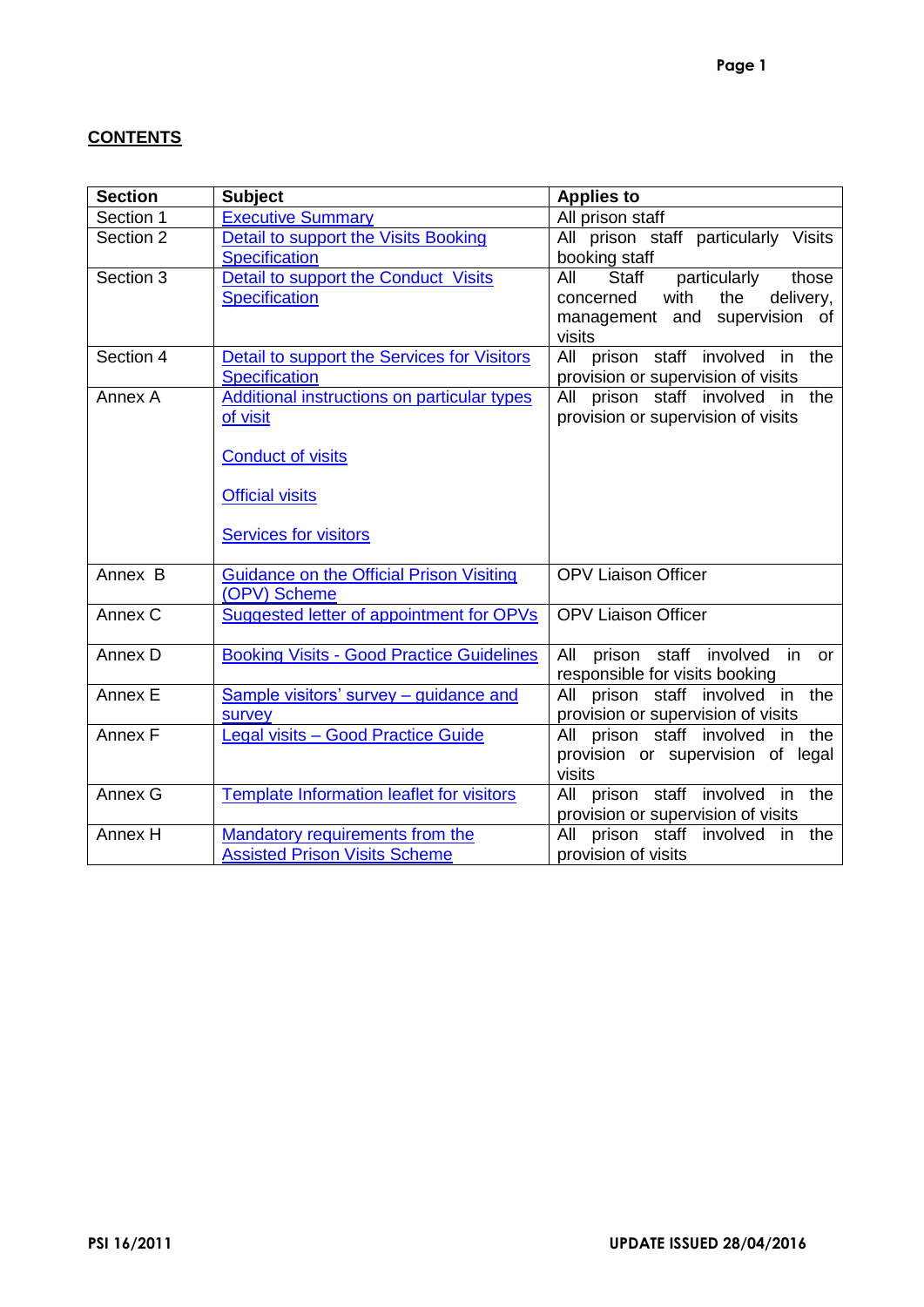## <span id="page-3-0"></span>**1. Executive Summary**

## **Background**

- 1.1 This Instruction supports the implementation of the Visits Bundle of specifications, which cover three linked services: Visits Booking, Conduct Visits and Services for Visitors.
- 1.2 Prison Rules require prisons to actively encourage prisoners to maintain outside contacts and meaningful family ties. This is integral to the prisoner's Right to Family Life as well as their rehabilitation. Visits are seen as crucial to sustaining relationships with close relatives, partners and friends, where appropriate, and help prisoners maintain links with the community. The MOJ Resettlement Survey 2008 showed that offenders could be 39% less likely to re offend if they had received family visits whilst in custody. Regular and good quality contact time between an offending parent and their children/ partner provides an incentive not to re-offend, and helps prisoners arrange accommodation employment/ training on release.
- 1.3 Visits also assist in maintaining good order. Good quality visits in a relaxed environment make a significant contribution to the well being and attitude of prisoners and generally help to build better relationships between families and staff to the point where families are encouraged to share sensitive information which may have an impact on the welfare of the prisoner. *Visitors must be treated courteously and with respect at all times, striking a sensible balance between this requirement and those relating to the maintenance of security, good order and discipline and the prevention of crime. Prison Rules 34 and 73 (1) /YOI Rules 9 and 77 allow the Governor discretion to refuse a social visit or determine the conditions under which it takes places. Such a decision must be necessary for one of the purposes specified in the Rules and should be proportionate to the objective being pursued.* These criteria reflect the requirements of Article 8 of the European Convention on Human Rights.
- 1.4 *The decision to allow any visit must be balanced against the need to maintain security and keep prisoners in lawful custody. The security measures that must be in place as part of the visits specification are set out in [PSI 15/2011.](https://intranet.noms.gsi.gov.uk/__data/assets/word_doc/0006/6963/PSI-15-2011-Management-and-Security-at-Visits.doc) Visits must be well managed, monitored, and where necessary due to inappropriate behaviour, terminated to maintain the good order and discipline of the prison.* [PSI 15/2011](https://intranet.noms.gsi.gov.uk/__data/assets/word_doc/0006/6963/PSI-15-2011-Management-and-Security-at-Visits.doc) provides instructions on who is allowed to visit, acceptable forms of identification, the supervision and control of visits, visits sanctions (including termination of the visit or the application of a closed visit), and measures to tackle the smuggling of un-authorised items through visits.
- 1.5 Delivering visits in line with the specifications will also contribute to tackling intergenerational offending, and at the same time deliver on commitments to supporting children and families to help address the poor outcomes faced by them. They include providing a suitable indoor area for visitors, matching delivery of visits to the needs of service users (especially families), and recognising the needs of children.
- 1.6 Together with guidance under each output, this PSI provides additional instructions and guidance [\(Annex](#page-17-0) A) on how to meet all the requirements set out in the Visits Booking, Visits: Conduct Visits; and Services for Visitors specifications.

#### **Desired Outcome**

1.7 The **Visits Booking Service** allows social and professional visitors to arrange a time whereby they can meet with a specific prisoner. The service quickly and efficiently matches the visitor and prisoner to the available visits capacity and in a way which balances convenience and accessibility for the visitor with the need for efficiency and security.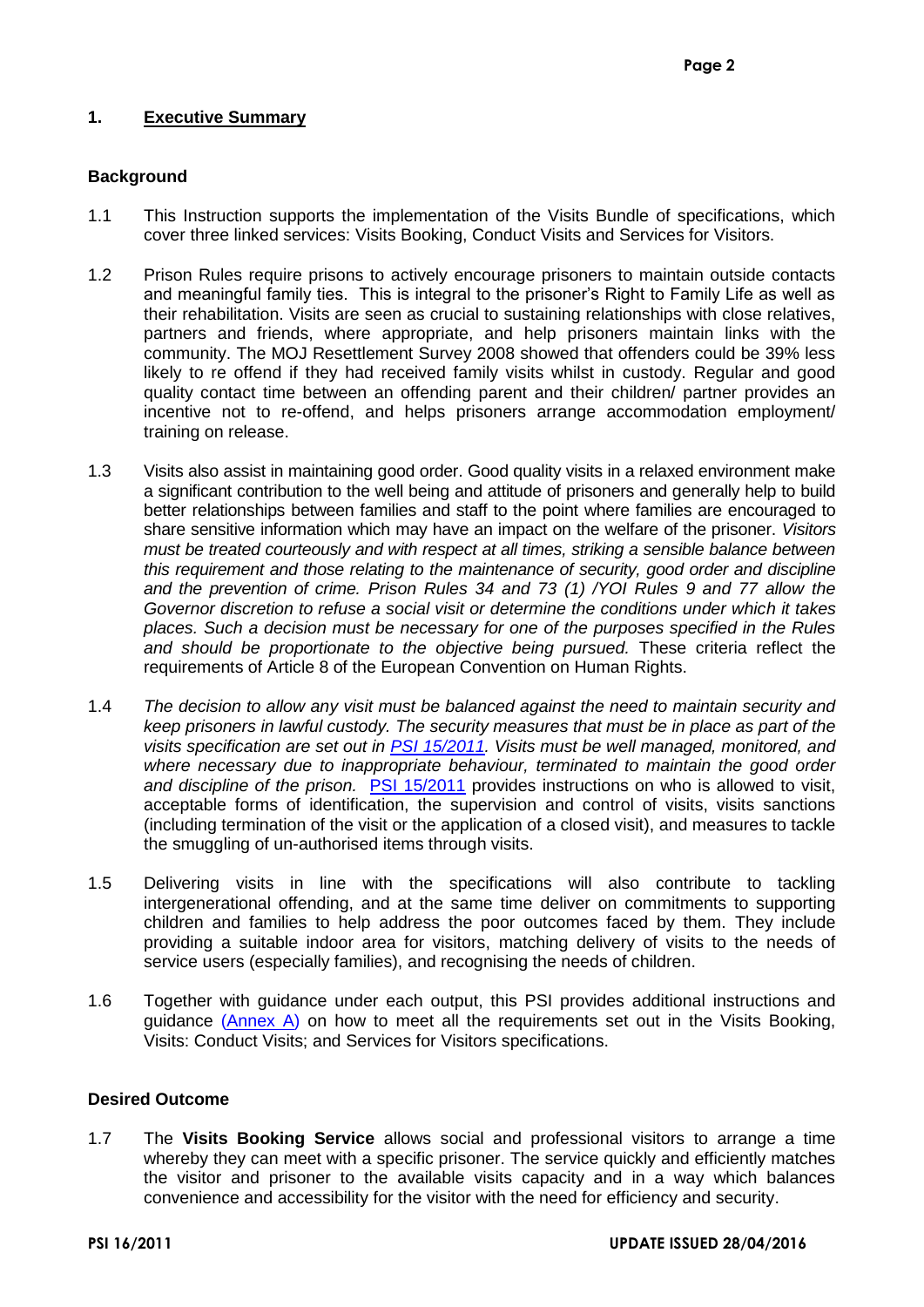Key outcomes for the Service

- Social and professional visitors are able to book a visit
- The visits booking process is accessible and user friendly
- The visits booking process supports and enhances the visits experience
- The visits booking process supports the maintenance of security and public protection
- 1.8 The **Visits: Conduct Visits Service** enables prisoners to maintain contact with friends and family and legal or professional advisers. The service provides a decent and conducive environment for the visit, whilst maintaining the appropriate level of security for the establishment. No member of the public or prisoner should be put at risk as a consequence of a visit to a prisoner.

Key outcomes for the Service

- The service supports the maintenance of family ties and outside contacts
- The service is decent and supports and enhances the visits experience
- Social and professional visitors and prisoners are, as a minimum, able to meet in person
- The service supports the maintenance of security, order and public protection including by preventing prisoners from escaping
- All processes support the discharge of Prison's responsibility to safeguarding children
- 1.9 **Services for Visitors**: There is an area at each establishment for visitors to wait in prior to a visit and where provision is made for the secure storage of personal possessions and for the anonymous disposal of illicit items. There is opportunity to receive visits and support information and to provide feedback regarding the visits experience.

Key outcomes for the Service

- Visitors to prisoners have a decent, indoor area, in which to sit and wait in prior to a visit
- The service supports and enhances the visits experience
- There is opportunity to receive information on a range of issues
- Personal property, not permitted within the prison can be securely stored and illicit items disposed of
- 1.10 *The delivery of services to the children and families of offenders must be considered in the context of other cross government initiatives around supporting families with multiple needs. This involves a partnership approach to whole family support.* The statutory framework for this, in both England and Wales, is the Children Act 2004, requiring agencies to make arrangements to safeguard and promote the welfare of children. Both Prison Governors and probation providers have important duties under the Act, many of which are associated with either the child's right to contact with parents who are held in custody or with the safeguarding and wellbeing of children with whom they have contact.
- 1.11 While there is no legal requirement for prisons to have a visitors' centre, there is evidence to suggest that a discrete building can be of value when delivering a service to visitors. Not all prisons have a purpose built visitors' centre and at some there is little or no existing provision. Some prisons are located in city centres and will have access to nearby shops and transport hubs. Others in remote, rural locations have little or no provision nearby, and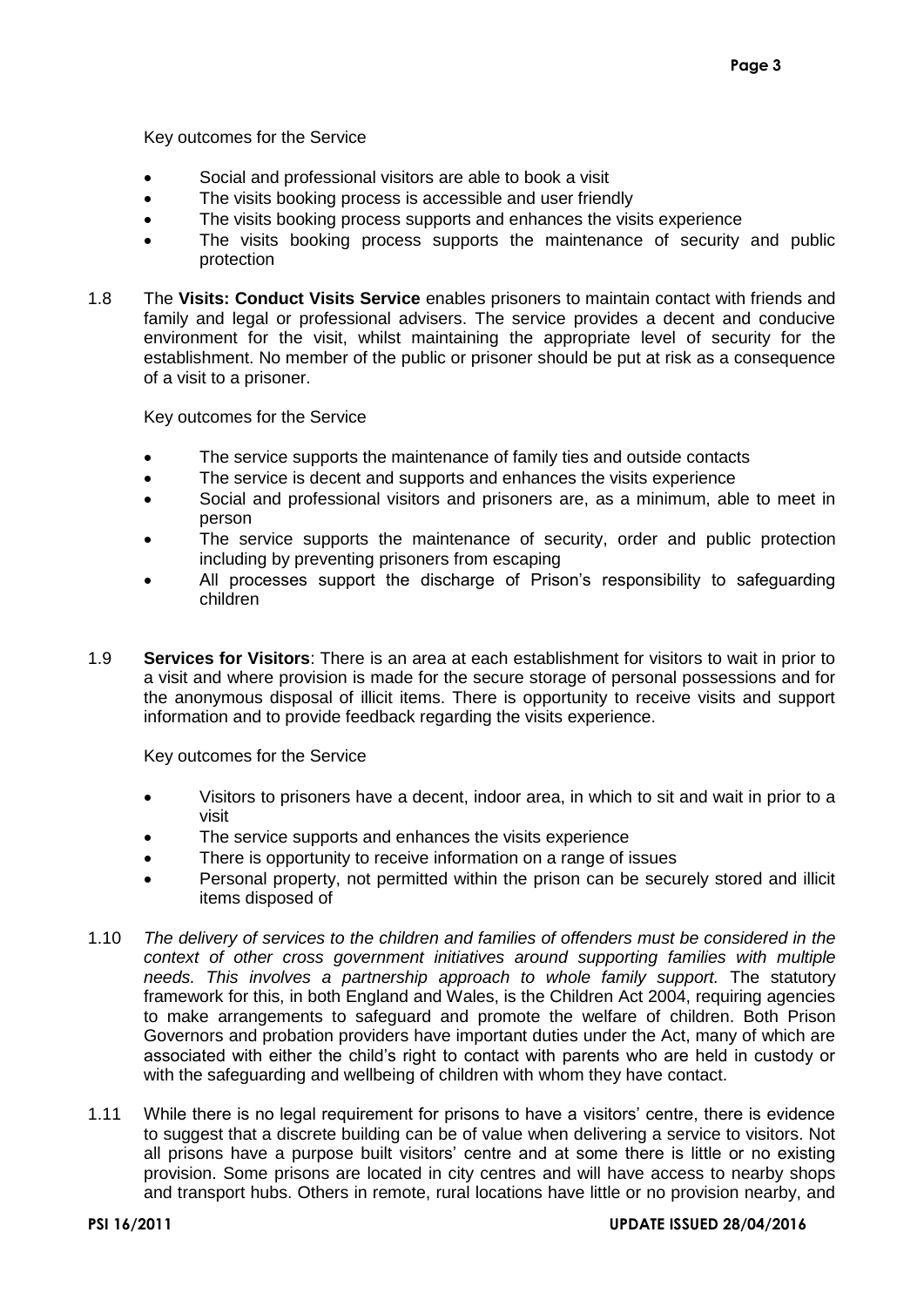at others a building is not possible due to location or planning requirements. Delivery of these requirements can be achieved without the need for a purpose built visitor centre as providing the right staff ethos and services can make more of an impact than buildings alone.

1.12 Prisons should contact the NOMS Reducing Re-offending Procurement Team (0300 0475953 / 0300 0475933) for advice on procurement of services for visitors. This team is already actively involved in supporting procurement of services.

## **Application**

1.13 All staff involved with the visits process or who might otherwise come into contact with visitors. The Management of Security at Visits [PSI 15/2011](https://intranet.noms.gsi.gov.uk/__data/assets/word_doc/0006/6963/PSI-15-2011-Management-and-Security-at-Visits.doc) addresses the security issues associated with visits processes.

## **Mandatory Actions**

1.14 *Governors must ensure that the booking process, delivery and management of the visits process is undertaken in accordance with this PSI and the Visits Booking, Conduct Visits and Service for Visitors Specifications.*

## **Resource Impact**

1.15 This PSI does not introduce any new requirements so the financial impact should be minimal. Commissioners and Governors will recognise that whilst not mandated there may be potential savings in some establishments through adherence to the efficient operating models for these services. Commissioners may choose the quality options for provision of drinks and food for visitors, supervised play and family support worker services are included. There is evidence that enhanced provision to support offenders' family relationships can be associated with reducing re-offending and intergenerational crime.

#### **Contacts**

1.16 For further information about this PSI please see contacts list on front cover.

(Signed)

**Digby Griffith Director of National Operational Services**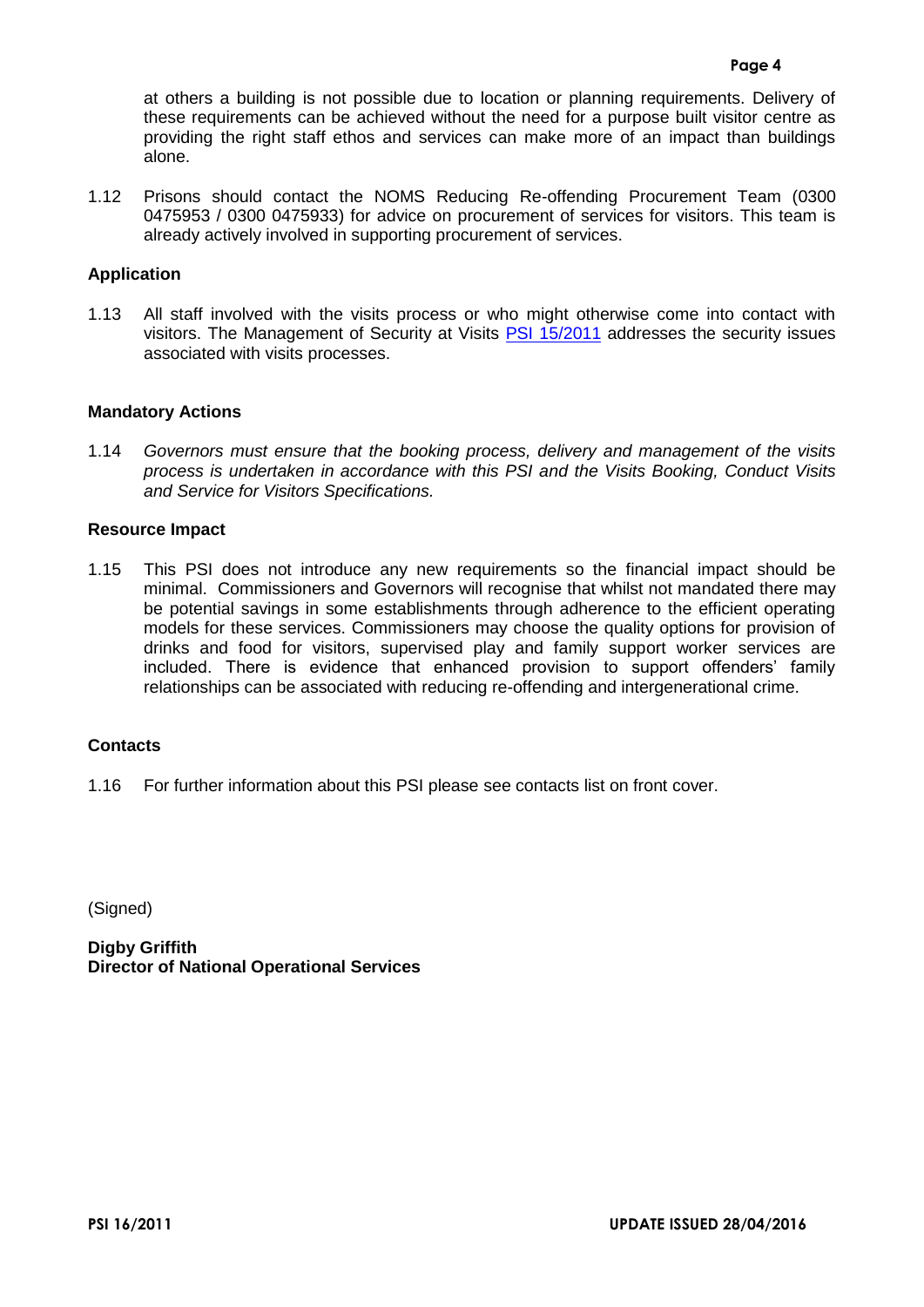## <span id="page-6-0"></span>**2. VISITS BOOKING**

## **SERVICE ELEMENT: Visits Booking**

## **Output 1: All Visitors, including Professional Visitors, who are entitled to visit, are able to pre-book visits to enable prisoners to take their visits entitlement.**

- 2.1 *The system for booking visits must be efficient. For example, telephone calls will be answered promptly and the booking will be administered in good time.*
- 2.2 *In public sector prisons, Prison-NOMIS is used to book visits for convicted prisoners.*
- 2.3 A Manager of an appropriate grade preferably a member of the Senior Management Team - should be responsible for the provision of a booked visits service to ensure continuous improvement of the service. Good practice guidance on visits booking and delivery of legal visits is provided at [Annex D](#page-29-0) and [Annex F.](#page-39-0)

#### **Output 2: The booking can be made sufficiently far in advance to permit the visitor to make reasonable plans.**

2.4 Convicted prisoners should be encouraged to request and send out visiting orders at the earliest opportunity. Visitors should also be encouraged to book promptly on receipt of the visiting order.

#### **Output 3: The visits process allows visitors to cancel visits and prisoners to be informed and is sufficiently responsive to permit cancelled visits to be released for re-booking**

- 2.5 Establishments with a large number of unconvicted prisoners may require a more flexible system to enable re-booking of cancelled visits, given the increased likelihood of cancellation at short notice.
- 2.6 All visitors should be informed, when booking, of the need to notify the booking line as soon as possible if they are unable to visit.
- 2.7 Priority for using released sessions should be given to prisoners who want to take reception visits or special visits where an urgent need for contact has been identified.

#### **Output 4: Establishments are aware of the identity of prisoners and visitors due to participate in a visit and information is shared to ensure a safe and efficient visit.**

2.8 Guidance on this output is contained within the Management of Security at Visits [\(PSI](https://intranet.noms.gsi.gov.uk/__data/assets/word_doc/0006/6963/PSI-15-2011-Management-and-Security-at-Visits.doc)  [15/2011\)](https://intranet.noms.gsi.gov.uk/__data/assets/word_doc/0006/6963/PSI-15-2011-Management-and-Security-at-Visits.doc).

#### **Output 5: The identities of all visitors are recorded and retained.**

2.9 Guidance on this output is contained within the Management of Security at Visits. (PSI [15/2011\)](https://intranet.noms.gsi.gov.uk/__data/assets/word_doc/0006/6963/PSI-15-2011-Management-and-Security-at-Visits.doc).

#### **Output 6: The Booking process is user friendly, meets the needs of social and professional visitors.**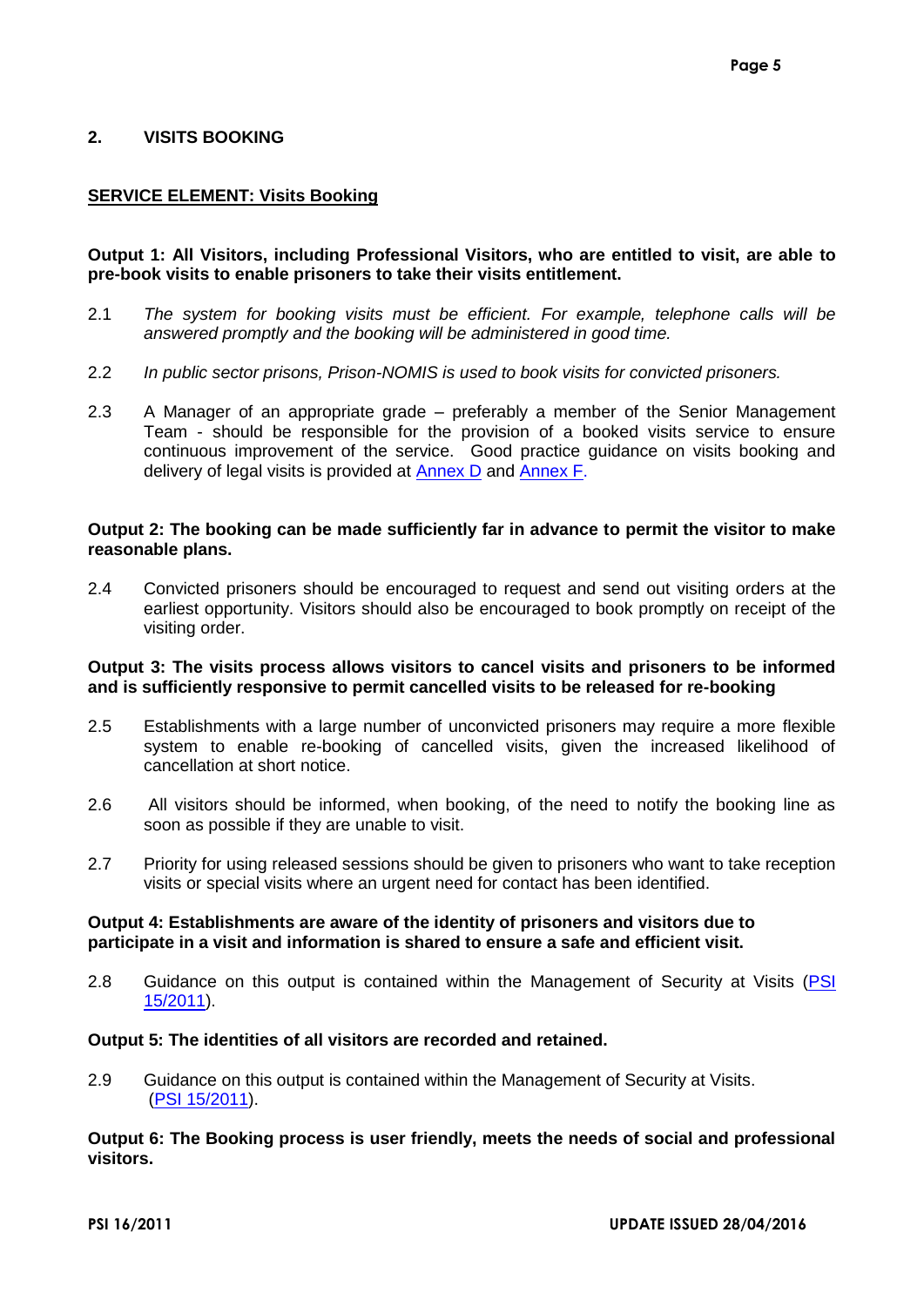- 2.10 *The service to visitors must be of a high standard throughout the booking process, and respond to individual needs, including the method of booking.* Visitors should receive a prompt and courteous response. Booking lines should be open at times when visitors are able to call, and staffed according to demand, for example, outside normal working hours and including weekends.
- 2.11 It is good practice to staff the booking line(s) with dedicated staff. They should be well informed of the importance of contact between prisoners and their families and they should have a good working relationship with staff who operate the visits service.
- 2.12 *In order to ease pressure on telephone lines, establishments must consider providing alternative methods for booking visits, such as using functional mailboxes to book by email or more sophisticated call centre arrangements to provide this service across multiple sites*.
- 2.13 *Visitors must be asked to specify special requirements or to request reasonable adjustment that they require to help them access the visit.* See paragraph 3.8 for further details. *If a reasonable adjustment needs to be made this information must be relayed to visits staff at the earliest opportunity*.

## **Output 7: The Booking process is responsive to social and professional visitor feedback.**

2.14 *The Senior Manager responsible must monitor and review the service through a formal annual review process, including social and professional visitor feedback.* This can be collected using a survey. See [Annex E](#page-31-0) for an example Visitor Survey.

## **Output 8: The process is responsive to the booking needs of large families**

2.15 Social visits are limited to three adults per prisoner. No such limitation applies to children who are visiting a parent in custody, so every effort should be made to book visits for large families (see also paragraph 3.6). *However, booking staff must note the number and age of children who intend to visit and pass this information to Visits staff to ensure they are adequately prepared.*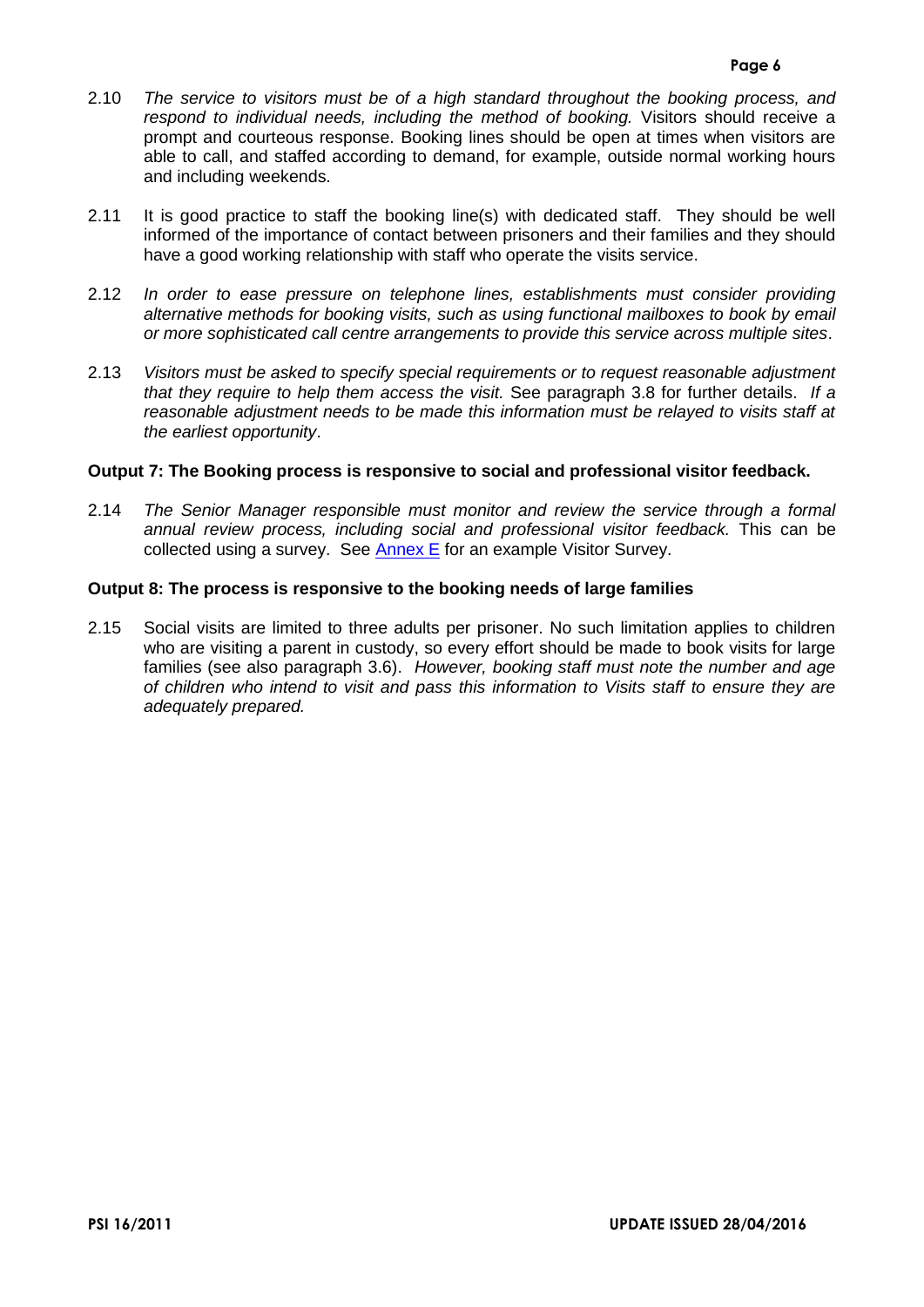## <span id="page-8-0"></span>**3. Conduct Visits**

#### **SERVICE ELEMENT: SOCIAL VISITS**

#### **Output 1: Convicted prisoners have the opportunity to receive at least two, one-hour social visits in every four week period.**

- 3.1 *Convicted prisoners, both adult and young offenders, must be informed during induction, of their entitlement to social visits. This should include a visit on reception after conviction and at least every two weeks (not two each month) thereafter, including at least one weekend visit every four weeks.*
- 3.2 *Convicted prisoners must also be informed that they can accumulate up to 26 statutory visits during any twelve-month period*. These may be taken at their current establishment or they may apply to be temporarily transferred to take them at another prison suitable for their age, security classification and gender. More information on accumulated visits can be found within [Annex A.](#page-17-0)

## **Output 2: Reception Visit – Every prisoner is given the opportunity of receiving a visit within 72 hours of reception upon conviction, where the visit is additional to the statutory entitlement.**

3.3 If a visiting order is required for this purpose a suitable *collection point must be agreed to save time on posting. An agreed collection point system may also be used for visitors with no fixed address.* The visitor would be required to produce approved identification in order to collect the visiting order, and should be informed in advance of the acceptable forms of identification. These should be contained in the establishment's local security strategy. In the case of Category A prisoners, advice should be sought from Directorate of High Security Prisons/Security Policy Group or Police Advisers Section.

## **Output 3: Every un-convicted prisoner is given the opportunity to receive at least three, one hour social visits each week, one of which may be on a weekend.**

3.4 *Each unconvicted prisoner must be informed of their visits allowance at the earliest opportunity. Unconvicted prisoners must be allowed visits on at least three days a week, which includes weekends. Each visit must last at least one hour*.

## **Output 4: Visiting sessions take place at times which maximise opportunities for prisoners and families to meet.**

3.5 *Governors must organise visiting arrangements, taking into consideration the needs of visitors and the regime at the establishment as well as practical constraints such as local public transport*. Social visitors (including those who represent the interests of visitors) should be involved in this process, and feedback obtained through a survey. An example can be found at [Annex E.](#page-31-0) Wherever possible other methods of obtaining feedback should also be explored. Arrangements should be reviewed regularly to ensure they are up to date and effective. See also services for visitors section below

## **Output 5: Visits are able to respond to the needs of larger families and special requests received from the booking process.**

3.6 *The booking system must be able to deal with requests from larger groups.* Up to three adults, together with any accompanying children, should normally be allowed at each visit. A child is defined as any person under the age of 18. Subject to any public protection considerations and to comply with UN Convention on the Rights of the Child and Human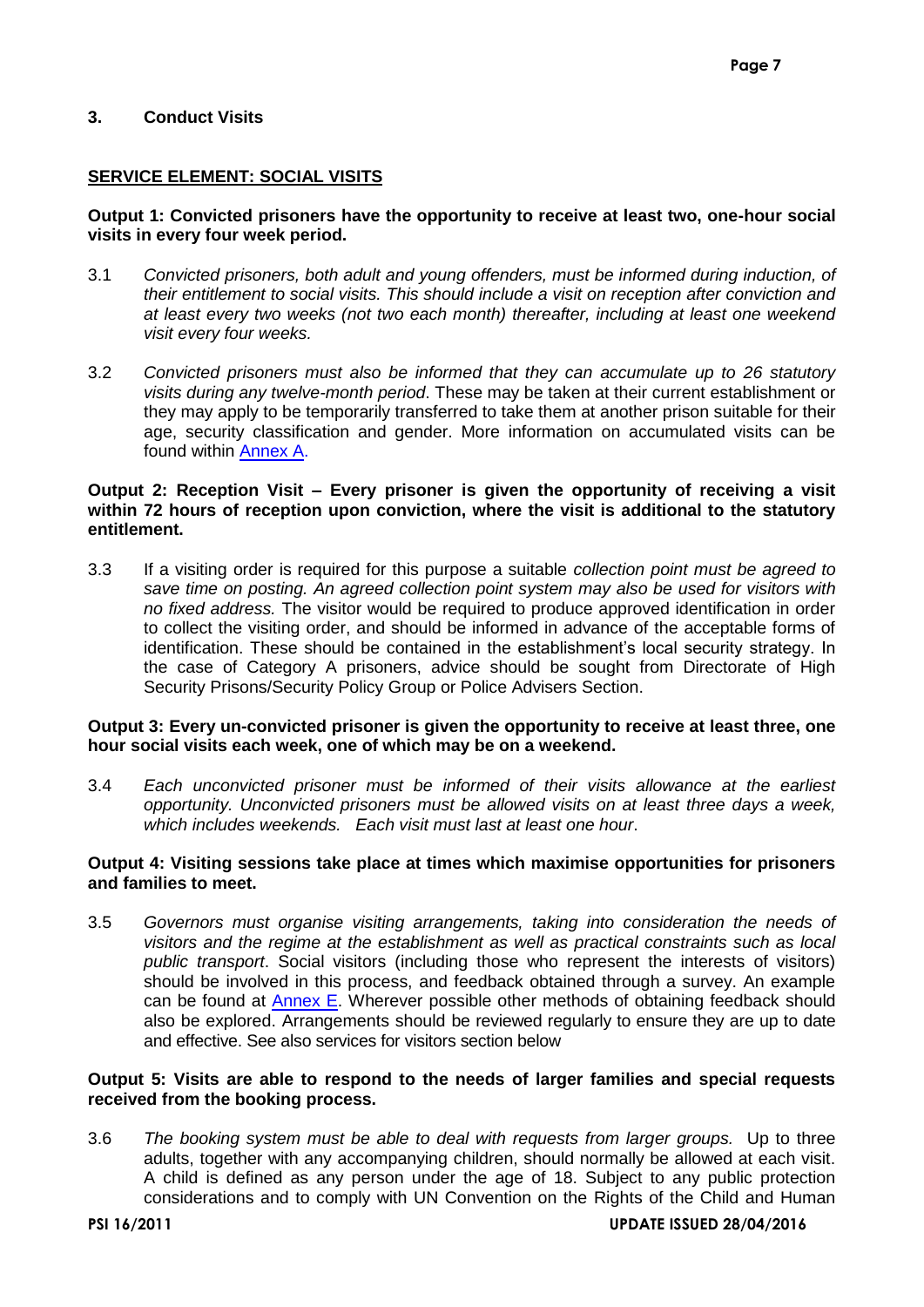Rights obligations, establishments need to be as flexible as possible in accommodating large families who wish to visit together especially where the child is visiting a parent.

- 3.7 If fixed seating is in place, freestanding chairs should be made available for additional children. *These must be arranged in such a way as not to impede surveillance of the visit, or general access by prison staff, or jeopardise the welfare of the child.*
- 3.8 *Requests from visitors and prisoners for reasonable adjustments in order to access the visit must be implemented in order to accommodate disabled prisoners or those with particular requirements*. *At the point of booking visitors must be encouraged to declare any particular requirements due to a disability or an underlying medical condition that would normally require a reasonable adjustment to be made. Staff must consider the needs of visitors with mobility, hearing, speech or sight impairments or any other disability and how the physical visits environment can be adapted to enable the visit to take place*. If the same adjustment has been necessary for the visitor in other situations especially if their needs are complex the visitor should be asked to describe how the adjustment was made. This may help staff apply this to the prison setting. Staff should consult the relevant Equality lead for further advice.

# **Output 6: Social visits are conducted in a manner which ensures:**

- **Opportunity for reasonable physical contact. (Though closed visits may under some circumstances be necessary)**
- **Maintenance of security**
- **The safeguarding of Children**
- **Public Protection**
- 3.9 *Social visits must take place within hearing range and sight of staff.* Reasonable physical contact between prisoner and visitors should be permitted, subject to security considerations and any public protection measures that may be in place. Prisoners should be allowed to stand to embrace their visitor at least at the beginning and at the end of the visit, unless they are on closed visits or subject to other restrictions. Young children should be permitted a greater level of contact with their parent or close family member during the course of the visit, again subject to any concerns about risk to the child.
- 3.10 In certain circumstances it may be necessary to impose restrictions on the level of physical contact between the prisoner and their visitor(s). Prison Rule 34(2) and 34(4) set out the circumstances in which restrictions may be considered necessary and the requirement for any such restrictions to be proportionate. The reason for any variation from local policy should be explained to both prisoner and visitor. A notice should be clearly displayed advising prisoners and visitors of any local policy regarding physical contact and the consequences of non-compliance. This should make it explicitly clear that unless a crèche is provided (i.e. where children are cared for in a separate room with no direct and easy access to their family / carer/s and responsibility for the child is formally passed to the crèche), the children remain the responsibility of parent / carer during the visit.
- 3.11 *Closed visits must only be imposed when a risk of smuggling drugs or another behaviour threatening the good order and control of the establishment has been identified.* Guidance on the security aspects of visits including the use of closed visits can be found within the Management of Security at Visits [\(PSI 15/2011\)](https://intranet.noms.gsi.gov.uk/__data/assets/word_doc/0006/6963/PSI-15-2011-Management-and-Security-at-Visits.doc).
- 3.12 Governors of prisons have a duty to make arrangements to ensure that their functions are discharged with regard to the need to safeguard and promote the welfare of children and vulnerable adults. Prison staff and those working in visitors' centres should receive training, briefing or guidance as appropriate in safeguarding and child protection that is proportionate to the likely level of contact with children, in order for them to take appropriate action if concerns are raised during a visit. The establishment - or the service provider -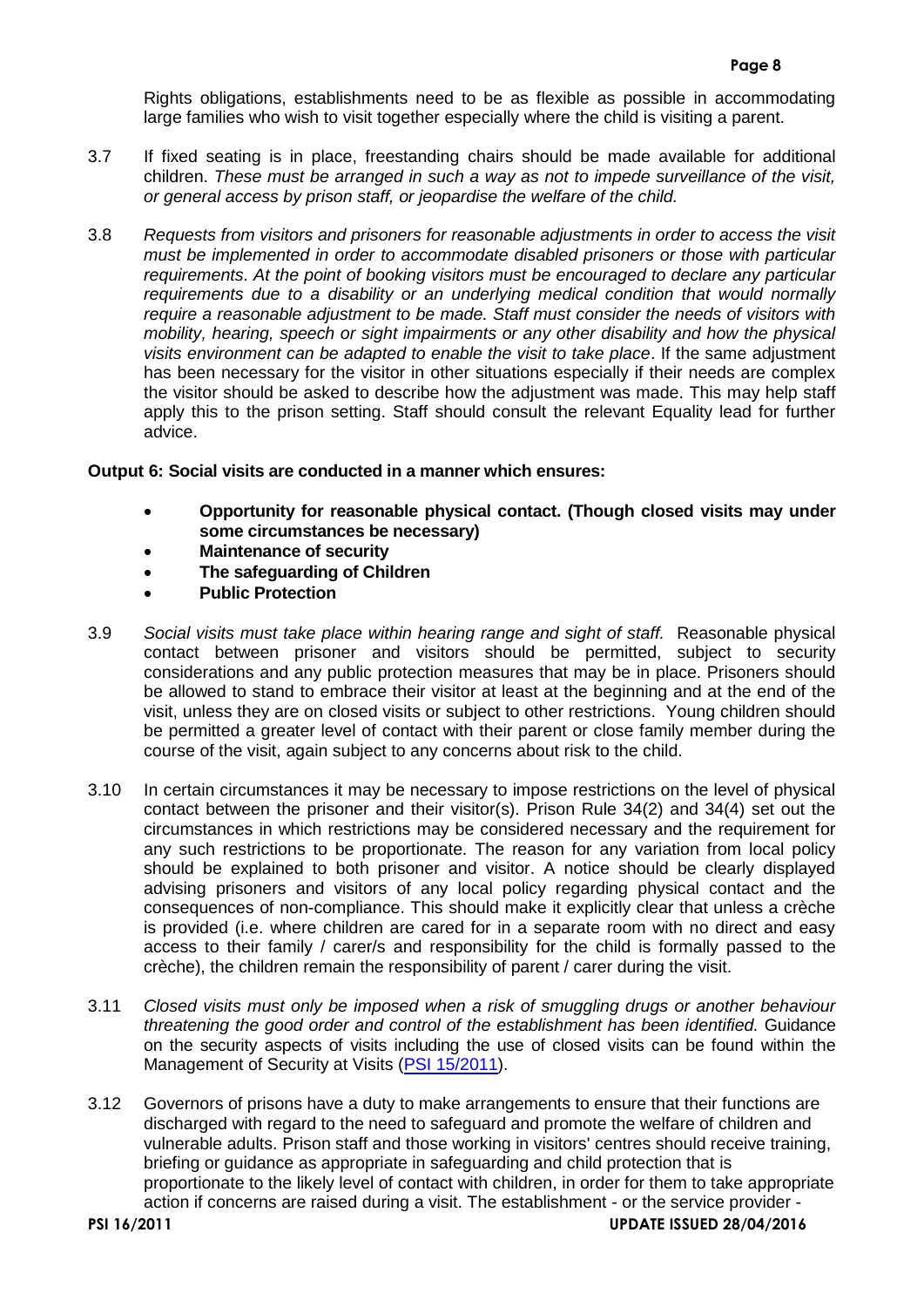should arrange specific safeguarding and child protection training - rather than safeguarding awareness training - for Family Support Workers, Play Supervisors and Visitor Centre staff who supervise activities for children. Chapter 4 of *Working Together to Safeguard Children* contains some guidance on the suggested training for different target groups of staff depending on their level and the frequency of contact with children, young people and/or their parents/carers. This is available at [http://www.education.gov.uk/publications/standard/publicationdetail/page1/DCSF-00305-](http://www.education.gov.uk/publications/standard/publicationdetail/page1/DCSF-00305-2010)

[2010](http://www.education.gov.uk/publications/standard/publicationdetail/page1/DCSF-00305-2010) or from Offender Safety Rights and Responsibilities Group. Contact details can be found on the front page of this Instruction.

- 3.13 *Where a prisoner who is assessed as posing a risk to children is allowed a visit from a specific child, staff must refer to Safeguarding Children: Child Contact protocols in Chapter 2 of the Public Protection Manual.* This also contains guidance on observation and seating arrangements.
- 3.14 Prison staff need to be familiar with the procedures and restrictions that may apply to prisoners convicted of, or remanded in custody for, harassment offences, or are subject to a restraining or injunction orders. Detailed guidance is contained within Chapter 6 of the Public Protection Manual.

## **Output 7: A strategy for the supervision of visits areas that remains proportionate to the risk assessed, is agreed, documented, and followed**

3.15 Guidance on this output is contained within [\(PSI 15/2011\)](https://intranet.noms.gsi.gov.uk/__data/assets/word_doc/0006/6963/PSI-15-2011-Management-and-Security-at-Visits.doc) the Management of Security at Visits

#### **Output 8: Visitors are able to purchase snacks and hot/cold drinks during the visit.**

- 3.16 The provision of refreshments should take account of visitor feedback. All items should be offered at a reasonable price.
- 3.17 Wherever possible, the refreshments should be available for visitors from an area dedicated to the preparation and serving of food and drink. If this is not possible vending machines can be used on the understanding that the machines are stocked before the visit commences.

#### **Output 9: There are facilities for children to play whilst visiting a prisoner**.

- 3.18 Opportunities for play can reduce stress, build relationships and parenting skills. The way in which establishments manage the visiting experience can affect whether children wish to visit again, and has an impact on prisoners' ability to maintain positive family relationships.
- 3.19 Play facilities are one way of responding to children's needs and should cater for a range of ages. Public protection and health and safety issues should be taken into account when deciding on location of play facilities. This is because parents and carers are responsible for their children even when they are in a play area, unless it is an Ofsted registered crèche.
- 3.20 Further guidance is provided within the [KIDS VIP "Children Visiting Prison Good Practice"](http://www.prisonadvice.org.uk/our-services/supporting-practitioners/Kids-vip)  [\(2011\)](http://www.prisonadvice.org.uk/our-services/supporting-practitioners/Kids-vip) on suggested play equipment which must be easily maintained, clean, meet with Health and Safety requirements, and security requirements. Consideration should be given about how to cater for older children and adolescents.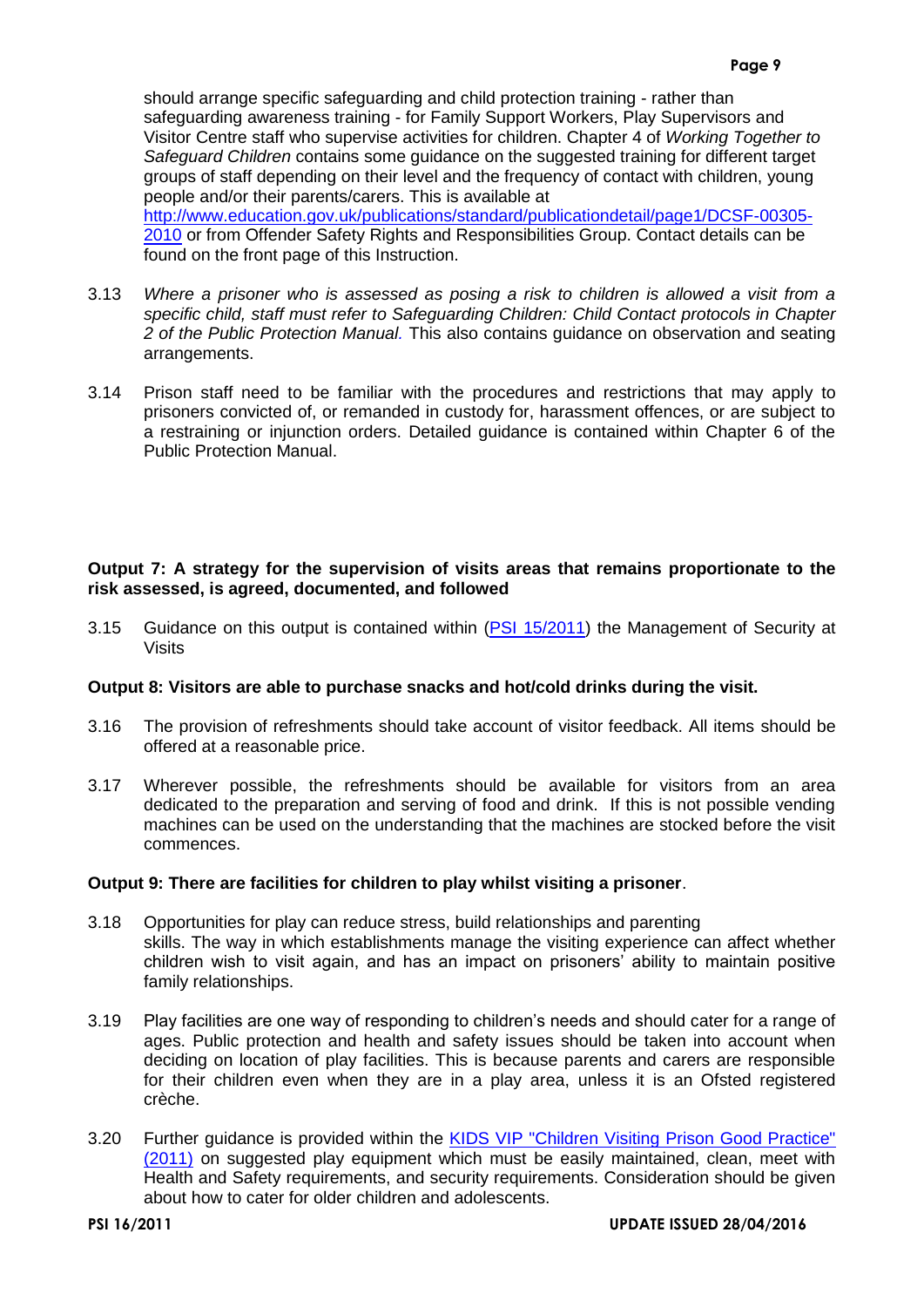## **Output 10: Visitors can leave the establishment at any time, subject to security checks.**

- 3.21 Visitors should be able to leave the visits area for a short period of time without the need to terminate the visit, as long as it can be managed safely and it does not place unreasonable demands on staff. Visitor re-entry is conditional on the need to consent to another search and on the understanding that the visit will terminate at the original time.
- 3.22 *Arrangements for leaving and returning must take account of the needs of pregnant women, nursing mothers, infant children and visitors with disabilities.*

#### **Output 11: The décor and general environment, including furniture, is in a good and decent condition; is conducive to creating a positive visit experience for adults and children and supports the maintenance of security and order.**

- 3.23 *The environment must be as relaxed and informal as possible.* The décor and general environment including furniture should be clean, reasonably comfortable and in a good state of repair and arranged to ensure appropriate levels of supervision and access by staff. It is good practice to ask visits staff to identify strengths and weakness in the design of the visits area, from both security and health and safety perspectives. Other considerations include:
	- suitability of lighting and ventilation
	- whether it is feasible to have plants
	- location of toys for the children in the visits area.
	- accessibility for disabled prisoners and visitors.
- 3.24 The impact of the visits environment and procedures on children should be considered in order to achieve a welcoming experience.

#### **Output 12: Visits sessions start on time**

3.25 *All visits procedures must contribute to sessions starting on time. Every effort must be made to ensure that both official and social visits start at the advertised or agreed times.* Visitors and prisoners should be informed of the reason for any delay.

#### **SERVICE ELEMENT: OFFICIAL VISITS**

#### **Output 13: Official visits to prisoners are facilitated**

- 3.26 *Visits by the following persons must be treated as official visits and do not require the prisoner to use a visiting order or count against his/her allowance of social visits*:
	- a) legal advisers
	- b) offender managers/probation staff
	- c) social workers/Youth Offending Team (YOT) workers
	- d) pastoral visits by authorised and appointed faith leaders / representatives to visit those prisoners registered as belonging to their faith
	- e) Bishops
	- f) Samaritans
	- g) MPs, Welsh Assembly Members or MEPs visiting in an official constituency capacity
	- h) officers of the Parliamentary and Health Service Ombudsman
	- i) representatives of the Prison and Probation Ombudsman, the Legal Ombudsman, the Quality Care Commission, and the Office of the Legal Services Ombudsman
	- j) authorised researchers
	- k) embassy or consular officials
	- l) police officers or other public officials in discharge of their duty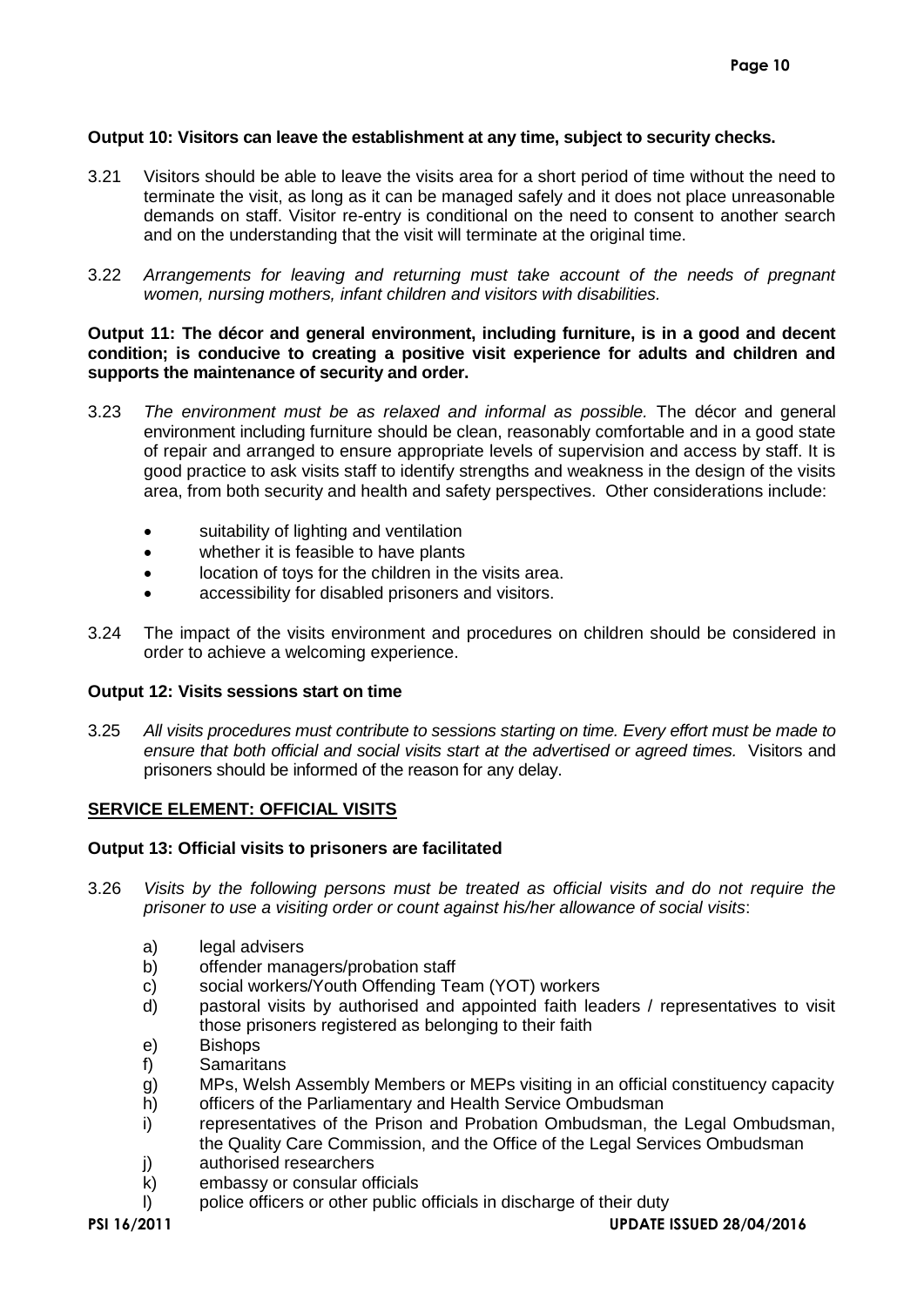- m) visits from an accredited agent of the Treasury Solicitor, the Director of Public Prosecutions, the Crown Prosecution Service, or the Official Receiver in Bankruptcy, on production of the necessary authority from the department, to interview and to serve documents on a prisoner.
- n) staff of the Criminal Cases Review Commission
- o) representatives of veterans organisations such as the Royal British Legion, the Soldiers Sailors Airmen and Families Association when acting in an official capacity or assisting with resettlement issues
- p) representatives of the Equality and Human Rights Commission (EHRC) visiting in a professional capacity or any other organisation when the purpose of the visit is specifically and solely to discuss equality issues
- q) Immigration Officers or representatives of the United Kingdom Border Agency
- r) visits by other officials or bodies to whom confidential access arrangements applies
- 3.27 Official status may also be extended to interviews by officers of other investigative bodies such as HM Revenue & Customs, the Security Service, the Serious Fraud Office, the Crown Prosecution Service and equivalent bodies of other countries.
- 3.28 This is not a definitive list. If a prisoner requests an official visit from an organisation or individual not listed above, Governors may decide the conditions in which it takes place.

## **Output 14: Official Visits take place in sight, but out of hearing of any officer/authorised member of staff.**

3.29 Measures are in place to ensure that official visits – particularly those from legal advisers and consular officials – should take place within sight but out of hearing range of staff, other prisoners and their official visitors.

#### **Output 15: Official Visits shall take place in an area that is conducive to the need of such visits.**

3.30 In determining where an official visit takes place, staff should consider the purpose of that visit and how to meet the prisoner and visitor needs within the existing physical layout. It is not good practice to book legal visits in the main visits area, but if there is no interview room then staff must ensure there is sufficient space between the tables so that conversations cannot be overheard.

## **SERVICE ELEMENT: VISITS SECURITY**

Guidance for outputs 16 -21 is contained in the Management of Security at Visits [\(PSI 15/2011\)](https://intranet.noms.gsi.gov.uk/__data/assets/word_doc/0006/6963/PSI-15-2011-Management-and-Security-at-Visits.doc).

**Output 16: Prisoners are identified and accounted for prior to the commencement of and at the conclusion of a visit**.

**Output 17: A strategy, including searching, is in place to prevent unauthorised articles entering or leaving the prison during visits**

**Output 18: All visitors are made aware of those articles not permitted to be brought into the prison.** 

**Output 19: Visits can be monitored and reviewed during and following a visit.**

**Output 20: The identity and authority of a visitor to enter or leave the prison is established before movement takes place**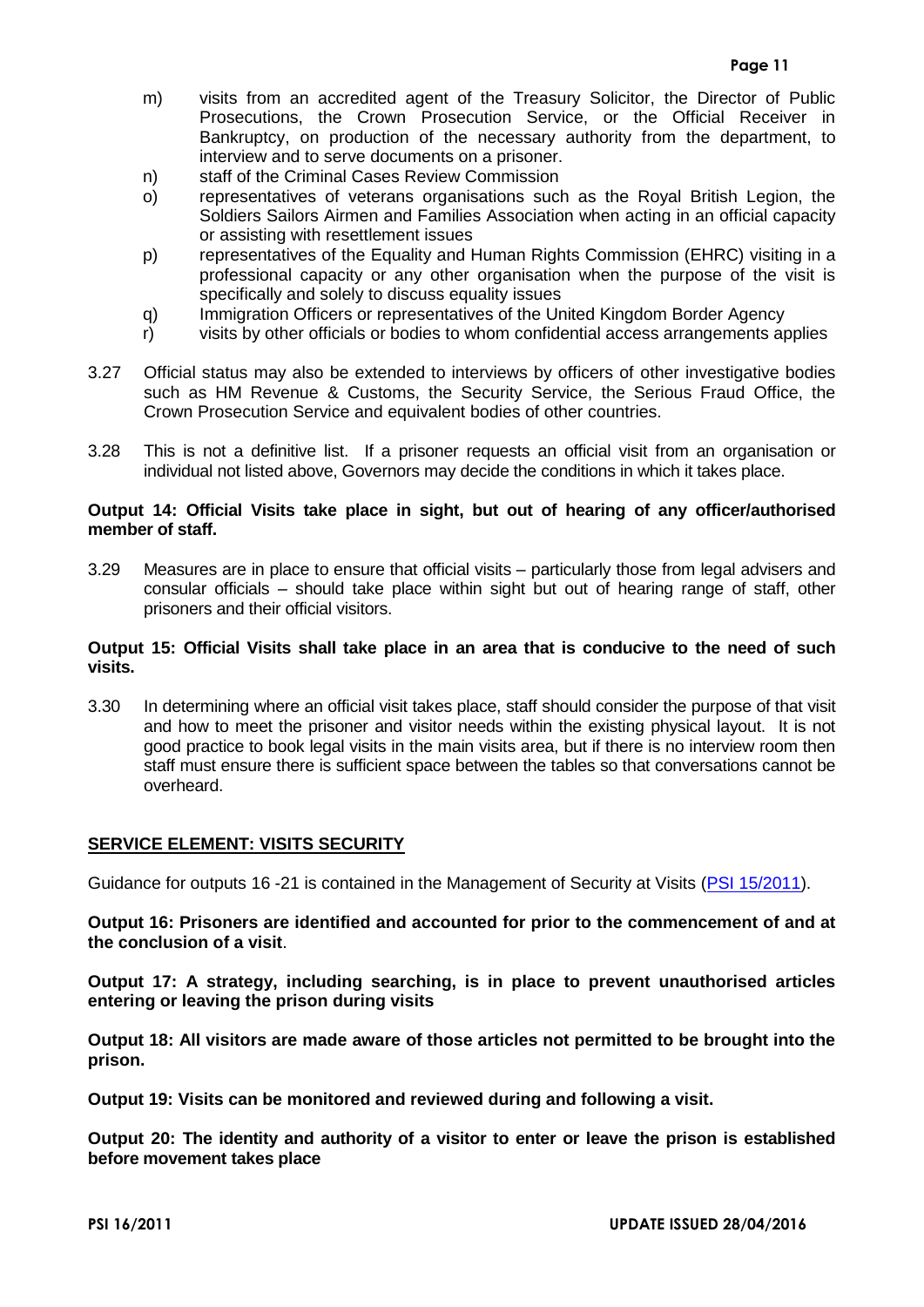**Output 21: There are checks on the approved visitor status, of visitors to Category A prisoners** 

## **Output 22: Visitors are informed in advance when a booked visit is unable to take place.**

3.31 *When a visit has to be cancelled, visitors must be informed at the earliest opportunity.*

## **Output 23: There are facilities for children to participate in supervised play whilst visiting a prisoner.**

3.32 This is an additional service for prisoners which may be commissioned. The aim is to provide high quality play provision for prisoners' children. Opportunities for play can reduce stress, build relationships and parenting skills.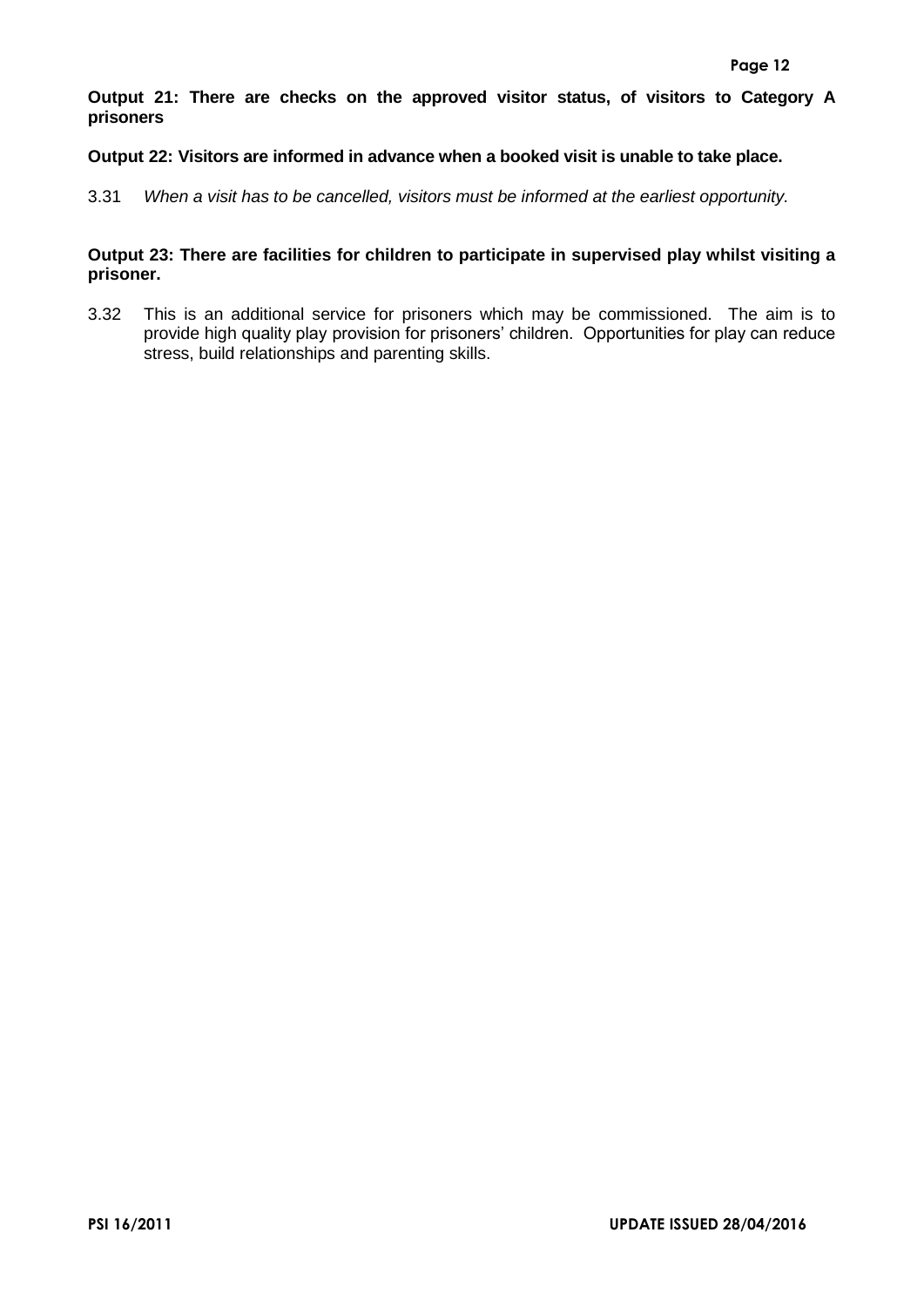## <span id="page-14-0"></span>**4. SERVICES FOR VISITORS**

## **SERVICE ELEMENT: NATIONAL MINIMUM: Provision of Visitor's Area**

## **Output 1: There are decent, indoor facilities with toilets and baby changing facilities which visitors may access when visiting**

4.1 Visitor centres where they exist, are an essential focal point for offering support to families and can offer signposting to a range of support services, decrease the stress that is associated with visiting a prison and facilitate inter agency working. Providing these minimum services will ensure that the establishment can meet the basic needs of visiting prisoner's families. However, Governors are reminded that the atmosphere created by staff and volunteers can have more of an impact than the quality of the building, and when services for visitors are well managed and provided for families and other agencies are more likely to engage positively. Décor and general environment including furniture in the visitors centre should be clean, reasonably comfortable and in a good state of repair.

#### **Output 2: Visitors are able to securely store property that is not permitted within the establishment and anonymously surrender illicit articles.**

4.2 *Facilities must be provided for visitors to store any item securely that they are not permitted to take into the prison during their visit*. Very often visitors are put under severe pressure to bring in drugs by the prisoner they are meeting or others. Prisons should consider providing child proof amnesty bins in areas which afford the visitor a degree of privacy but which are accessible to all visitors. Their existence should be clearly identified.

## **Output 3: Visitors are able to easily locate the visitor's area.**

4.3 Anything that the prison can do to make things easier for visitors will result in a more positive visit. Signage should be clear and available in different languages, particularly if the establishment does not have an immediately recognisable and visible Visitor's Centre

## **Output 4: The visitor's area opening hours meet the needs of visitors travelling to the prison**

4.4 Anything that the prison can do to make things easier for visitors will result in a more positive visit. Information for visitors should be offered on transport links and parking arrangements, and once at the establishment the location of the visitors area should be clearly signposted. Consideration should be given to whether / how visit times take account of the needs of all children, families and young people visiting. Families are under pressure to make visits and logistics and travel time can be difficult. Options for consideration should include longer visits, evening and weekend visits, but visiting times will ultimately need to fit with the establishment regime. Visitors should be consulted about convenient times.

## **Output 5: The visitor's area caters for the needs of children and promotes a positive and safe experience.**

4.5 Governors can ensure a safe and positive experience for the children and families of prisoners by: staff from the Gate onwards facilitating a welcoming and positive attitude, being able to provide information and respond to difficulties / queries; providing training for staff who have contact with visitors on the impact of imprisonment; providing training for staff who have contact with children on child protection and safeguarding; searching of children will need to be carried out sensitively ; local procedures and staff training for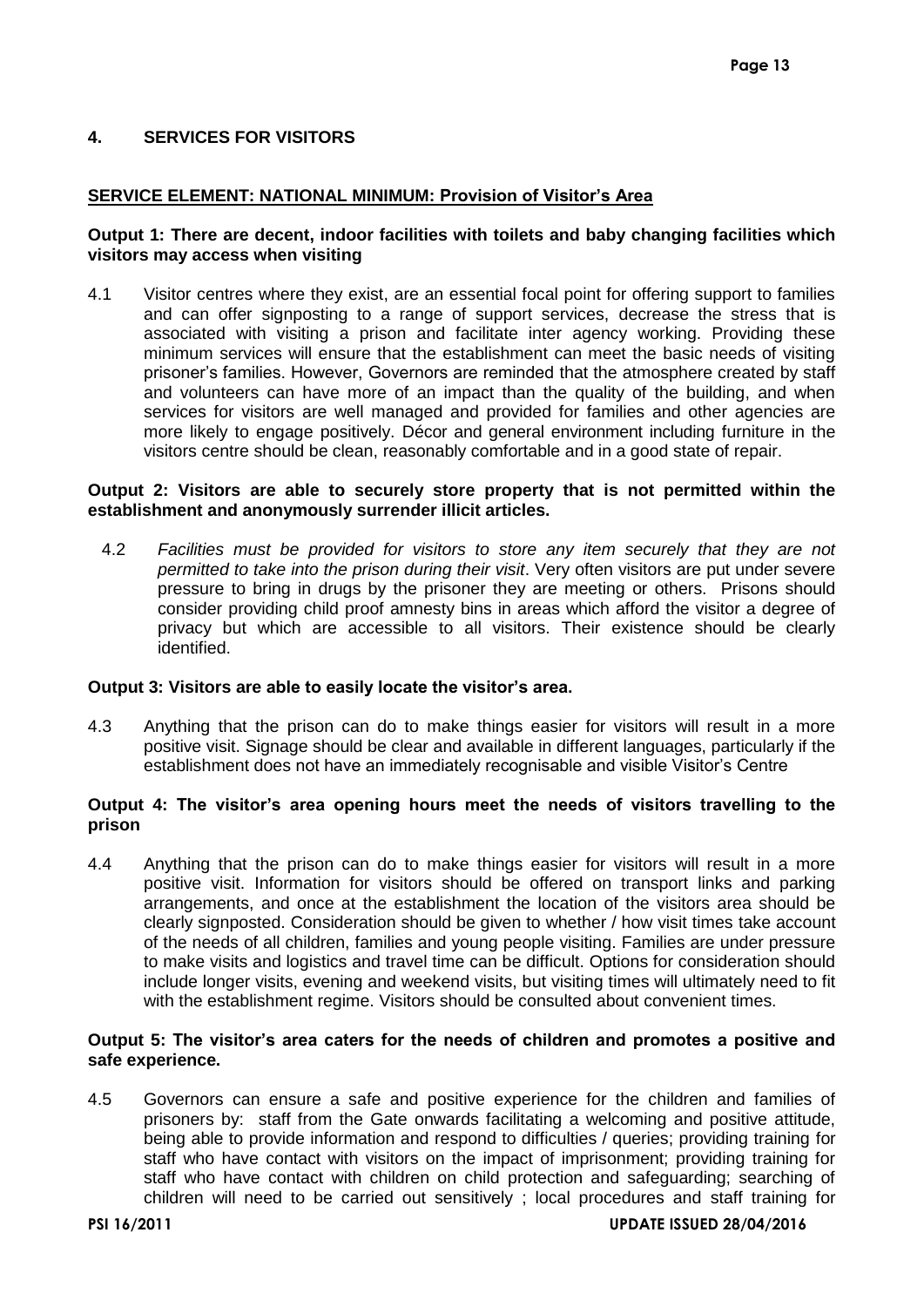safeguarding and child protection are in place; consideration should be given to how information, notices, and posters may be accessible for children: and any toys and play materials provided should be attractive, safe and of good quality.

## **SERVICE ELEMENT: Provision of support and guidance for visitors**

## **Output 6: Visitors receive understandable basic information on support services for families and signposting to specialist services**

4.6 This should include information about the services and organisations already working with the establishment as well as how to access more specialist services. *The information must*  be in plain English and available in a range of formats and languages which meet the *needs of visitors, including those with literacy and sight difficulties*.

#### **Output 7: Accurate information about the Assisted Prison Visits Scheme and establishment visiting arrangements is accessible to visitors.**

4.7 The Assisted Prison Visits Scheme exists to provide help with travel expenses for prisoners' close relatives, partners or sole visitors who meet the qualifying rules on income. *Governing governors and Directors must ensure that all relevant staff, seconded offender managers and others who come into contact with visitors are aware of the PSO*. *Where appropriate they must ensure that staff comply with its requirements*. See [PSO 4405](https://intranet.noms.gsi.gov.uk/__data/assets/word_doc/0019/7327/PSO_4405_assisted_prison_visits.doc) for further mandatory requirements and guidance relating to the Scheme. Mandatory actions are contained at [Annex H.](#page-58-0)

#### **Output 8: Visitors are able to comment on or complain about the visits experience and receive a response. Comments are used to improve the service.**

4.8 This is a feature of a mature service and one which is focussed on improving and delivering the best outcome possible. The following elements should be in place: consultation with children and adult visitors; a facility to collect comments and complaints from visitors which are then handled sensitively without detriment to them or the prisoner they are visiting; monitoring, evaluation and analysis of activities and services provided, their use, and the benefits of services and analysis to determine ways to improve. NOMS is committed to encouraging visitors to tell us about behaviour that is contrary to the equalities policy statement and to investigating the equalities aspects of complaints. Monitoring data on such complaints should be collected and used to inform the management of equalities in the establishment. *Where there is a visitor centre, effective links must be maintained between the centre and the establishment.* An example Visitors Survey is available at [Annex E.](#page-31-0)

#### **SERVICE ELEMENT: Provision of Visitor's Area Additional options available for commission:**

## **Output 9: Provision of Visitor's Area: Visitors are able to purchase snacks and hot/cold drinks prior to the visits period.**

4.9 These should be of adequate range and reasonably priced. Customer feedback should be used to inform the choices available

**Output 10: Provision of Visitor's Area: Visitors are able to purchase a meal and hot/cold drinks prior to the visits period.**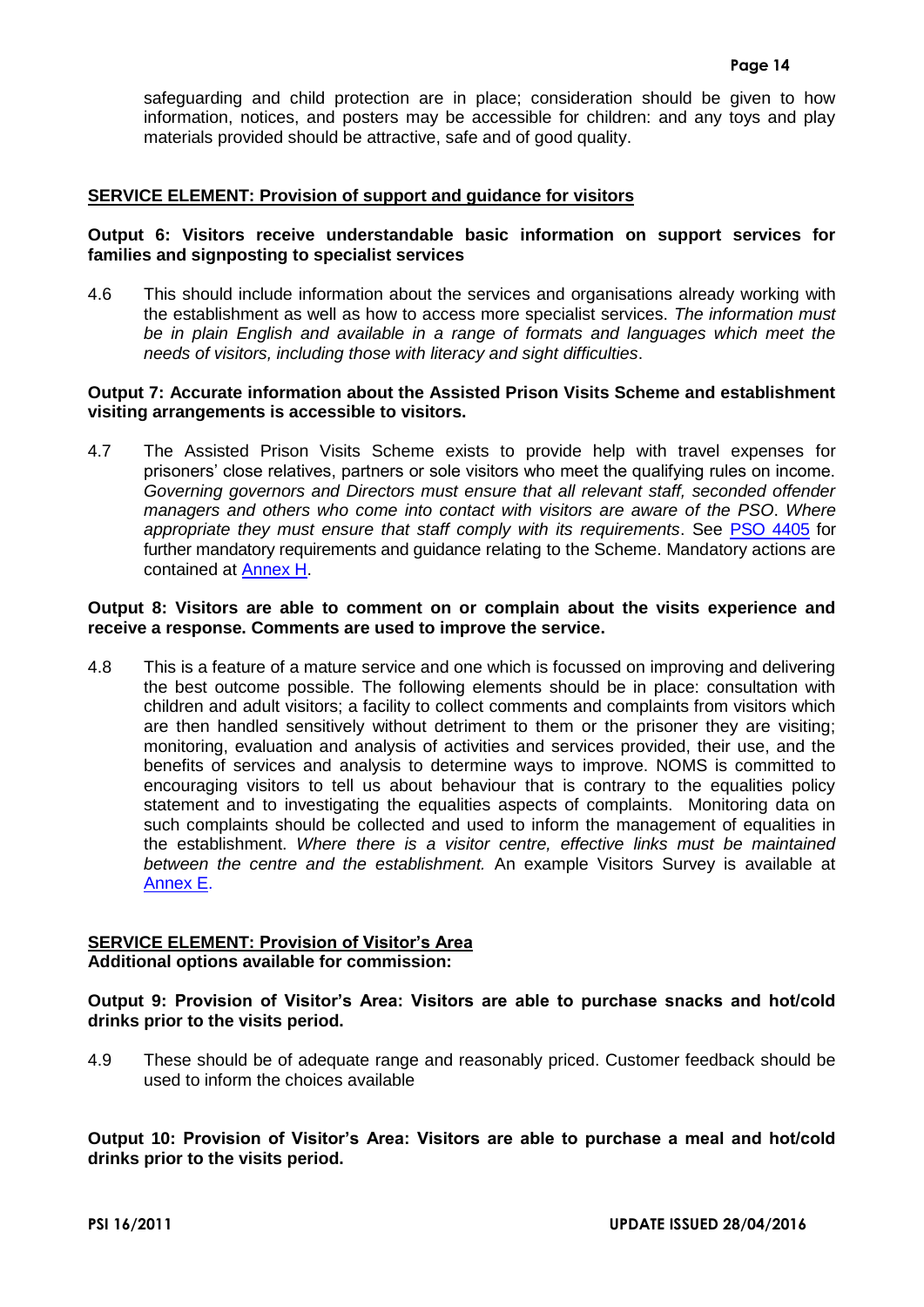4.10 This is particularly important if the establishment is in a remote area and no other amenities offering a range of hot food are available nearby. These should be of adequate range reflective of religious, cultural and dietary needs of visitors and be reasonably priced. Customer feedback should be used to inform the choices available. *All relevant Health & Safety requirements relating to the provision of hot food must be met.* Successful models in existence re-invest additional profits as revenue for, where appropriate, the visitors centre once costs are covered.

#### **Output 11: Provision of Visitor's Area: Private meetings can be facilitated between visitors and Partner Agencies**

4.11 This might include making a room or area available which can, if required, be dedicated for this purpose which affords a degree of privacy. Availability of the service should be publicised. This may also provide opportunities for Offender Managers / Supervisors and other agencies to engage with offender's families.

## **Output 12: Provision of Visitor's Area: There are facilities for children to play whilst waiting to visit a prisoner**

4.12 Dedicated facilities for children to play whilst waiting build on the minimum requirement to provide a suitable environment for children. Opportunities for play can reduce stress, build relationships and parenting skills. Prisons should aim to provide supervised play facilities. *Further guidance [\(KIDS VIP "Children Visiting Prison Good Practice" \(2011\)](http://www.prisonadvice.org.uk/our-services/supporting-practitioners/Kids-vip) is provided on suggested play equipment which must be easily maintained, clean, meet with Health and Safety requirements, and security requirements.* Consideration should be given about how to cater for older children and adolescents.

## **SERVICE ELEMENT: Provision of support and guidance for visitors**

#### **Additional options available for commission:**

## **Output 13: Provision of support and guidance for visitors: Visitors receive information through a variety of media regarding relevant support services**

4.13 This could include enhancing delivery of support and information services through electronic or visual media. Consultation and user feedback should inform the range and type of information available. There should also be a mechanism to feedback any inaccuracies on the HMPS website which user feedback might highlight.

## **Output 14: Provision of support and guidance for visitors: A Family Support Worker is available to support families**

4.14 Family Support Workers can prove vital in maintaining and strengthening family links and promoting resettlement. The role is designed to respond to the needs of prisoners and their children and families, with the aim of supporting and fostering the maintenance of positive family relationships, supporting families at risk, and championing an integrated approach across criminal justice and children's services to reduce reoffending.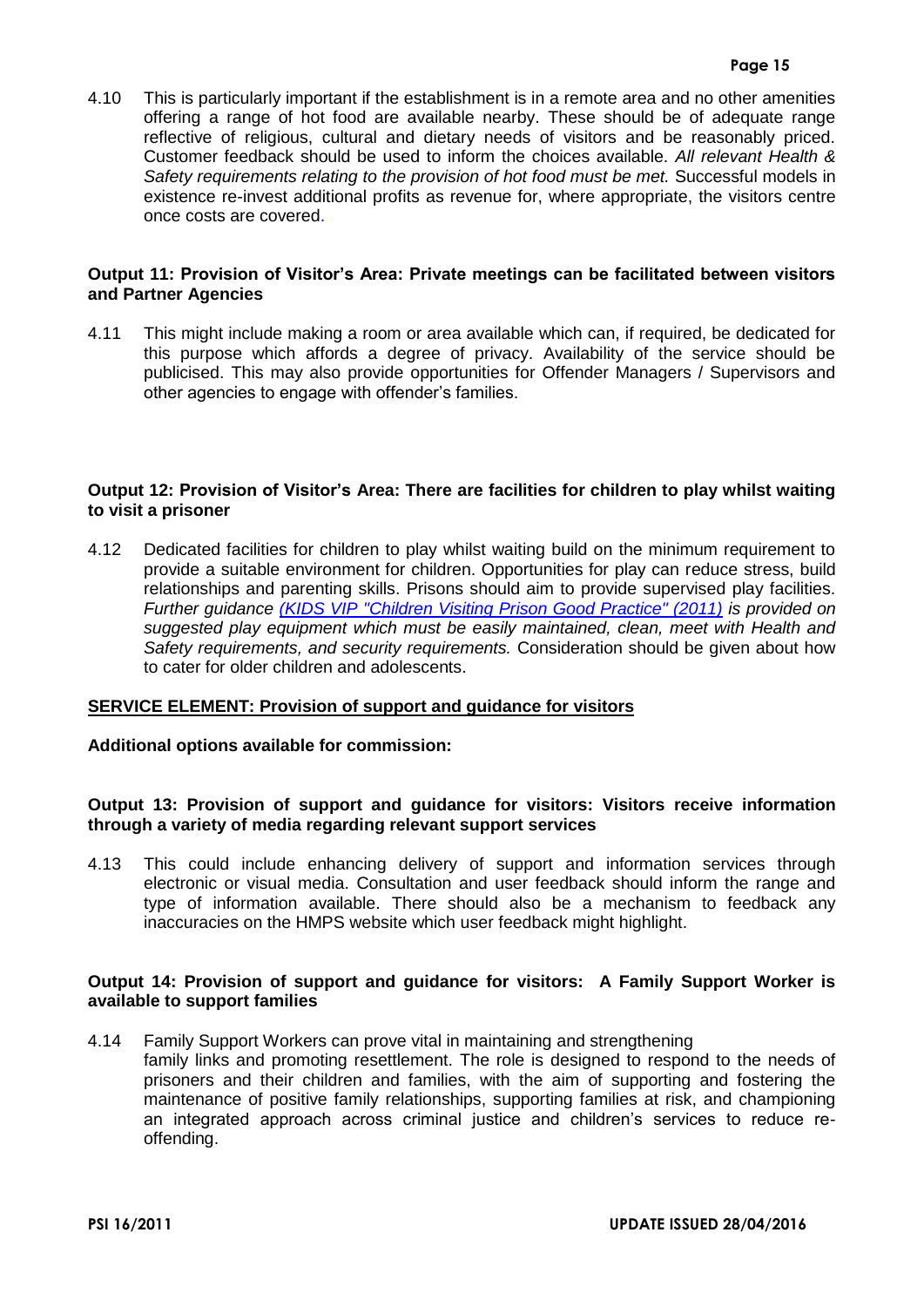## <span id="page-17-0"></span>**ADDITIONAL INSTRUCTIONS ON PARTICULAR TYPES OF VISIT**

## **Official Prison Visiting Scheme**

Information about the Official Prison Visiting Scheme can be found at [Annex B.](#page-25-0)

#### **Deferral of visits – cellular confinement**

5.1 A Governor may defer the right of a prisoner to a visit until the end of any period of cellular confinement. This should only happen when a prisoner's behaviour is such that removal from cellular confinement for the visit is clearly impracticable or undesirable. Visits may take place in the visiting room or elsewhere at the Governor's discretion.

## **Issue and validity of visiting orders**

5.2 The validity period of the visiting order (VO) is centrally set by Prison NOMIS. Once the visiting order has expired this does not prevent a visiting order from being re-issued should the prisoner request this. Such a request should be agreed from a prisoner who wishes to accumulate any statutory visiting orders and has made a prior application to accumulate his visits entitlement. Expired VOs can be provided to prisoners so they can keep them as proof of their wish to accumulate visits.

## **Special visits**

- 5.3 In addition to any entitlement to visits Governors may allow special visits:
	- to help prisoners make necessary arrangements in respect of unresolved private or business affairs where it has not been possible to do so prior to their reception into custody;
	- for the conduct of legal proceedings or if a visit would be conducive to the welfare of the prisoner or their immediate family.
	- when a family member is seriously ill or to pass on news of a death of a close family member
	- subject to medical advice, to a prisoner who is seriously ill. If a prisoner has a life threatening condition any close family members who are visiting should be given basic written information concerning the arrangements for those visits. This information should address the impact of either a deterioration or an improvement in the patient's condition and how this might affect the current visiting arrangements.

## **Final contact visits prior to adoption**

- 5.4 Losing a parent due to imprisonment is often an extremely damaging life event for both the child and the prisoner. It can also be distressing to those who are supervising the visit. Establishments should have an agreed protocol for managing final contact visits. To ensure privacy, a suitable time and venue should be made available for the visit such as the family visits room. *The prisoner must be informed of the purpose of the visit before it takes place and helped to suitably prepare for the visit. All staff involved in the arrangements must be aware of the nature of the visit. Staff with whom the prisoner would usually come into contact must also be made aware that the visit is taking place to ensure appropriate levels of support both before and after the visit has taken place*.
- 5.5 *The relevant Social Services must be made aware of the local arrangements for final contact visits as soon as possible*. Ideally this should be as soon as the possibility of adoption is being raised. Effective communication between the establishment and the relevant Social Services is crucial to ensuring the good management of the visit. Practice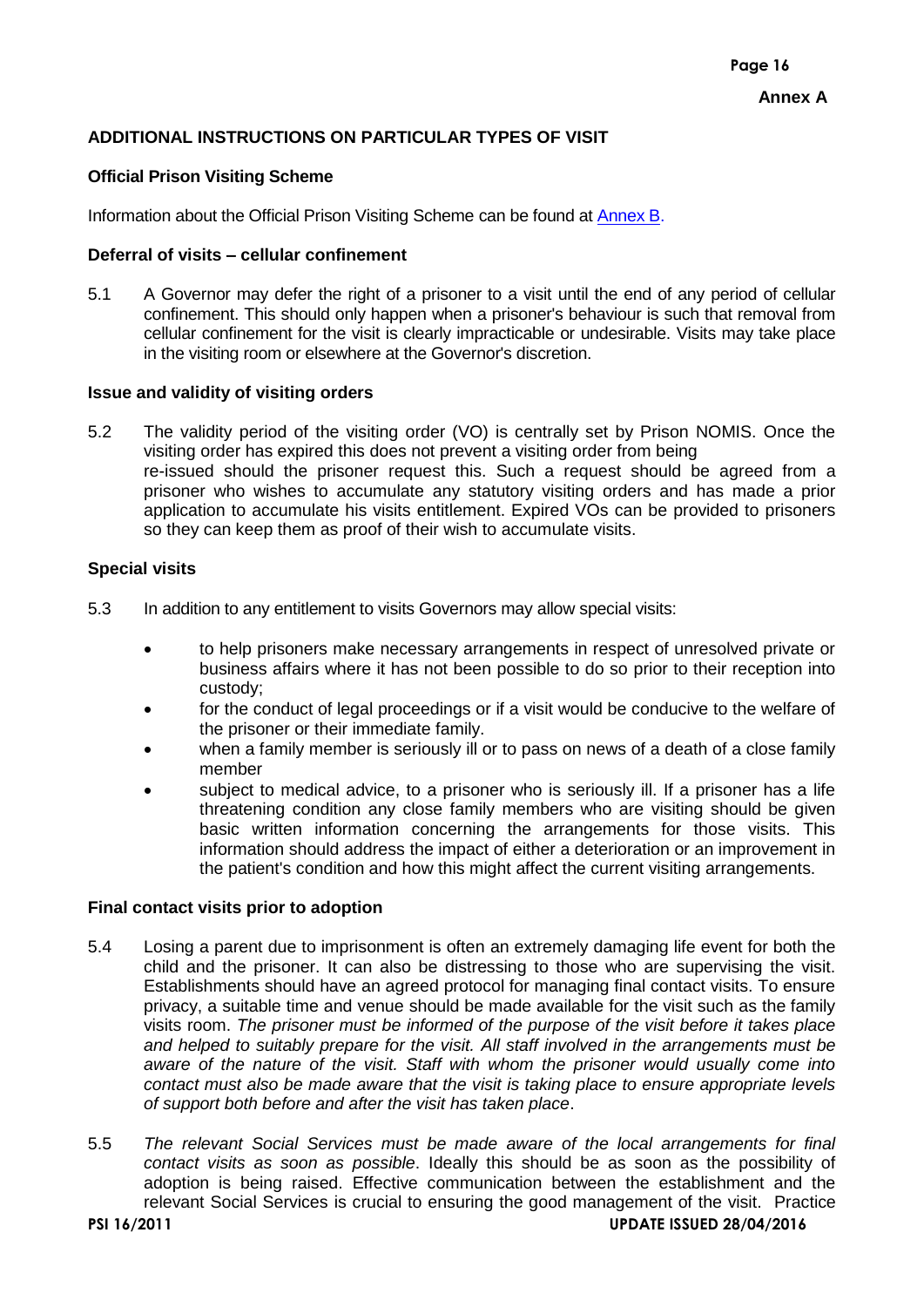guidance on final contact visits for children who are being adopted has been produced for women prisoners by Women and Young Peoples Group but the principles would also apply to male prisoners. Electronic copies of the guidance are available from ERDG on request.

#### **Accumulated visits**

- 5.6 During induction, all prisoners should be made aware of the opportunity to apply for accumulated visits and of the existence of the Assisted Prison Visits Scheme. Accumulated visits may be of particular interest to those whose families are located some distance from the establishment; in other countries or for those families who might be ineligible for financial assistance under the Assisted Prison Visits Scheme.
- 5.7 When a prisoner is transferred to another establishment, either permanently or temporarily, permission to take accumulated privilege visits will be at the discretion of the Governor of the receiving establishment. In order to avoid any misunderstanding a written compact should be signed prior to the move, explaining the conditions of the transfer, including whether the prisoner may take only the items of property which are allowed at the receiving establishment.
- 5.8 The Governor of either the home or receiving establishment may postpone or refuse requests for transfers for the purposes of accumulated visits if it is considered that the transfer would give rise to risks to security, safety and order. Accumulated visits may include taking visits in advance provided they do not exceed the number to which the prisoner is entitled during the remainder of the sentence.
- 5.9 A prisoner is eligible to apply for accumulated visits six months after transfer from the local prison to which he/she was sent on conviction, though earlier transfer may be possible in appropriate cases with the consent of the Governor and, in the case of Category A prisoners, of NOMS Headquarters. Prisoners may apply for further accumulated visits every six months, provided they have a minimum of six months to serve.
- 5.10 Local prisons should facilitate, where possible, up to two places for use by prisoners on accumulated visits and should maintain waiting lists for those wishing to transfer.
- 5.11 Prisoners need to make a written request for accumulated visits if:
	- they wish to be temporarily transferred to a prison in Scotland, Northern Ireland, the Channels Islands or the Isle of Man. Applications should be passed to the Cross Border Transfer Section within ERDG, 4<sup>th</sup> Floor, Clive House, 70 Petty France London SW1H 9EX
	- they are Category A, or provisional Category A.
- 5.12 Transport for the accumulated visit should be booked on the electronic booking system by the receiving establishment and emailed to Population Management Section*. Booking forms must only be submitted by the accepting establishment when a firm date of transfer has been agreed. The return journey should be booked at the same time. No application for transport will be considered unless both bookings are submitted. The reason for movement must clearly state accumulated visits.*

#### **Inter- prison visits**

- 5.13 Visits may be allowed, on application, between close relatives when both parties are prisoners at separate establishments.
- 5.14 For visits purposes close relatives are defined as a spouse/partner (including a person whether of the same or different sex - with whom the prisoner was living as a couple in an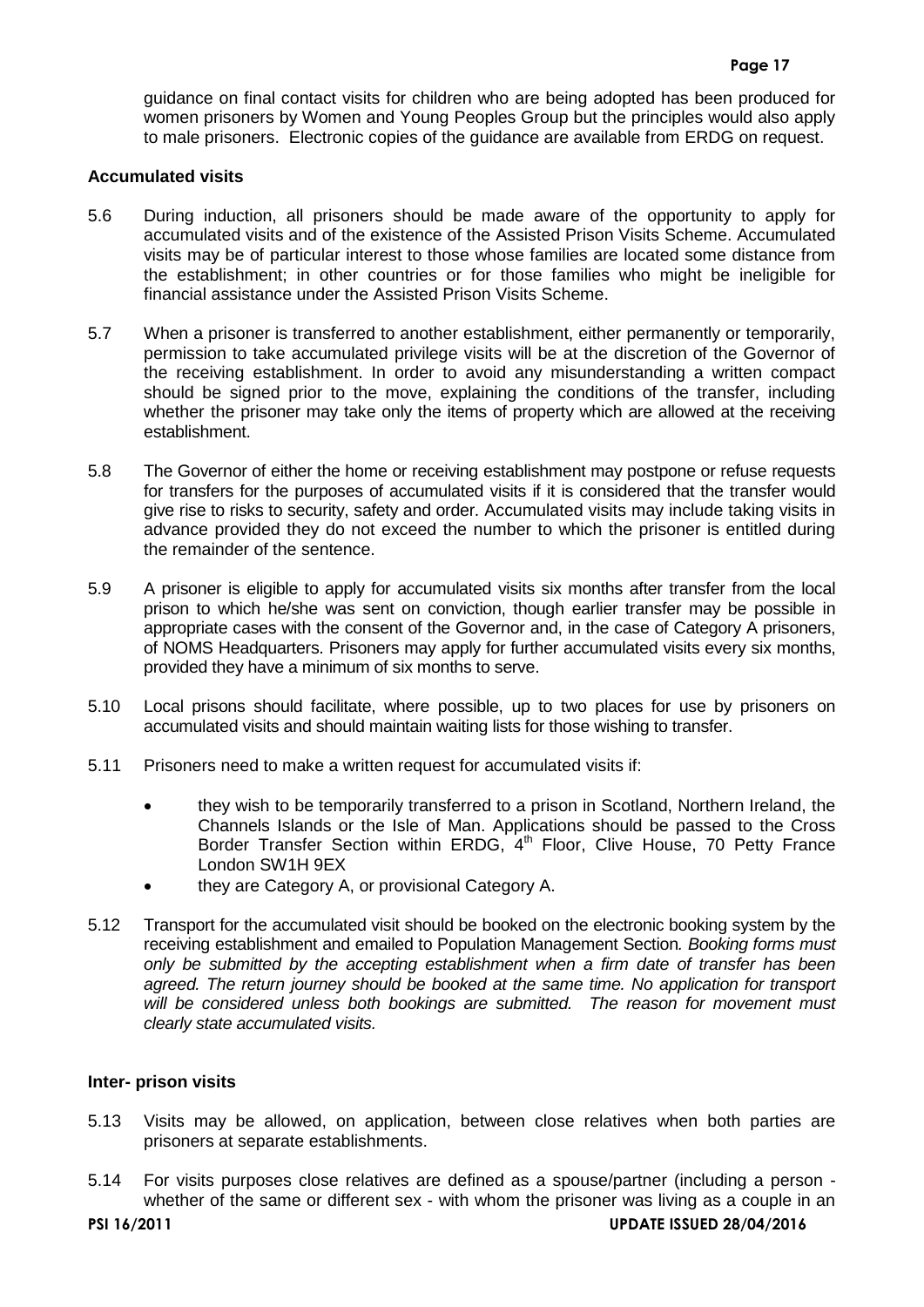established relationship immediately prior to imprisonment) parent, child, brother, sister (including half - or step - brothers and sisters), civil partner, fiancé or fiancée (provided that the Governor is satisfied that a bona fide engagement to marry exists), or a person who has been acting in loco parentis to a prisoner, or a person to whom the prisoner has been in loco parentis. Grandparents and those who have clearly demonstrated the intention to register a civil partnership but have not yet done so may also be included within this definition of close relative for the purposes of social visits. This definition of "close relative" is distinct from the interpretation of a prisoner's "immediate family" which appears in Chapter 2 Section 2 of the Public Protection Manual.

5.15 Where a request is made for an inter-prison visit involving two prisoners who would not normally be held in the same type of establishment due to gender or age, Governors should still make reasonable efforts to accommodate the visit subject to security considerations. Population Management Section may be consulted for advice as to the most suitable location for the visit. *Subject to security requirements and the availability of transport and accommodation, arrangements may be made for inter-prison visits to take place at threemonthly intervals, and each prisoner must surrender one visiting order. Each visit should last as long as local circumstances permit.* Where inter prison visits prove exceptionally difficult to organise Governors should consider the use of video-link facilities as an alternative. The use of video-links for legal matters and official business will continue to take precedence.

## **Children visiting**

- 5.16 The way in which establishments manage the visiting experience can make a difference to whether children wish to visit again.
- 5.17 A child is defined as any young person under the age of 18. The overriding factor in allowing any child to visit is whether contact with the prisoner is in that child's best interests. Bearing in mind the nature of some of the prisoner/visitor relationships especially within the young offender estate, subject to a thorough assessment of risk in which the views of all parties - including those of the parents or guardians of the visitor - are taken into consideration, the Governor has the discretion to allow an unaccompanied visit from any person aged 16 or over.

#### **Family visits/events**

- 5.18 *Staff organising these events must follow the guidance in [PSI 38/2010](https://intranet.noms.gsi.gov.uk/__data/assets/word_doc/0004/6871/psi_2010_38_activities_in_prisons.doc) (Activities in Prisons) which sets out acceptable activities for such events.* Family days and child centred extended visits provide a vital opportunity for prisoners, their children and partners to come together to enjoy and share family time in a more normalised environment. They are characterised by more relaxed interaction and fewer restrictions than at regular visits. The focus should be supporting a better quality of experience and interaction for prisoners and their children. Organisation, availability, style of family days, and prisoner eligibility vary across prisons. A good source of further guidance on developing and managing family days is the Kids VIP Family Day Toolkit. Details are available at [www.kidsvip.co.uk.](http://www.kidsvip.co.uk/single.htm?ipg=10745)
- 5.19 *A risk assessment must be conducted for any prisoner wishing to take part in special children's visits, or other events which includes children and their carers. A separate assessment must be conducted for prisoners subject to* Safeguarding Children: Child Contact *procedures*. While it may be appropriate for such a prisoner to have access to particular named children under close supervision it may be unsafe to allow the same prisoner general access to children. *Irrespective of the prisoner's wishes the primary consideration must be*  whether it is in the child's best interests for the prisoner and/or child to take part in such a *visit/event*. Taking into account the resource and security considerations, Governors may wish to canvass prisoners and children as to the format, environment and objectives for such an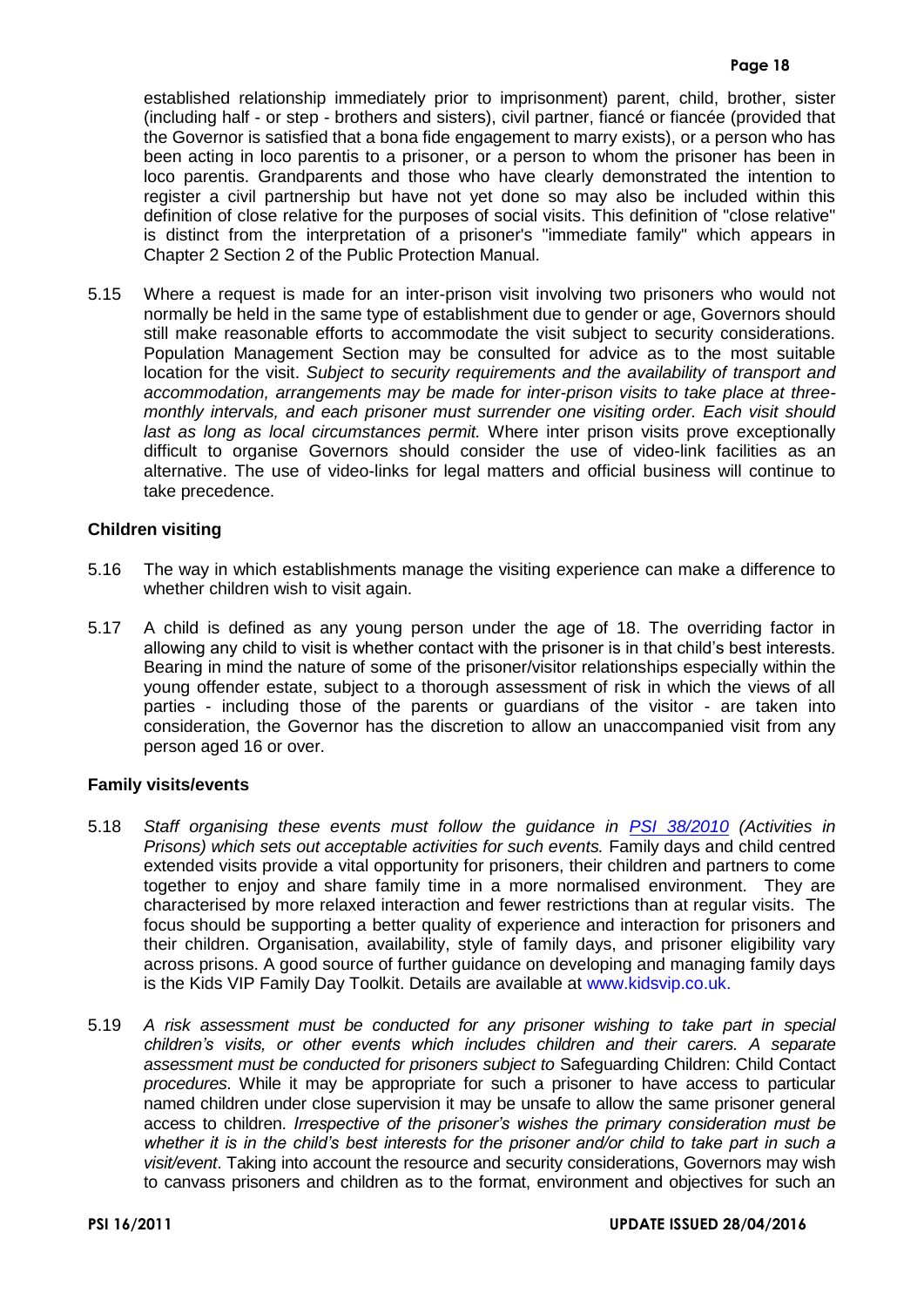event. Prison staff may need to modify the programme to ensure that the needs of children with a disability are met.

## **Social visits by former prisoners**

5.20 A former prisoner should not be refused permission to visit solely on the grounds that he or she has been in custody, that that person is electronically tagged or that they are under licence in the community. Where such a person is a positive and supportive influence on the prisoner a decision to refuse the visit could be counter-productive. If a decision is made to refuse entry to such a person reasons for that decision should be given. If the person is serving a portion of a custodial sentence under licence in the community the views of their supervising offender manager should be sought. A specific reason for refusing the visit should be given and should not be made solely on the basis that the person wishing to visit is a former prisoner.

#### **Visits to unconvicted prisoners by witnesses**

5.21 If an unconvicted prisoner wishes to be visited by a relative or friend who is known to be a witness in the case, the visit will not be refused for this reason unless a court has directed in writing that such visits are to be restricted or prohibited altogether. *The Court must establish the nature of any such restriction, to whom it applies and how long the restriction is to remain in force, and should immediately inform the Governor.*

## <span id="page-20-0"></span>**CONDUCT OF VISITS**

## **Provision of information**

- 6.1 *Notices giving up-to-date information must be displayed in the visits area.* These should include information covering:
	- **the Assisted Prison Visits Scheme**
	- visiting times and how social visits may be booked
	- mechanisms by which visitors may pass on their concerns to the establishment about a family member or friend in custody
	- guidance for prisoners and visitors on the level of physical contact permitted during the course of the visit
	- a statement regarding local protocols for the passing of documents during visits
	- a complaints procedure together with a contact point
	- policy on searching procedures, the passage of drugs from visitors and the penalties for failure to comply
	- a list of the main unauthorised articles and that the conveyance of some of them will constitute an offence under the Offender Management Act 2007
	- information on family support organisations, particularly the Offenders' Families **Helpline**
- 6.2 Depending on the needs of visitors, Governors should consider whether this information should be provided in several languages or alternative formats. The use of clear pictorial images to convey a message could be particularly effective.

#### **Stopping of visits and disclosure of contents of conversation**

6.3 Stopping a visit should not normally be necessary except where:

 an attempt is made by the visitor to pass an unauthorised article to the prisoner, or vice versa;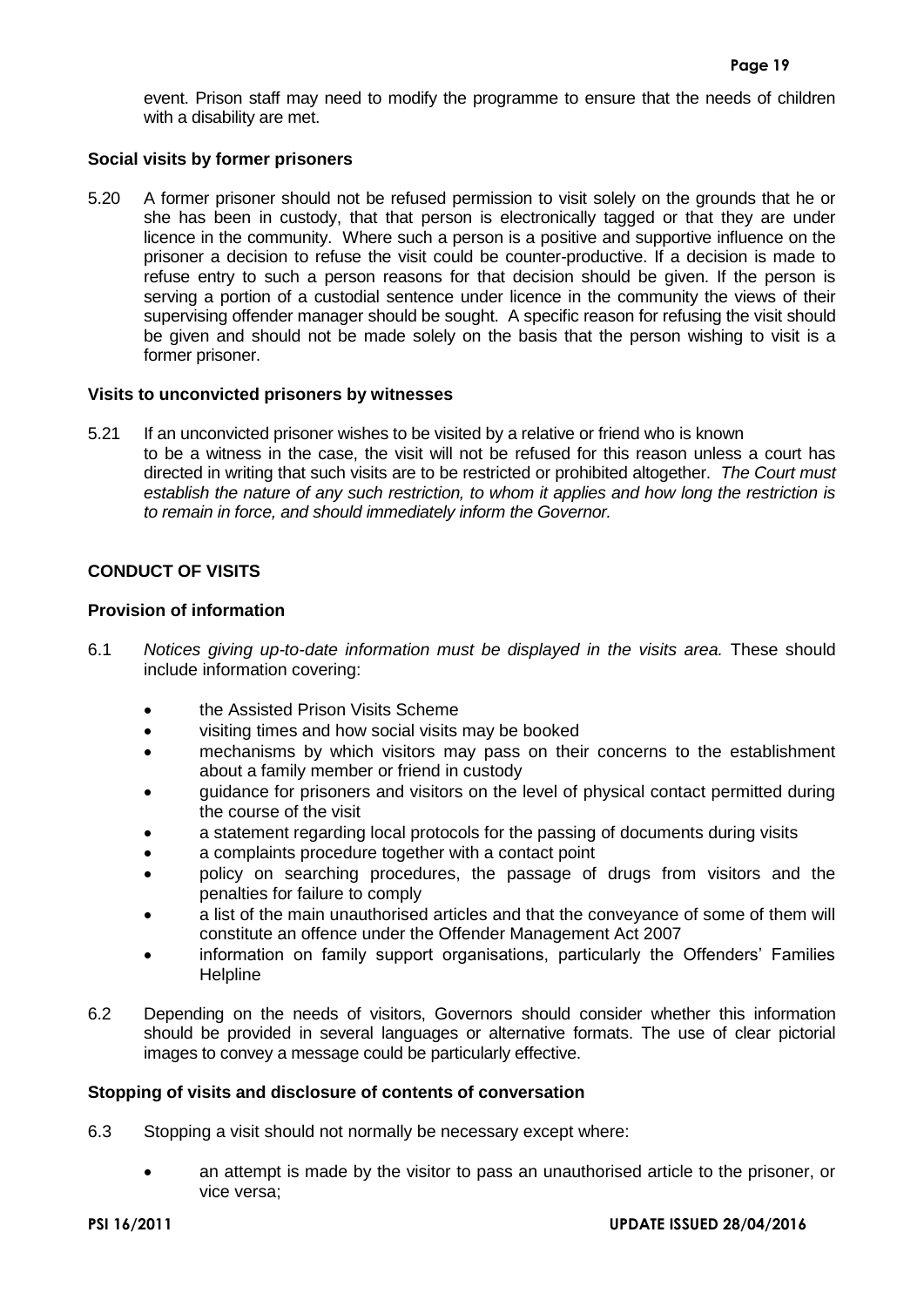- there is a threat of immediate violence towards another person, or another person is incited to an act of violence and urgent action is needed to prevent injury. For this purpose, a verbal threat that is overheard or body language of an overtly aggressive nature are sufficient for an officer to intervene;
- an officer overhears plans being made for escapes, future criminal offences or the obstruction or perversion of the course of justice;
- an incident occurs between the prisoner and his/her visitor which threatens the smooth running and efficient management of the visits session. A verbal warning should normally precede any decision to terminate a visit under this sub-paragraph.
- 6.4 In certain circumstances information about the contents of a conversation during a visit may be disclosed. This may be appropriate, for example, where such information may relate to the commission of past or future criminal offences, plans to obstruct or pervert the course of justice, threats of violence, etc, and may be of interest to the police or the prosecution. *The member of staff who overhears the conversation must immediately make a record of what he or she has heard.* The information may be disclosed on the authority of the Governor where the content of the conversation may:
	- affect national security or public safety;
	- assist in the prevention of an escape from an establishment;
	- help to prevent or detect crime;
	- assist in the recovery of proceeds of crime;
	- reveal an intention to self harm; or
	- help to prevent or reveal a miscarriage of justice

## **Language**

- 6.5 Prisoners may usually speak in the language of their choice at visits. However, a prisoner and their visitor(s) may be required to speak in English if it is considered in the interests of prison or national security, public safety or the prevention or detection of crime. If the prisoner and/or visitor are unable to speak English, the conversation may be listened to by a person who understands the language being used or the conversation may be recorded.
- 6.6 In the event that close monitoring of any conversation is required and the visit has to be conducted in a foreign language, every effort should be made to secure an interpreter.

# <span id="page-21-0"></span>**OFFICIAL VISITS**

## **Consent to official visits**

- 7.1 Official visits will be subject to the consent of the prisoner with the exception of:
	- visits where the prisoner is detained under immigration powers. The prisoner should be informed beforehand of the reason for the visit but it will be clearly explained to the visitor and the prisoner that the prisoner is free to refuse to make any statement;
	- visits for the sole purpose of the service of legal process such as the serving of summons. Such visits will not attract legal privilege.
	- certain visits by police, immigration or Customs officers

## **Legal advisers**

- 7.2 Legal visits are subject to Prison Rule 38 (YOI Rule 16) and are for the purpose of:
	- discussing ongoing or possible legal proceedings to which the prisoner is a party.
	- discussing other legal business such as the sale of property or making a will.
	- allowing a prisoner to consult their legal adviser about a forthcoming adjudication.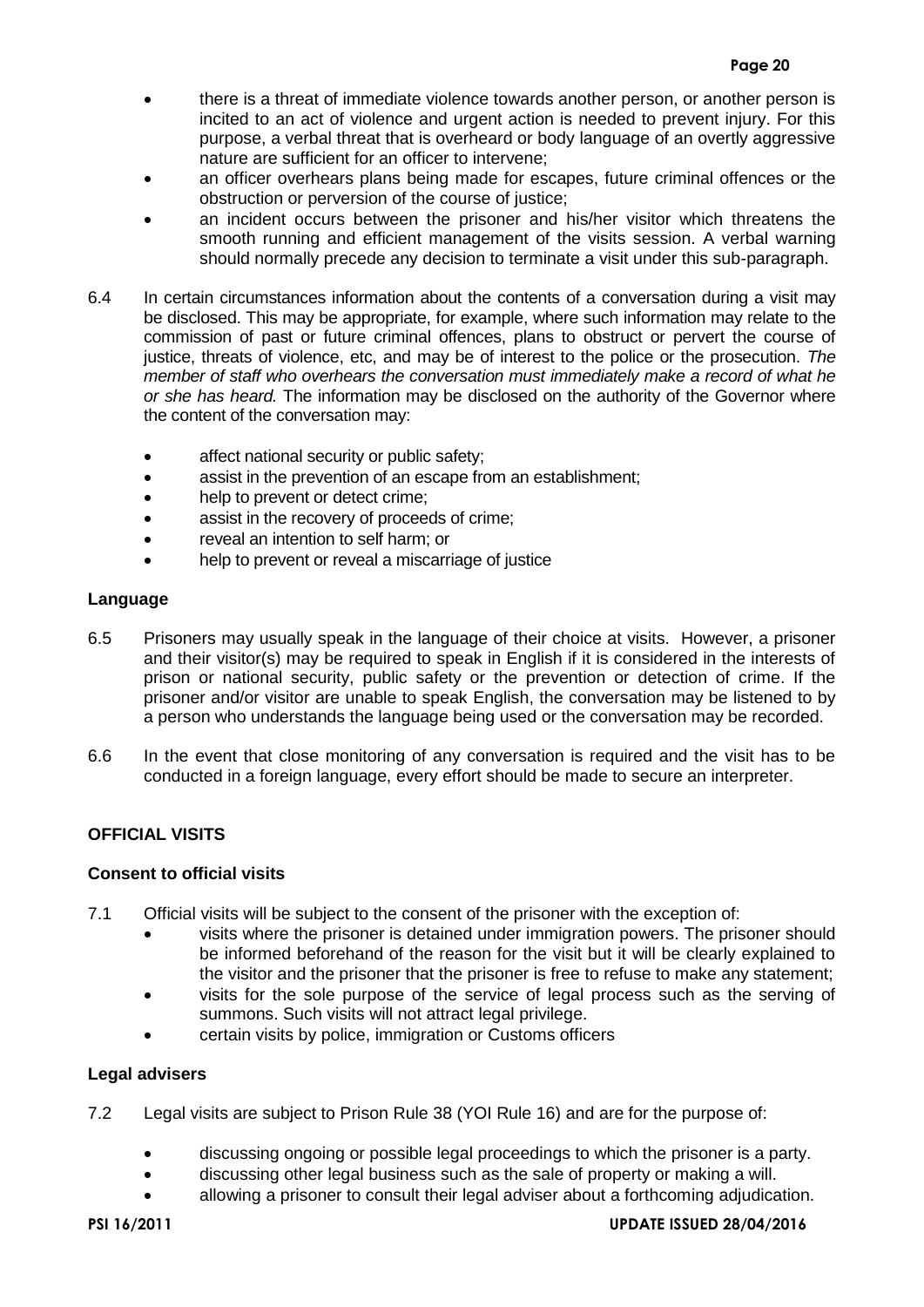7.3 A legal adviser may use a cassette recorder or another sound recording device. *The sound*  recording device may be digital or mechanical but must not contain either a camera or *mobile telephone*. If recording equipment is used a written undertaking will be required from the legal adviser that the recording will be kept securely in their office and will be used solely in connection with the proceedings or legal business discussed during the course of the visit. Letters and documents handed over to or by prisoners during visits from their legal advisers are also subject to whatever monitoring procedures would have been appropriate if they had been sent through the post.

#### **Police officers**

- 7.4 *Interviews with police officers must be conducted, so far as possible, in accordance with the terms of the Police and Criminal Evidence (PACE) Act 1984, and of Code C of the Codes of Practice issued under the Act in relation to the conduct of interviews at police stations.* Interviews will take place within the sight and, where appropriate, within the hearing of a prison officer.
- 7.5 Before the interview commences the prisoner will be advised of the right to consult a legal adviser unless precluded by the terms of PACE, and/or, if there are language barriers, the right to have an interpreter present during the interview. If the prisoner has a visual or hearing impairment and requires assistance in communicating this should be taken into consideration. If the prisoner is under 17 or there are grounds to believe that they may require assistance during the course of the interview an appropriate adult shall be present. A member of staff or one specifically nominated by the prisoner, if no other appropriate adult is available, may undertake such a role.

#### **Writers, journalists or media representatives**

7.6 Detailed guidance on the handling of requests for visits by media representatives is in PSI 2010/37 – [Prisoners' Access to the Media.](https://intranet.noms.gsi.gov.uk/__data/assets/word_doc/0011/6869/psi_2010_37_prisoners_access_to_the_media.doc) If the visit is social, the visitor will be required to give a written undertaking before the visit takes place that any material gained from the prisoner at any time will not be used for publication or broadcast.

#### **Priests or ministers**

7.7 Prisoners may be allowed pastoral visits from their home minister of religion or leader of their faith with the agreement of the Chaplain and the Governor. A visiting order will not need to be used for such a visit. It may be beneficial for pastoral visits from home clergy to take place in the Chaplaincy area, but this will depend on local circumstances and arrangements, and should be discussed with the co-ordinating Chaplain.

## **Equality and Human Rights Commission (EHRC)**

7.8 Prisoners may request visits from representatives of the EHRC. The visit should take place within sight but not within hearing range of a prison officer.

#### **Members of Parliament**

7.9 Members of Parliament acting in a constituency capacity may visit a prisoner with the prisoner's agreement. Similar provisions may also apply to Members of the European Parliament (MEP) and Members of the Welsh Assembly (AM) who are acting in a constituency capacity. This privilege is not extended to members of the House of Lords, who have no constituency obligations, or to local Councillors.

#### **Commonwealth or Consular Officials**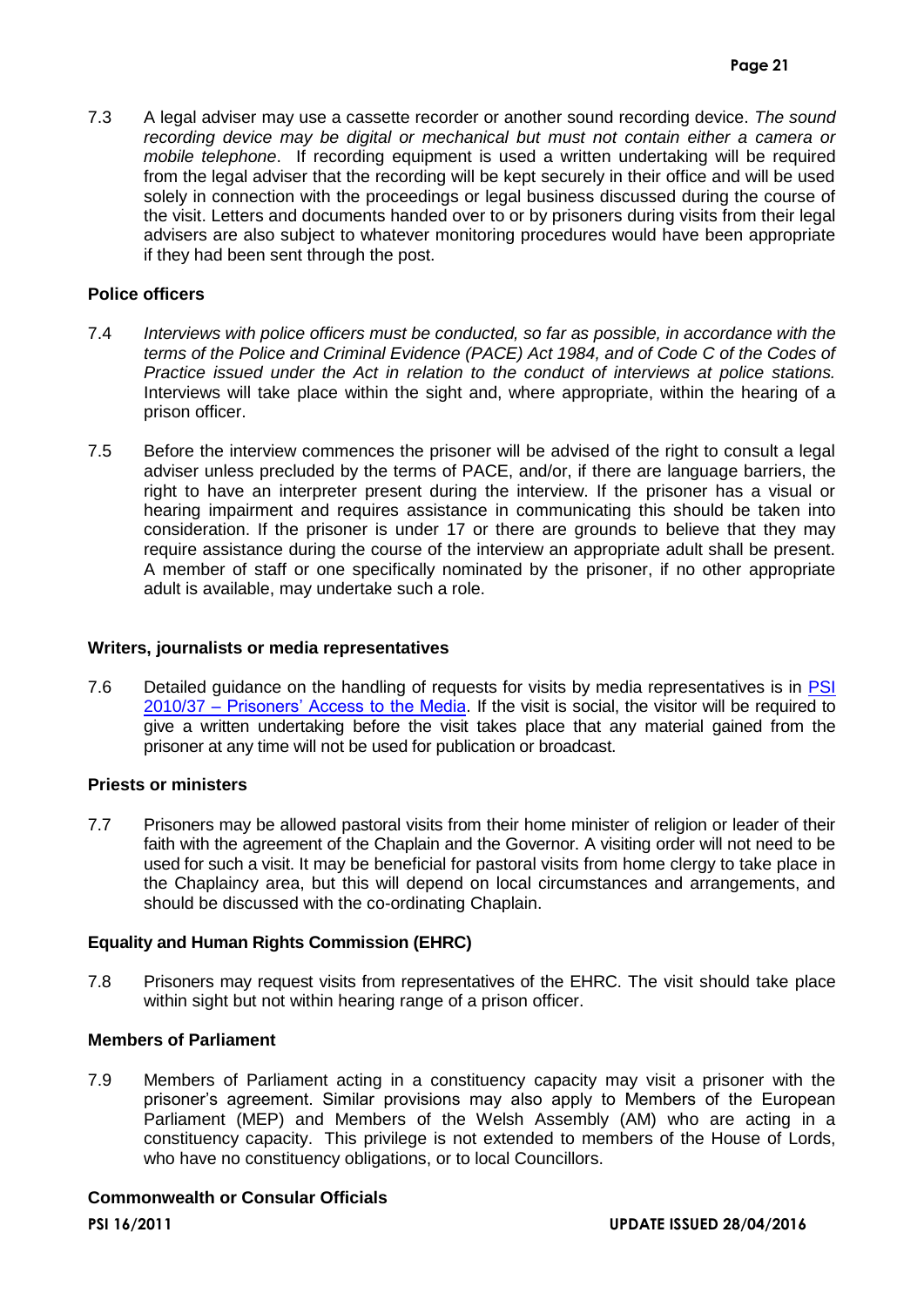- 7.10 The Vienna Convention on Consular Relations, which has been supplemented by a number of bilateral agreements between the United Kingdom and other countries, guarantees freedom of communication between consular officers and their nationals.
- 7.11 *On induction, foreign national prisoners must be informed of this right to communicate with the appropriate consulate or High Commission.* Consular officers have the right to visit any of their citizens in prison. For the purpose of this Order prisons should accept a prisoner's claim to citizenship. Further guidance about the legal obligations under the Vienna Convention and individual Bi-lateral Consular Agreements in terms of contact with embassies is contained within PSI [52/2011 Immigration, Repatriation and Removal](https://intranet.noms.gsi.gov.uk/__data/assets/word_doc/0012/7041/psi-52-2011.doc)  [Services.](https://intranet.noms.gsi.gov.uk/__data/assets/word_doc/0012/7041/psi-52-2011.doc)
- 7.12 *Requests for such visits by Commonwealth or Consular Officials must fall under the category of official visits and be arranged as soon as possible. Visits must take place in the sight but out of the hearing of prison staff.*

## **Central or local government officials**

- 7.13 Public officials listed below may visit prisoners, in their professional capacity, without visiting orders and out of hearing of prison staff:
	- an accredited agent of the Treasury Solicitor, the Director of Public Prosecutions, the Crown Prosecution Service, or the Official Receiver in Bankruptcy, on production of the necessary authority from the department, to interview and to serve documents on a prisoner
	- Offender Managers, in respect of a prisoner in whom he or she has a professional interest
	- the supervising social worker, of a young offender who, on reception, was subject to a care order, or who will on discharge be placed in the care of a local authority
	- an immigration officer, to interview a Commonwealth citizen or a foreign national detained under the Immigration Act 1971
	- other public officials whom the Governor permits to visit.

## <span id="page-23-0"></span>**SERVICES FOR VISITORS**

8.1 The two reference tools intended to assist with the delivery of the outputs within this specification are:

**["Recognising Quality, An Evaluation Tool for Prison Visitors Centres and Prison](http://home.hmps.noms.root/Intranet/ShowBinary?nodeId=/Repo/HQ/internal_communications/guide_handbook_manual/recognising_quality_third_edition_2011.pdf)[based Families Support Centres \(2007 -](http://home.hmps.noms.root/Intranet/ShowBinary?nodeId=/Repo/HQ/internal_communications/guide_handbook_manual/recognising_quality_third_edition_2011.pdf) updated 2011)**

This was produced in partnership between Action for Prisoners Families and Prison Advice & Care Trust and was developed with the Charities Evaluation Service in line with PQASSO, the voluntary sector quality assurance framework. It provides the means to recognise the quality of the most basic services for visitors through to sophisticated family support centre. It provides quality standards designed to identify and help plan improvement, and how to collect information for self assessment and evaluation, including service user involvement and consultation.

**[KIDS VIP "Children Visiting Prison Good Practice" \(2005 –](http://www.prisonadvice.org.uk/our-services/supporting-practitioners/Kids-vip) updated 2011)**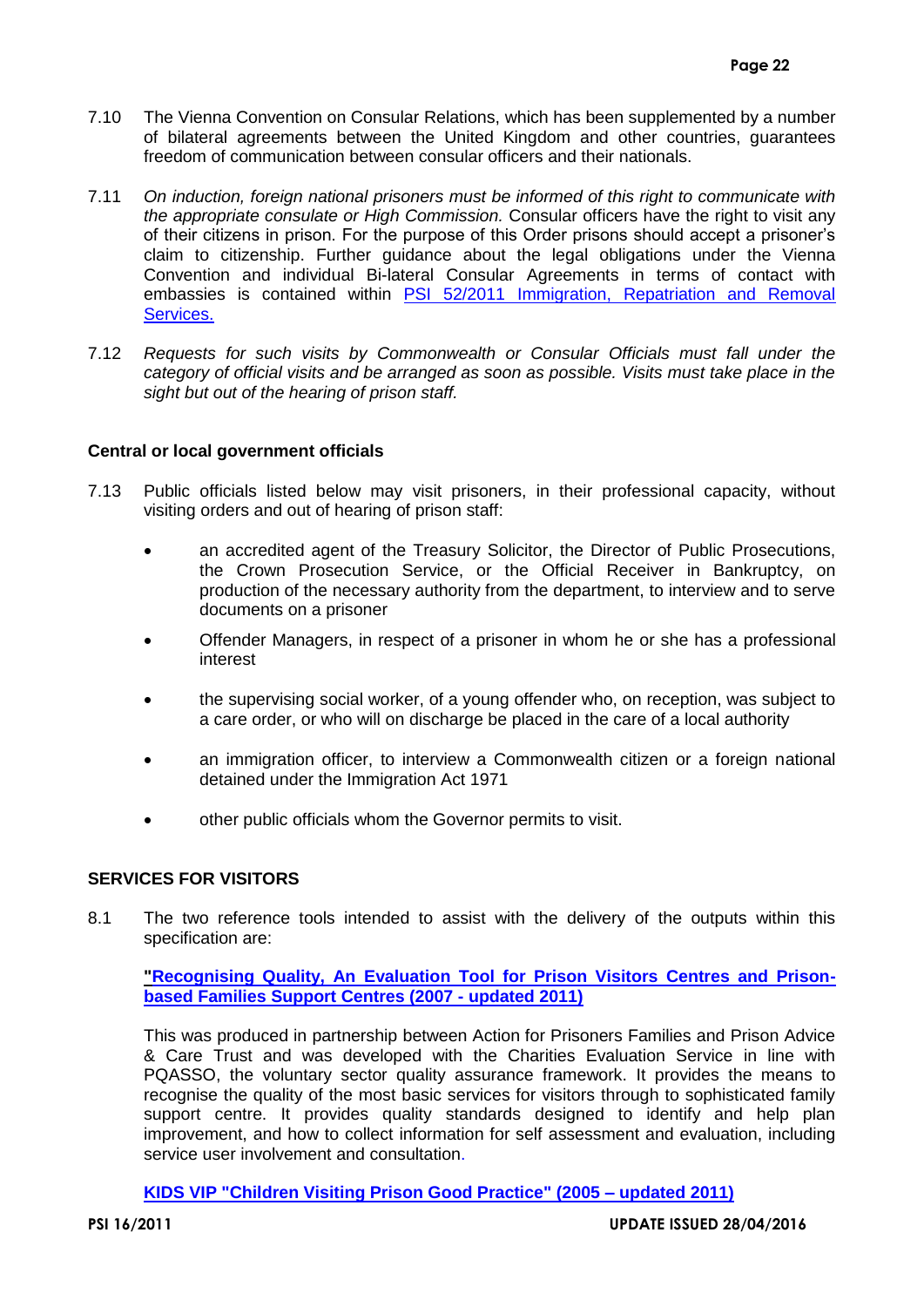This guide is to assist prisons in allowing children as much family normality as possible when they visit their imprisoned relatives and aims to give, in a user friendly format:

- the benefits of good visits and maintaining family ties to both prisons and families;
- examples of how some prisons have provided well for children; and
- quidance on how to replicate good practice in prisons and provide quality visits for children.
- 8.2 However it needs to be stressed that this selected content are solely intended to show examples of good practice for guidance purposes and not in any way to define the named organisations as preferred suppliers to NOMS. Other organisations delivering similar services to NOMS also demonstrate good practice.
- 8.3 Purchase of all goods and services, including children and family services should be routed through proper procurement processes to comply with EU, Government, MOJ and NOMS governance. This is the best method of allowing all potential providers equal opportunity and ultimately to get the best value for taxpayers money.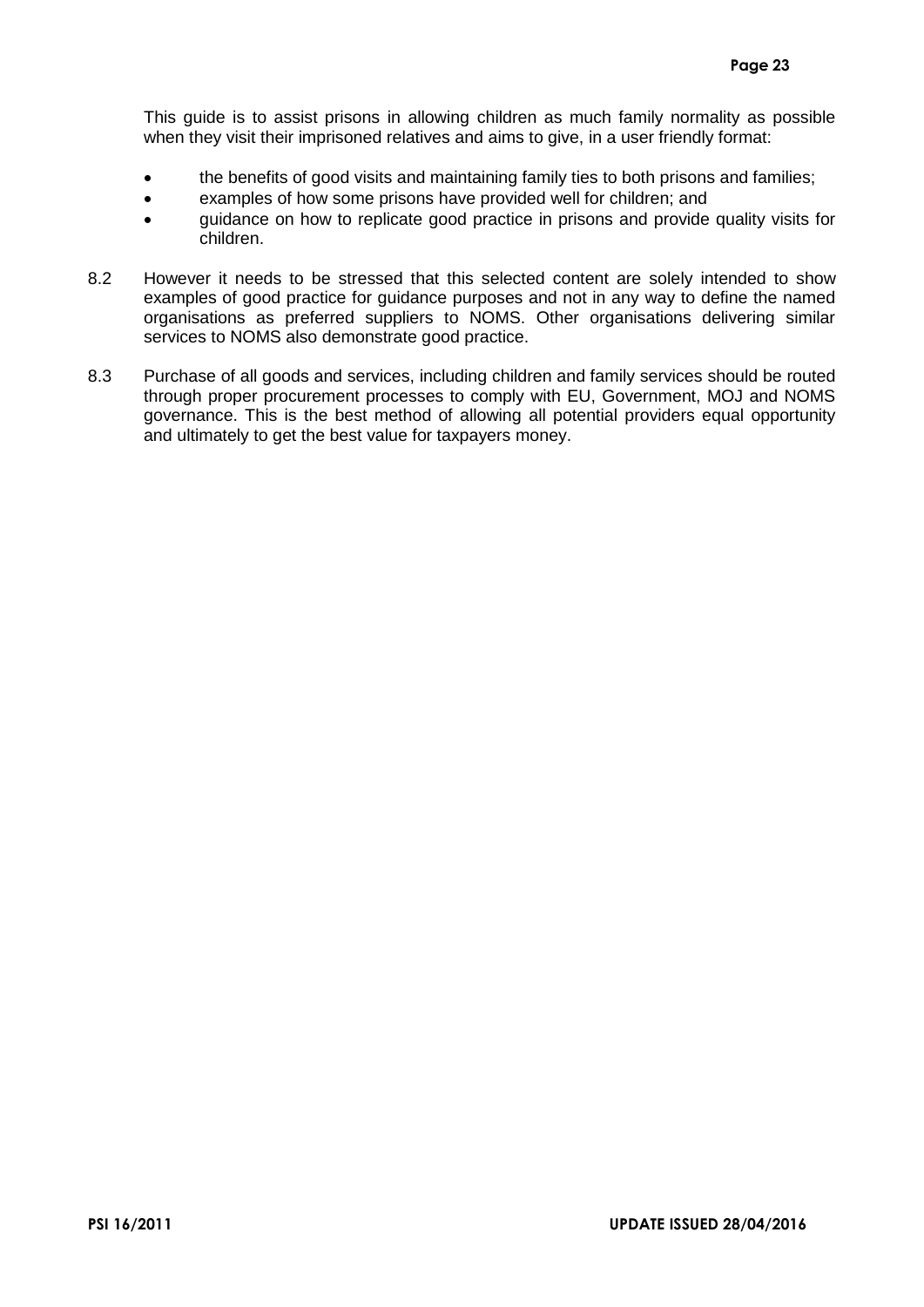# <span id="page-25-0"></span>**THE OFFICIAL PRISON VISITING SCHEME**

## **The role of Official Prison Visitors (OPVs)**

- 1. Official Prison Visitors (OPVs) are independent volunteers appointed by governors to visit and offer friendship to prisoners. They are neither paid civil servants, nor religious volunteers. OPVs are a valuable resource in the efforts to become aware of a prisoner's risk of self-harm. OPVs offer valuable opportunities for prisoners to talk confidentially (albeit with a duty to disclose risk of harm to self or others), and may help prisoners to come to terms with difficult situations. For these reasons consideration may be given to involving OPVs in the local Suicide Prevention Team and in relevant training.
- 2. Any prisoner may apply for an OPV, whether or not he/she has visits from family members or friends. A prisoner is not required to surrender a visiting order to receive a visit from an OPV. OPVs visit all categories of prisoner, whatever their circumstances and may visit more than one prisoner. The optimum number at any one time is four.
- 3. Every establishment should have an Official Prison Visiting scheme, unless there are demonstrable reasons why this is not appropriate. OPVs are encouraged to operate in such a way that they are included in the general life of the prison meeting needs which are quite distinct from those met by other volunteers or Chaplains' assistants.

## **Appointment of OPVs**

- 4. The appointment of individual OPVs is a matter for the governor at each establishment. The aim should be to have a diverse team of OPVs of varied genders, ages, religious, race and ethnic origins. *When considering an appointment, the Governor must ensure the following eligibility criteria are met:*
	- *all applicants must be of good character;*
	- *applicants must not hold employment or office liable to cause embarrassment or conflict in their relations with the prison, prisoners, or staff;*
	- *members of the Independent Monitoring Board are ineligible for appointment.*
- 5. There are no age limits, but given the current age profile, applications from people between 18-50 years and from diverse backgrounds should be encouraged. Female visitors may be appointed to male establishments and vice versa. The conditions of the Approved Visitors Scheme apply to any OPV wishing to visit a Category A prisoner. Governors should have regard to security requirements when assessing new applications and in deciding the appropriate point at which an OPV should retire.
- *6. An appropriate member of staff, usually the OPV Liaison Officer, must interview each candidate. Two references must be obtained and any other necessary enquiries completed before recommending a candidate as suitable for appointment. The decision to appoint must be taken by either the Governor or a senior manager with delegated responsibility*. A suggested letter of appointment is attached at [Annex C](#page-28-0) and may be reproduced locally.
- *7. All appointment letters must have a copy of the Handbook for OPVs. Copies can be obtained from the NAOPV General Secretary (see paragraph 13). All newly appointed OPVs must be asked to acknowledge receipt. This confirms acceptance of the conditions of appointment and must be retained in the local records.*

OPVs are subject to a probationary period of three months. If confirmed, this will technically be renewable on an annual basis although in practice the appointment will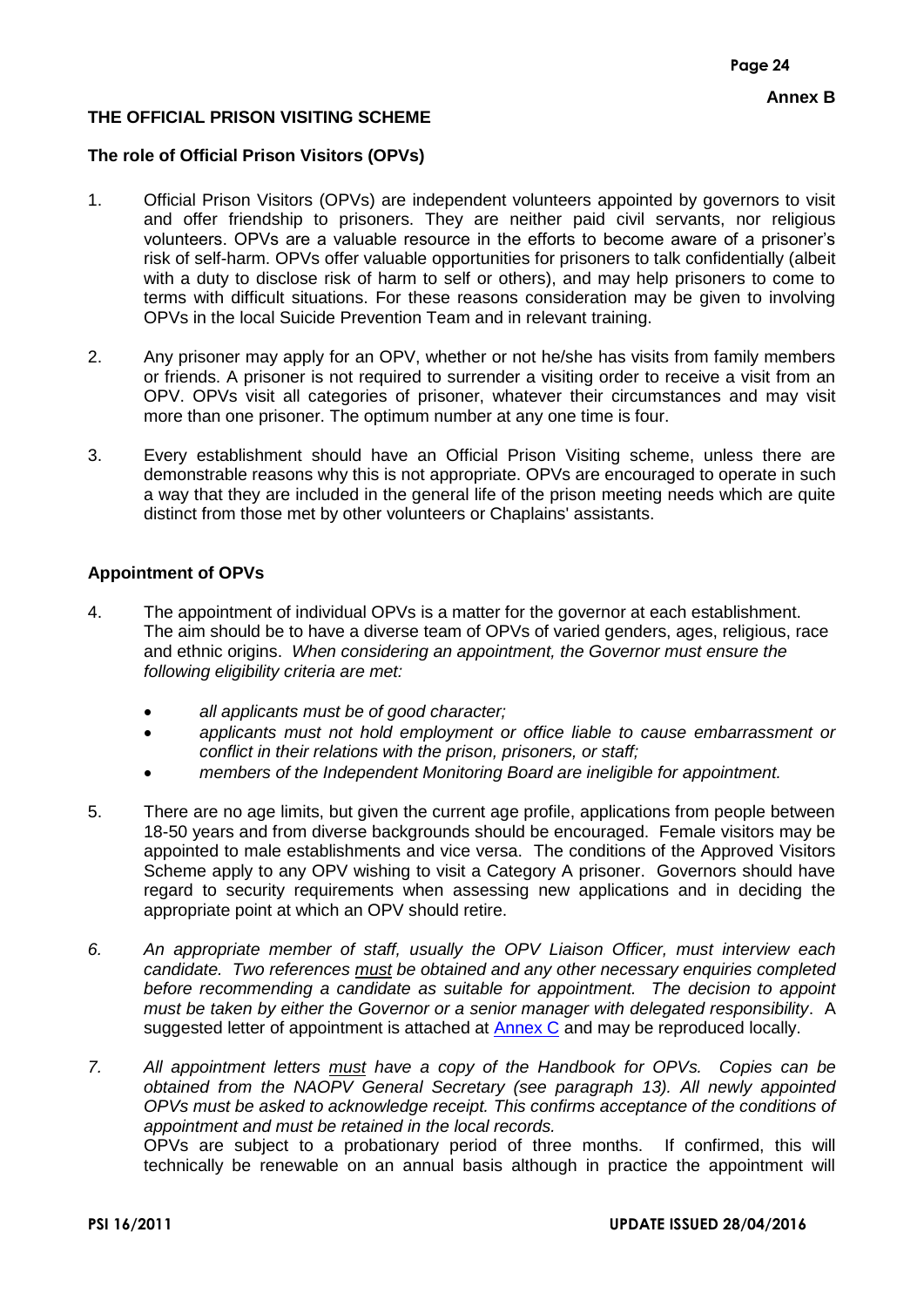continue until the OPV either resigns or retires, unless there is a reason not to renew or to terminate the appointment.

## **The OPV Liaison Officer**

- 8. The Governor should designate a member of staff as OPV Liaison Officer. The duties are as follows:
	- publicising and promoting prison visiting within the establishment;
	- ensuring that sufficient OPVs are available within the establishment to provide regular visits to prisoners as required;
	- keeping under review the balance of the team of Visitors, in numbers, interests and backgrounds, appropriate to the needs of the establishment; and advising on possible avenues of recruitment;
	- ensuring that inexperienced OPVs are adequately briefed, advised and supervised during their probationary period;
	- acting as the primary contact between OPVs and the establishment, either as an ongoing source of information or a person with whom OPVs are able to raise matters of local concern;
	- copying letters of appointment for new OPVs to the General Secretary of the NAOPV and the Chairman of the local NAOPV Branch;
	- notifying the NAOPV of any resignations, retirements or deaths in service; and
	- completing an annual return to the NAOPV of the names of all OPVs at that establishment as of 31 March.

## **Training for OPVs**

- 9. Like other volunteers, a training needs assessment should be undertaken to identify the training needs as soon as possible after the appointment of the OPV. This should cover mandatory elements, like Security Awareness, and otherwise be focused on the needs of the OPV. The training needs assessment should aim to meet the following objectives:
	- to obtain a clear understanding of the essential elements of prison work and how this may impact on the practices of the OPV
	- to understand and contribute to important elements of prison life, for example the promotion of equality and the prevention of suicide and self-harm.
- 10. A training programme may include the following:
	- health and safety including security awareness
	- suicide and self-harm training
	- equality and diversity training
	- substance abuse
	- breakaway techniques

## **Arrangements for Visits**

11. It is for the Governor to decide the most appropriate location for visits from OPVs, having regard to the safety of such persons and the good order and control of the establishment. In some establishments OPVs visit prisoners in their cells. Visitors may be issued with keys if the Governor has assessed this as safe. Whilst the needs of the establishment are paramount, the views of the visitor and prisoner may be taken into consideration when deciding the location of visits. *Clear instructions must be given to OPVs and to staff on the times at which visits may take place, and on any special care necessary in the case of particular prisoners.* Although what is said in visits is confidential, OPVs should record the date and time of visits to each prisoner.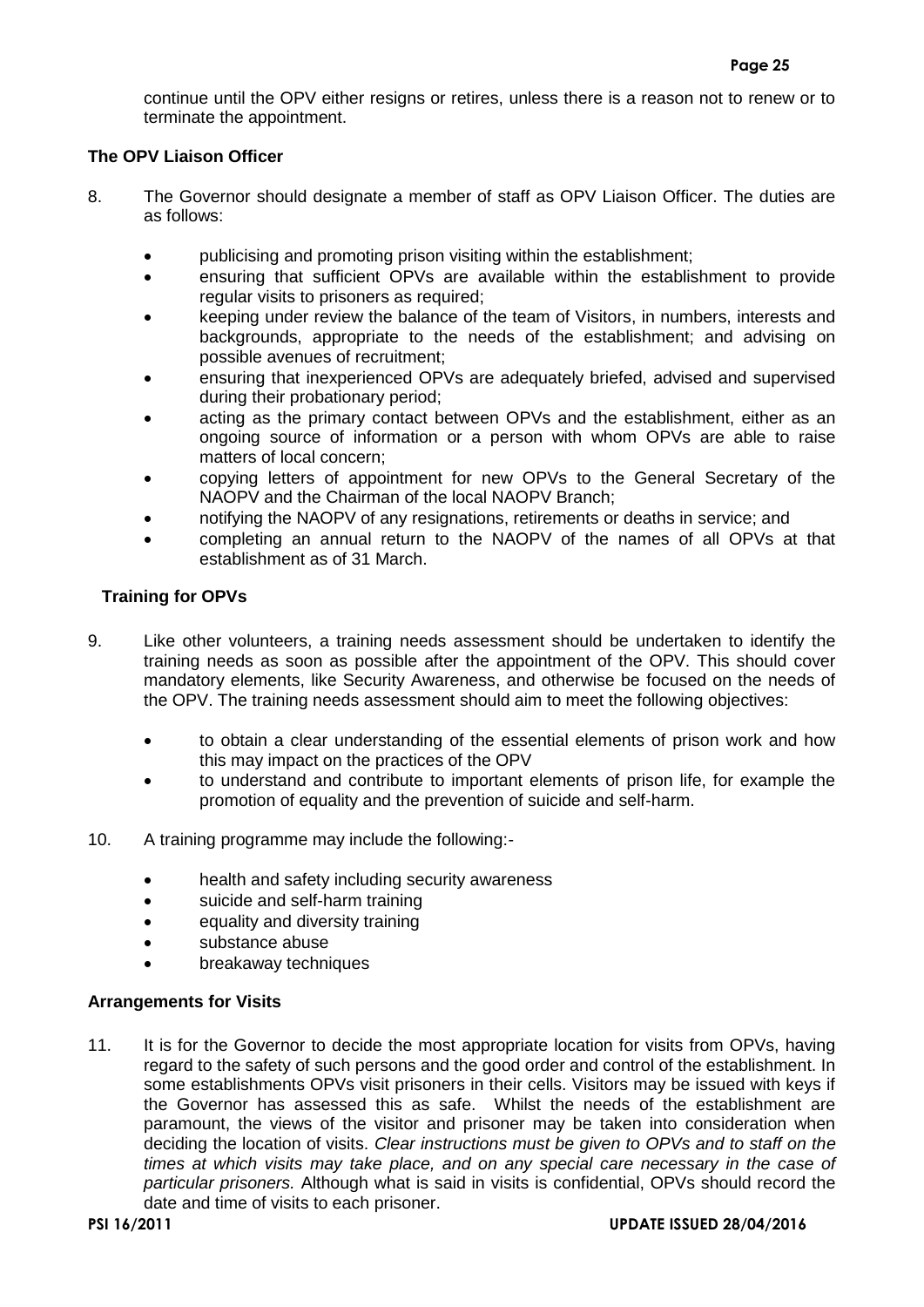## **The National Association of Official Prison Visitors (NAOPV)**

- 12. The National Association of Official Prison Visitors (NAOPV) exists to promote, maintain and support Official Prison Visiting. It also helps to encourage and co-ordinate the work of OPVs both at local and national level. It is a matter of personal choice whether an individual visitor joins the Association, but in general, an active local branch will be helpful to both visitors and the liaison officer.
- 13. The NAOPV General Secretary can be contacted at the National Association of Official Prison Visitors, PO Box 6396, London W1A 2HR or by email/telephone [info@naopv.com](mailto:info@naopv.com) /01274 583417.

#### **Misconduct**

14. Misconduct by an OPV is extremely rare. Liaison Officers should report any incidents of serious misconduct promptly to the Governor, who may initiate an investigation and may exclude an OPV from the establishment, pending the outcome. The local NAOPV Branch Chairman should be informed of progress of any such investigation. If, after enquiries, it is considered that the appointment of the visitor is no longer desirable, the appropriate course in the first instance may be to invite the visitor to resign rather than to terminate the appointment.

#### **Travelling expenses**

- 15. Officially appointed OPVs may claim reimbursement from the establishment for travelling expenses incurred in respect of journeys between their home address and the establishment (or for the actual journey if a lesser distance is travelled) for each visit. OPVs are expected to use the most economical means of transport available. Where public transport is used, the full cost of standard class travel may be reimbursed.
- 16. In cases where scheduled public transport is not convenient for the visitor and a private motor vehicle is used instead, consideration may be given to reimbursement at public transport rates. *These expenses are generally limited to journeys of no more than 15 miles either to or from the establishment. In cases where motor mileage allowance is paid the recipient must satisfy the same requirements in respect of insurance as the Civil Service Pay and Conditions of Service Code requires officials to satisfy when mileage allowance is paid for official travel.* In order to aid recruitment in rural areas or to encourage a more diverse membership that reflects the needs of the establishment' Governors have the discretion to relax this mileage restriction.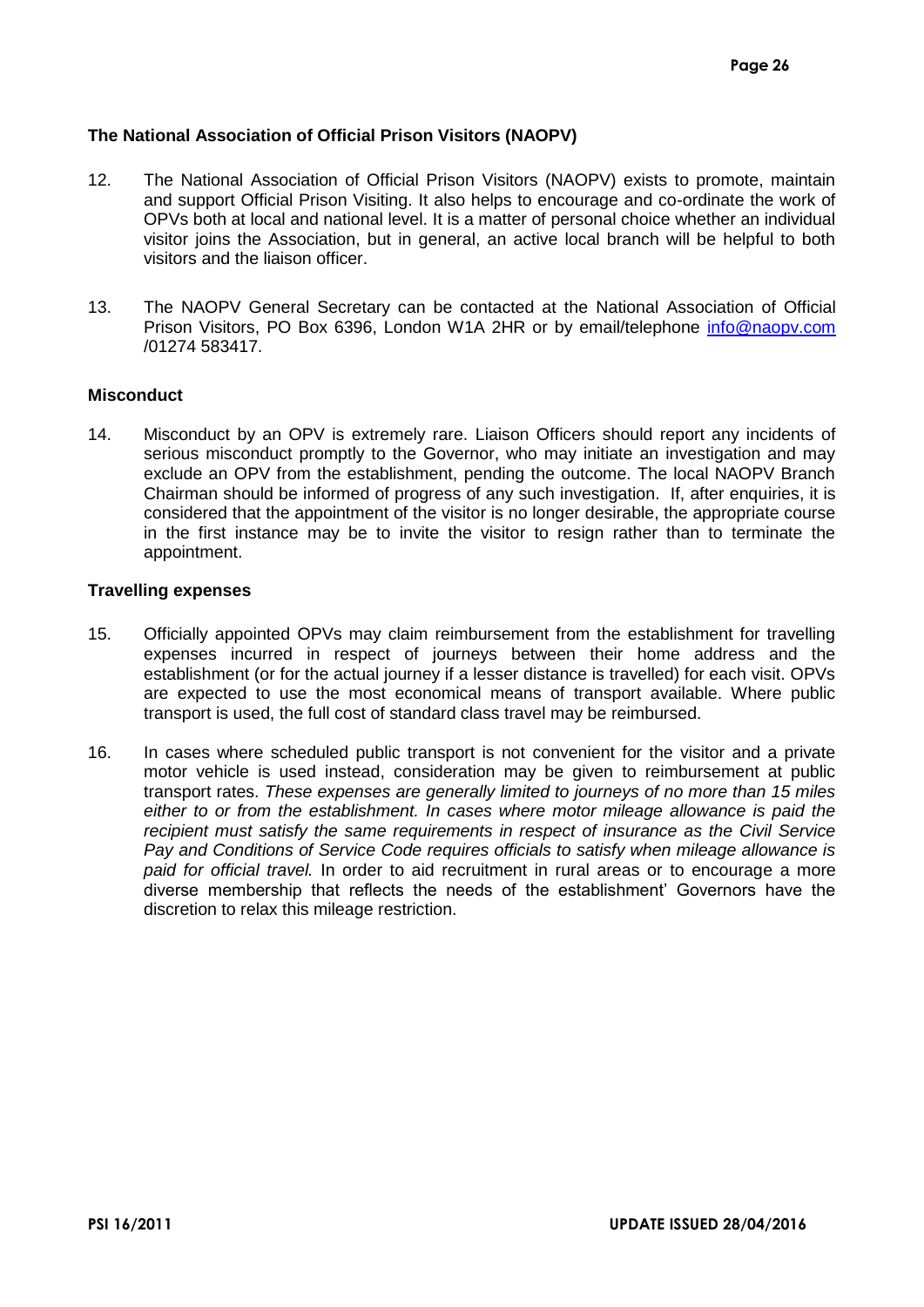# <span id="page-28-0"></span>**Annex C**

# **OFFICIAL PRISON VISITORS: SUGGESTED LETTER OF APPOINTMENT**

Dear ….

I am writing following your recent interview to offer you an appointment as an Official Prison Visitor (OPV) at this establishment.

The appointment, which is subject in the first instance to the satisfactory completion of a period of three months probation, is renewable annually. In practice, however, your appointment will continue until resignation or retirement unless there is reason not to renew, or to terminate, the appointment. I enclose for your information a copy of the "Handbook for Prison Visitors" which contains advice on prison visiting and sets out in full the conditions of your appointment. I should be grateful if you could acknowledge receipt of this in order to confirm that you accept the conditions of your appointment.

As an OPV you will be under the guidance of (name of OPV Liaison Officer) who is the designated liaison officer for OPVs and will allocate the prisoners you are to visit. He/she will always be ready to assist and help you in your duties.

There are arrangements whereby OPVs may claim the reimbursement of travelling expenses to and from the establishment for each visit, subject to a maximum claim of 15 miles in each direction. Should you wish to claim expenses the liaison officer will be able to advise you on this matter.

The National Association of Official Prison Visitors encourages and promotes the work of OPVs and keeps all OPVs in touch with developments through the issue of a regular newsletter and an Annual General Meeting. The Secretary of the Association is being informed of your appointment and will be writing to you shortly explaining in greater detail the activities and aims of the NAOPV. [There is a local branch of the Association here, as at most establishments, and the Chair is also being informed of your appointment.]

Please let me know whether you wish to accept this appointment and, if so when it will be convenient for you to commence visiting.

cc: General Secretary, NAOPV NAOPV Branch Chair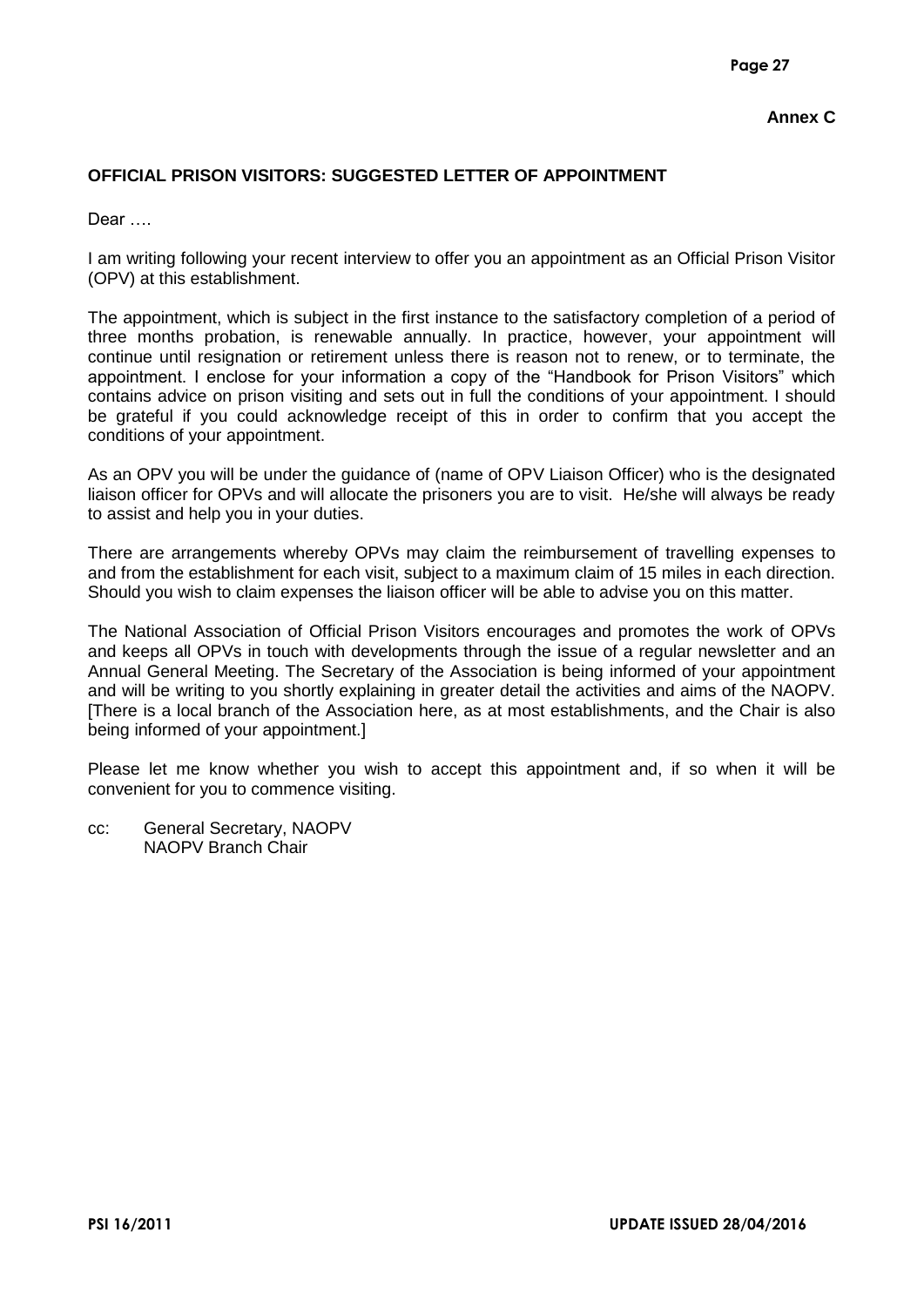#### <span id="page-29-0"></span>**Booking Visits - Good Practice Guidelines**

With few exceptions establishments manage the demand for visits by requiring visitors to book in advance, usually by telephone. Visitors and prisoner family support organisations are often critical about visits booking because of the difficulties in getting through to book the visit. Some establishments have improved their service significantly by increasing opening times; training staff to understand visitor needs; and providing email booking. These guidelines are intended to assist managers to improve performance, and prisons should seek feedback from visitors to understand whether they need to make some changes.

## **Opening times**

Particular consideration should be given to the staffing of lines at times that are convenient for visitors, e.g. early morning, lunch, early evening and weekends. Every attempt should be made to ensure that the booking line is available during the published opening hours. You should also use recorded messages when the booking line is closed, giving information on opening hours.

#### **Staffing and Performance**

Establishments should aim to deploy the right number and type of staff to this function. Consideration should be given to staffing the booking line(s) with dedicated administrative staff rather than discipline staff, who are less likely to be drawn into performing other tasks around the prison. But you can also use other staff as back up to keep the booking lines open as long as possible.

A Manager of an appropriate grade should be responsible for supervision of the visits booking line. Responsibilities should include monitoring the quality of service, e.g. through regular surveys of visitors and speaking to visitor centre staff about feedback they have had. They should also set local standards, including for answering calls and the general administration of bookings.

#### **Setting up and running a visits booking service**

In order for a visits booking service to succeed, it is essential that there is commitment at management level for it to work. This includes examining the business processes and providing adequate resources. An effective way of doing this would be to apply some of the principles of call centre management.

Estimating the number, length and complexity of calls will be important in order to determine the level of staffing, equipment and targets required. The operating model for the Visits Booking specification will be of help when allocating resources.

The average length of calls will vary between establishments, depending on the information required. However, using Prison-NOMIS will help standardise the information to be recorded for new and recurring visitors. Managers should consider whether the line will be solely for booking visits, or whether staff will also answer general enquiries.

Managers should find out how many calls are not getting through on the booking line, to assess whether additional lines are required. Through the CRS process Global Crossing can provide an analysis of this 'latent' call volume. It is likely that such a request will be chargeable.

#### **Alternative booking methods**

In order to ease pressure on phone lines, establishments should implement alternative methods for booking visits. These may include: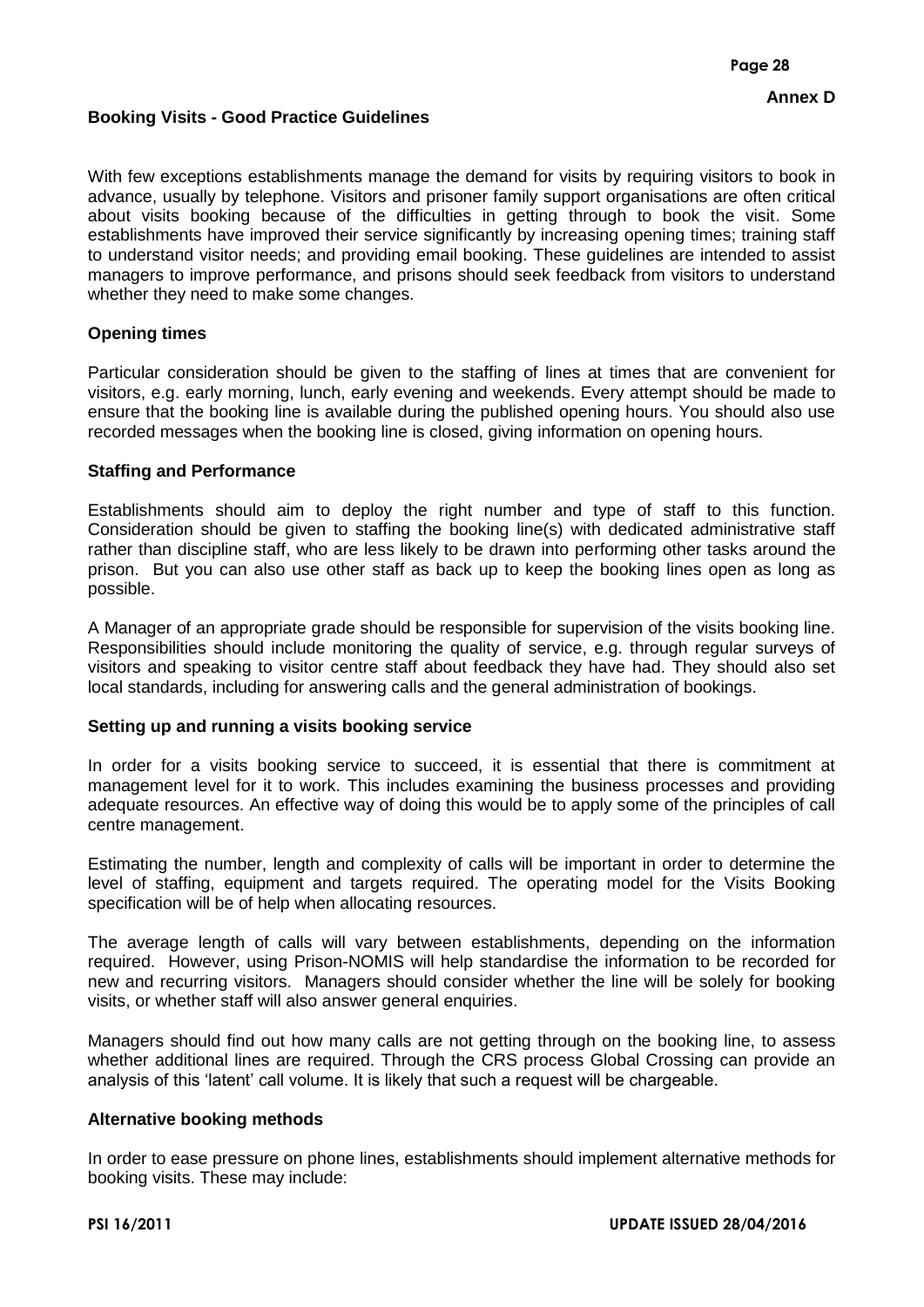- offering visitors an opportunity to book their next visit when leaving a current visit
- booking visits by email (using a functional mailbox facility)
- allowing prisoners to book visits for family and friends, either through wing staff or other means
- operating call centre arrangements with other prisons that enables shared resource across a number of sites, but an overall reduction in the number of staff required to book visits
- booking can be facilitated at some visitors' centres. Alternatively establishments should explore with visitors' centre staff ways in which the visitors' centre can further support the booking system. Information about booking systems should be shared, particularly where visitor frustrations with getting through are leading to complaints being made at the visitors' centre. Staff and volunteers could be a helpful resource in explaining the situation and offering suggestions for improvement.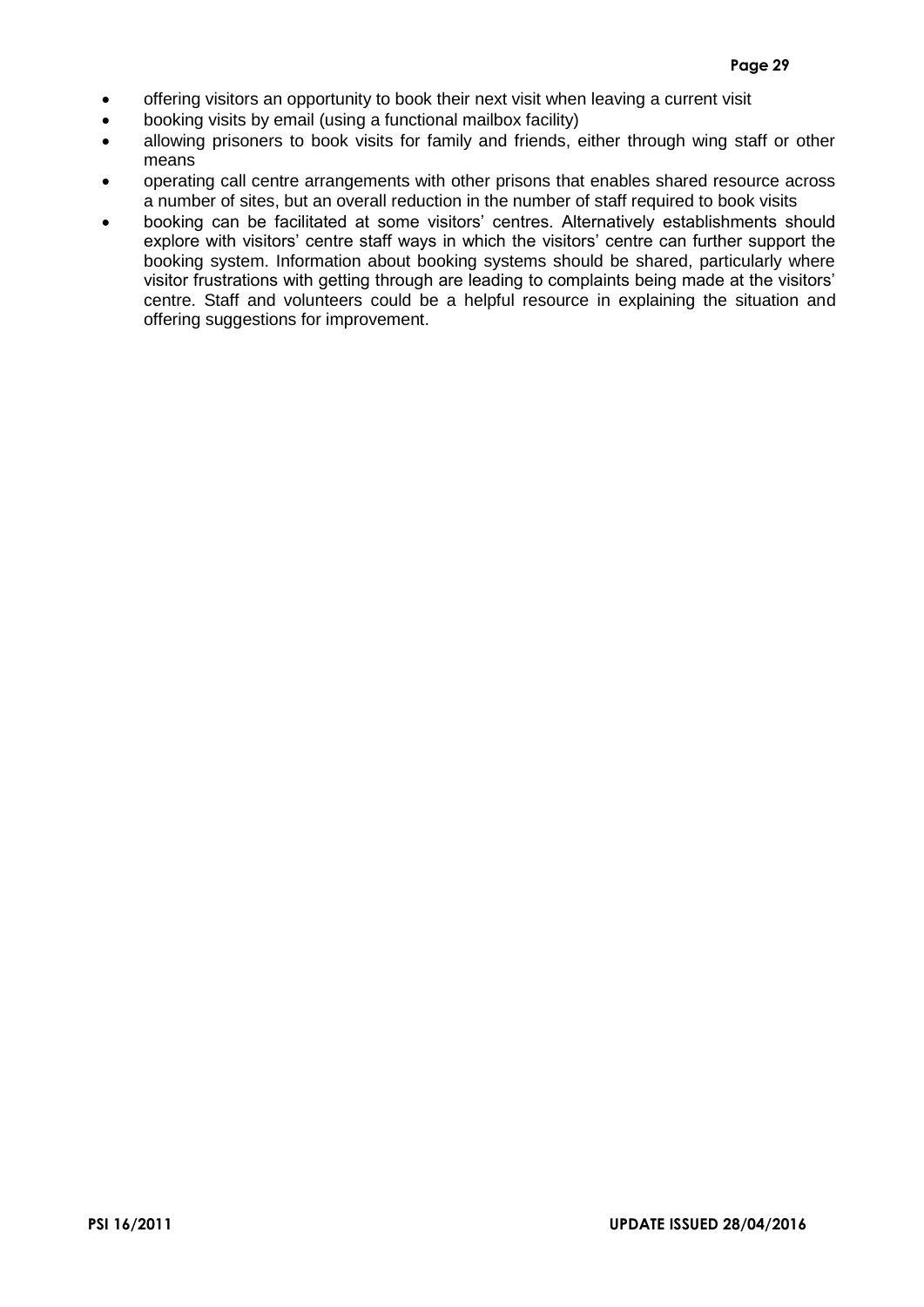# <span id="page-31-0"></span>**VISITORS SURVEY**

# **ADMINISTRATION GUIDELINES FOR ESTABLISHMENT**

## **Responsibility:**

- It is each prisons responsibility to administer the Visitors Survey with the seriousness and commitment it requires.
- It is important that the prison takes ownership of the survey and is dedicated to its successful administration.
- Staff responsible for the survey and any other staff involved in its administration should be given satisfactory facility time to ensure its completion.

## **Materials Required:**

- Each prison should also provide a large 'post-box' type box in the Visitors Centre. If there is no Visitors Centre facility the post-box should be placed in either the Gatelodge area of the prison or in the Visits Hall.
- The box should be placed in a prominent position, clearly labelled and should be accessible for the duration of the survey period.

## **Participant Selection:**

- All Social Visitors that arrive at the prison for a visit during the specified survey period should be given the opportunity to complete the survey
- The offer of a small incentive to visitors to complete the survey should be considered (such as, for example, free refreshments of some kind).

## **Explanation for Visitors:**

- It is important that all visitors are provided with a concise account of the rationale for the survey
- It should be emphasised that completion of the questionnaire is entirely voluntary and that they are under no obligation to participate in the survey.
- However, it should also be stated that their opinions are very *valuable* in helping the prison understand the views of visitors and in identifying issues for improvement where possible.
- Visitors need to be reassured as much as possible that the survey is both confidential and anonymous. This is likely to increase response rates. It will not be possible for anyone to be able to identify them from their responses; their names are not required on the survey.
- It should be explained to visitors that once they have completed the survey they should seal it in the envelope provided.
- Visitors may also need to feel confident that neither they, nor the prisoner they are visiting, will suffer any repercussions as a consequence of survey completion and the nature of their responses and comments.
- Visitors should be informed that the results of the survey will be made available to them (in summary form) and publicised within the prison, along with any action(s) the prison plans to take to address any deficiencies highlighted by the survey findings. Visitors need to feel that they are not 'wasting their time' and that their comments are taken seriously and will serve a purpose in identifying areas of concern or need for change. This should also serve to increase the response rate.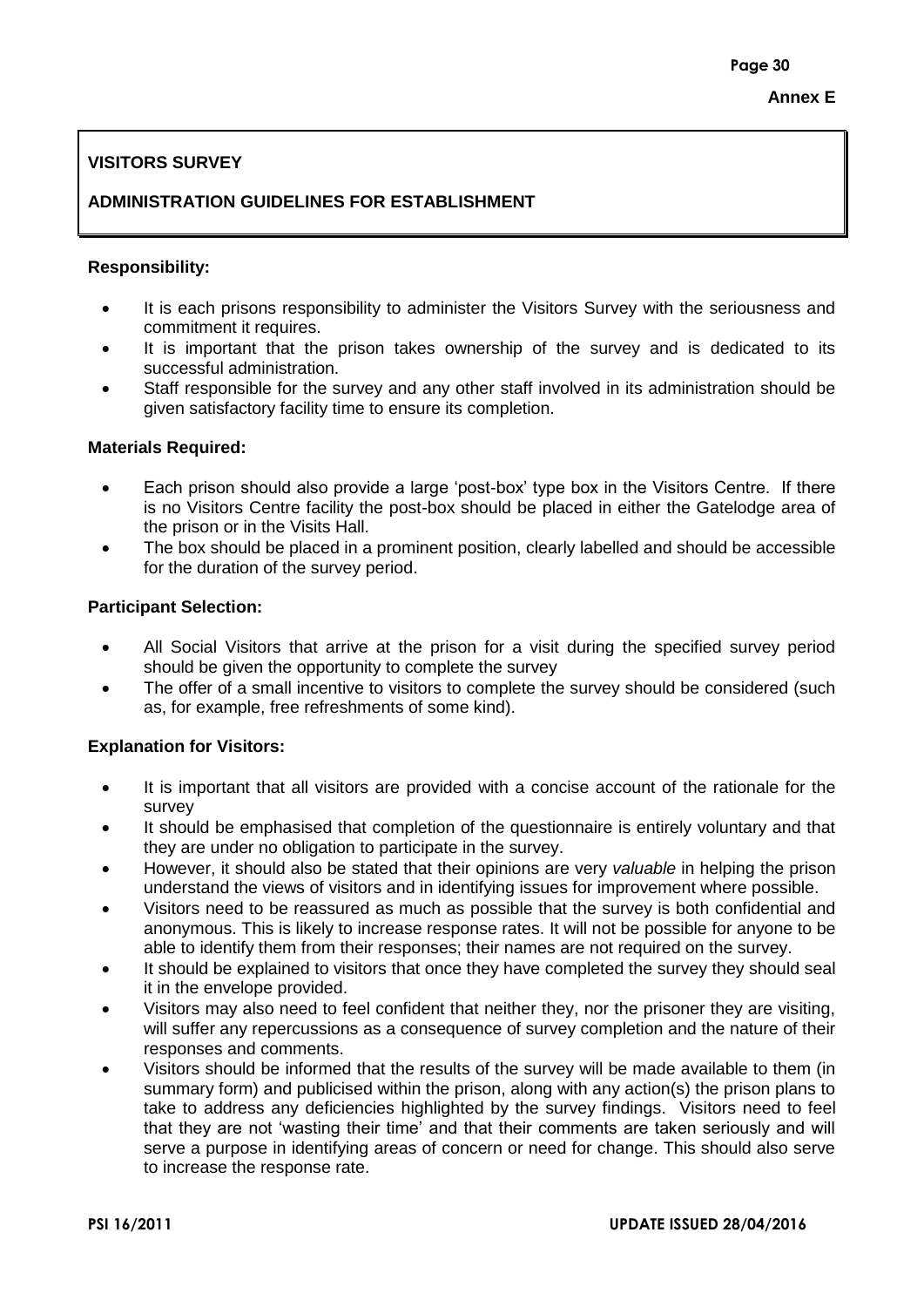# *VISITORS' SURVEY*

Your views are important to us.

We would like to invite you to take part in a survey about your visit(s) to this prison.

This survey is completely anonymous. Your name is NOT required at any point on this survey, so you can feel completely comfortable about writing down your answers as fully and honestly as possible.

We genuinely wish to find out about YOUR experience of visiting this prison. We are committed to continually reviewing our visits processes, procedures and treatment of visitors. We welcome any comments, suggestions or feedback you wish to provide.

The survey has 3 parts and should take no longer than 10 minutes to complete.

*PART 1:* Asks for some brief information about you. **PART 2:** Contains a list of statements for you to respond to. **PART 3:** Allows space for you to raise questions, make comments or provide feedback to us.

*Once you have completed the survey please seal it in the addressed envelope provided and place it in the 'post box' provided by the prison or return it yourself via normal post outside the prison.*

## **Many thanks for your time and cooperation.**

## **PART 1: Information about You**

*Please circle the response which best describes you. The data collected from the following questions will never be used to identify individuals. It is used for statistical purposes only; for example, to determine group differences in visiting experiences.*

## 1. **Is your visit a social or official visit?**

visit (e.g. visiting a family member or friend currently detained here) Official visit (e.g. a legal advisor visiting a client)

## 2. **Are you male/female?**

Social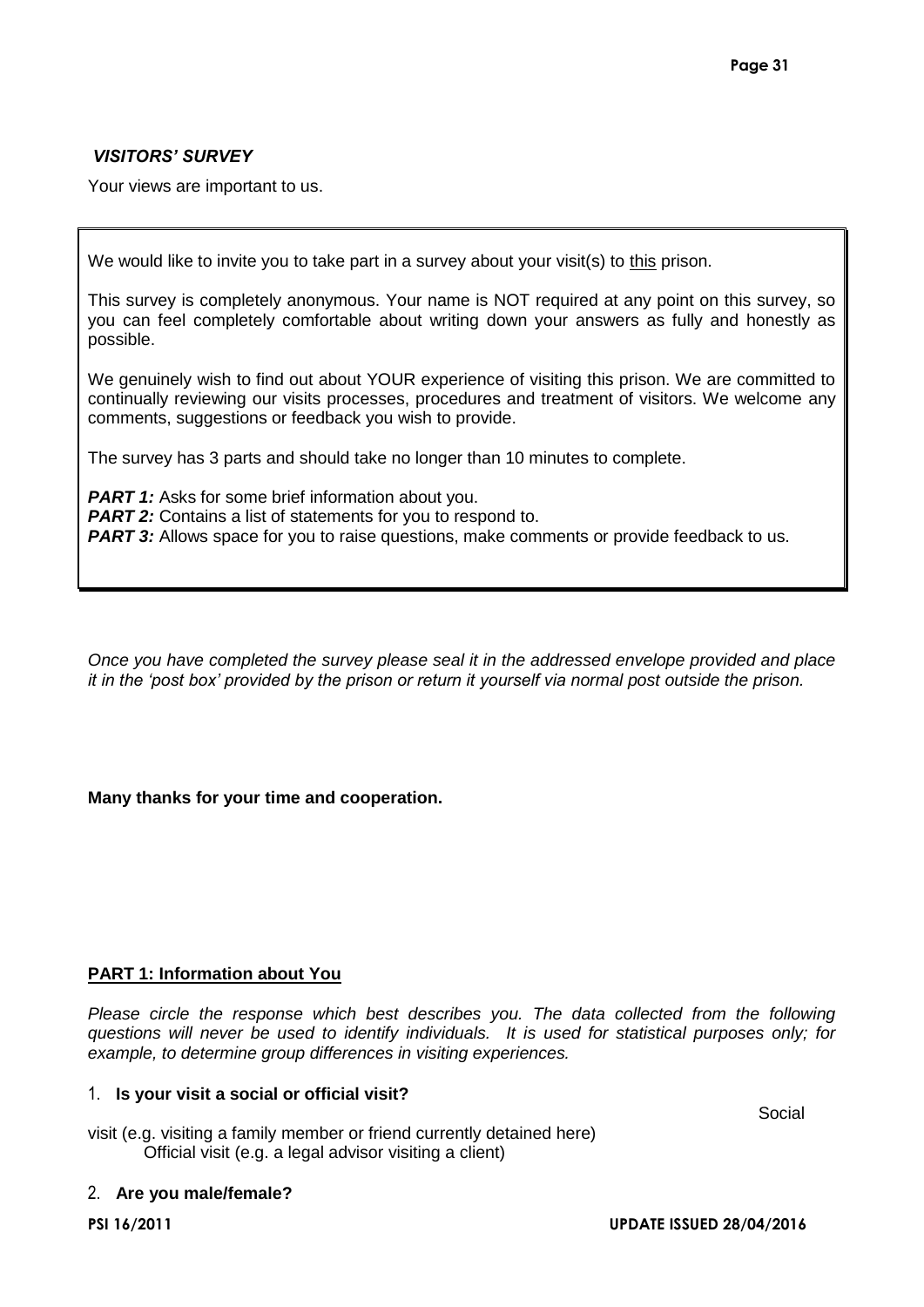Male

Female

## 3. **What age are you?**

- $16 18$
- $19 25$
- $26 35$
- $36 45$
- $46 55$
- 55+

## 4. **Have you visited any other prison before?**

Yes

No

#### 5. **How many times have you visited this prison?**

Never

**Once** 

**Twice** 

 $3 - 5$  times

 $6 - 9$  times

10 or more times

## 6. **Before your first visit here do you feel that you were provided with enough information about visiting?**

Yes

No

If NO what further information would you like to have been provided with? ……………………………………………………………………………………………………………… ………………………………………………………………………………………………………............ ...............................................................................................................................

#### 7. **What is your ethnic grouping?**

We would like to ask you to indicate how you describe yourself in terms of your race/ethnicity. This information is particularly important to us as we value difference and diversity and are actively seeking to improve the visiting experience for all individuals.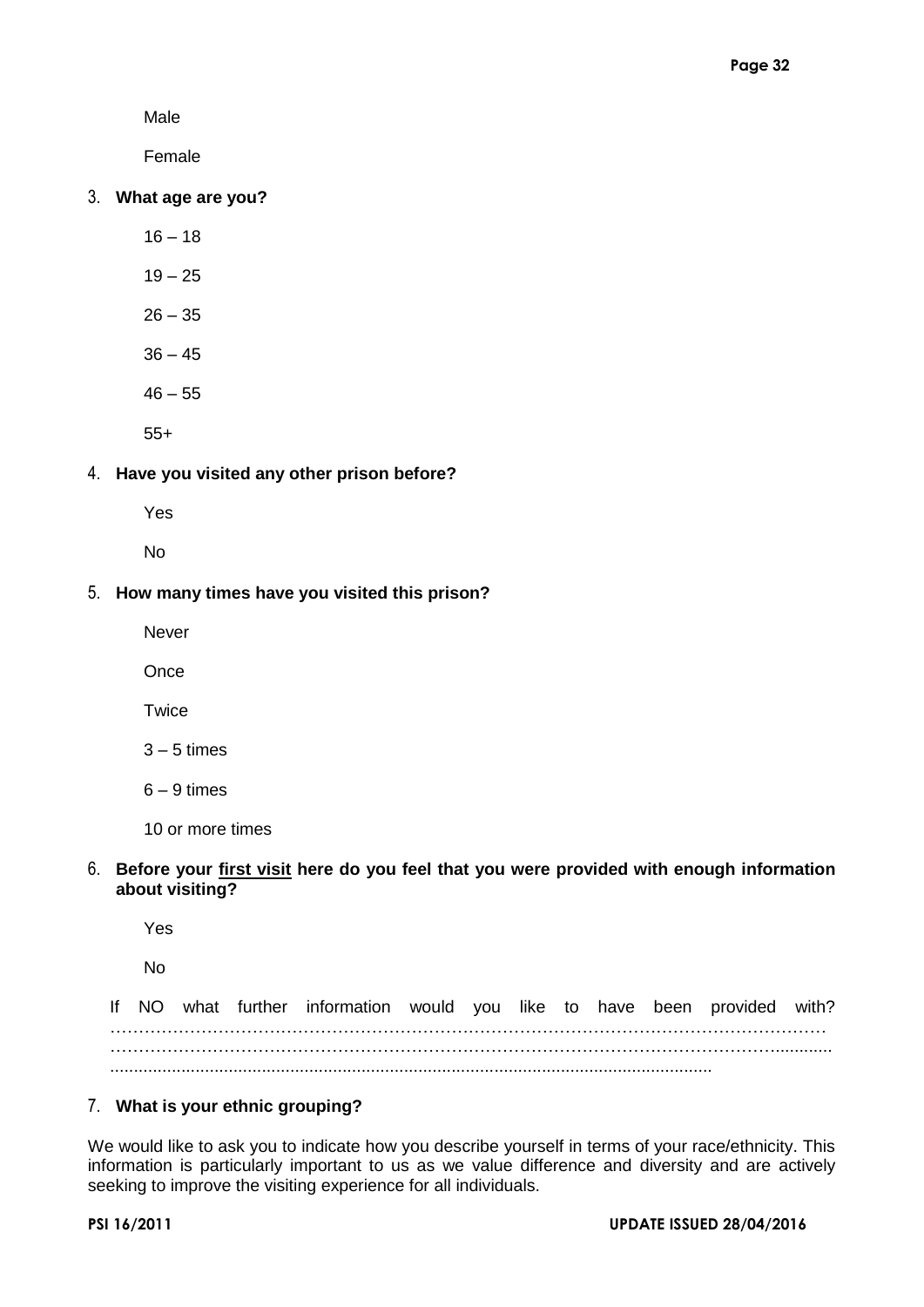*Choose one section from A to E, then tick one box to best describe your ethnic group or background*

| White | English/Welsh/Scottish/Northern Irish/British |  |
|-------|-----------------------------------------------|--|
|       | <b>Irish</b>                                  |  |
|       | Gypsy or Irish Traveller                      |  |
|       | Any other White Background, write in below    |  |
|       |                                               |  |

| в |        | <b>Mixed/multiple ethnic</b>   White and Black Caribbean       |  |
|---|--------|----------------------------------------------------------------|--|
|   | groups | White and Black African                                        |  |
|   |        | White and Asian                                                |  |
|   |        | Any other Mixed/ multiple ethnic Background, write in<br>below |  |
|   |        |                                                                |  |

| <b>C</b> Asian/Asian British | Indian                                     |  |
|------------------------------|--------------------------------------------|--|
|                              | Pakistani                                  |  |
|                              | Bangladeshi                                |  |
|                              | Chinese                                    |  |
|                              | Any other Asian background, write in below |  |
|                              |                                            |  |

| D Black/ African/              | African                                                         |  |
|--------------------------------|-----------------------------------------------------------------|--|
| <b>Caribbean/Black British</b> | Caribbean                                                       |  |
|                                | Any other Black/African/Caribbean background, write in<br>below |  |
|                                |                                                                 |  |

| E Other ethnic group | Arab                                   |  |
|----------------------|----------------------------------------|--|
|                      | Any other ethnic group, write in below |  |
|                      |                                        |  |

## **If you have never visited this prison before, please complete this survey only after you have experienced the full visiting process i.e. at the end of your visit today.**

*PART 2: Statements about YOUR visiting experience*

*Please circle the answer that best describes your experience of visiting this prison.*

| <b>STATEMENT</b>                                                           | FOR EACH STATEMENT, PLEASE PUT A CIRCLE AROUND<br>THE RESPONSE THAT BEST DESCRIBES HOW YOU FEEL |        |               |       |        |     |  |  |
|----------------------------------------------------------------------------|-------------------------------------------------------------------------------------------------|--------|---------------|-------|--------|-----|--|--|
| 1. It is easy to book a<br>visit at this prison                            | <b>Never</b>                                                                                    | Rarely | Sometime<br>s | Often | Always | N/A |  |  |
| 2. The staff that deal<br>with booking a visit are<br>friendly and helpful | <b>Never</b>                                                                                    | Rarely | Sometime<br>s | Often | Always | N/A |  |  |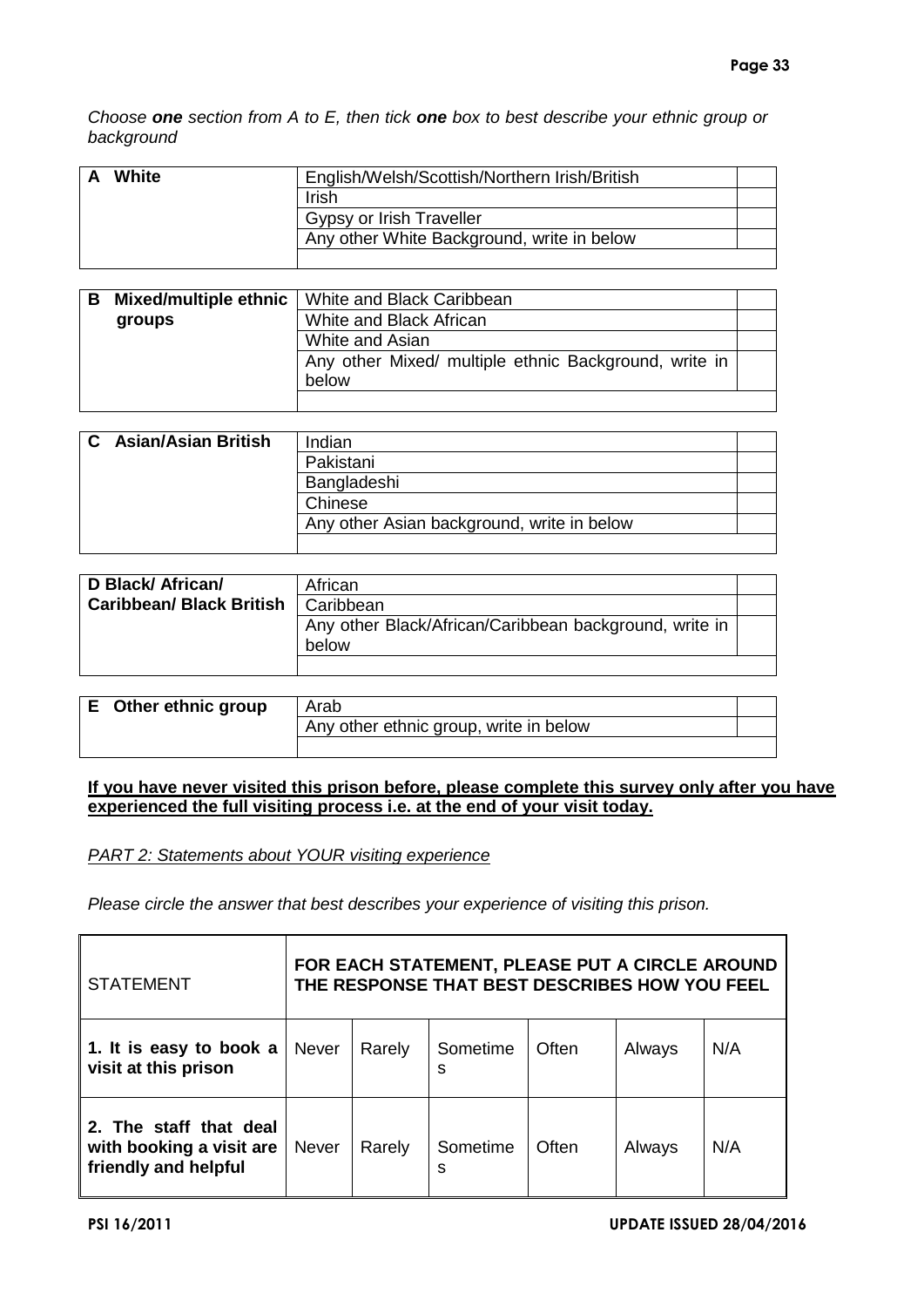| 3. On arrival at this<br>prison the 'booking in'<br>process is quick and<br>efficient                            | Never        | Rarely | Sometime<br>s | Often | Always | N/A |
|------------------------------------------------------------------------------------------------------------------|--------------|--------|---------------|-------|--------|-----|
| 4. The atmosphere in<br>the visitors centre here<br>is relaxed and inviting                                      | <b>Never</b> | Rarely | Sometime<br>s | Often | Always | N/A |
| 5. The visitors' centre<br>here<br>provides<br>good<br>facilities                                                | <b>Never</b> | Rarely | Sometime<br>s | Often | Always | N/A |
| 6. This prison provides<br>facilities<br>for<br>good<br>those<br>visiting<br>with<br>children                    | <b>Never</b> | Rarely | Sometime<br>s | Often | Always | N/A |
| 7. I feel treated like a<br>'human<br>being'<br>by<br>prison staff here                                          | <b>Never</b> | Rarely | Sometime<br>s | Often | Always | N/A |
| 8. This prison provides<br>refreshment<br>good<br>facilities for visitors                                        | <b>Never</b> | Rarely | Sometime<br>s | Often | Always | N/A |
| 9. There is too much<br>waiting and queuing<br>involved in getting<br>from the prison gate to<br>the visits hall | Never        | Rarely | Sometime<br>s | Often | Always | N/A |
| 10. If I am searched, it<br>is carried out by staff<br>with consideration and<br>respect                         | Never        | Rarely | Sometime<br>s | Often | Always | N/A |
| Prison staff<br>11.<br>here<br>polite<br>and<br>are<br>courteous                                                 | Never        | Rarely | Sometime<br>s | Often | Always | N/A |
| 12. Visits start on time<br>here                                                                                 | <b>Never</b> | Rarely | Sometime<br>s | Often | Always | N/A |
| 13. The atmosphere in<br>visits<br>the<br>hall<br>here                                                           | Never        | Rarely | Sometime<br>s | Often | Always | N/A |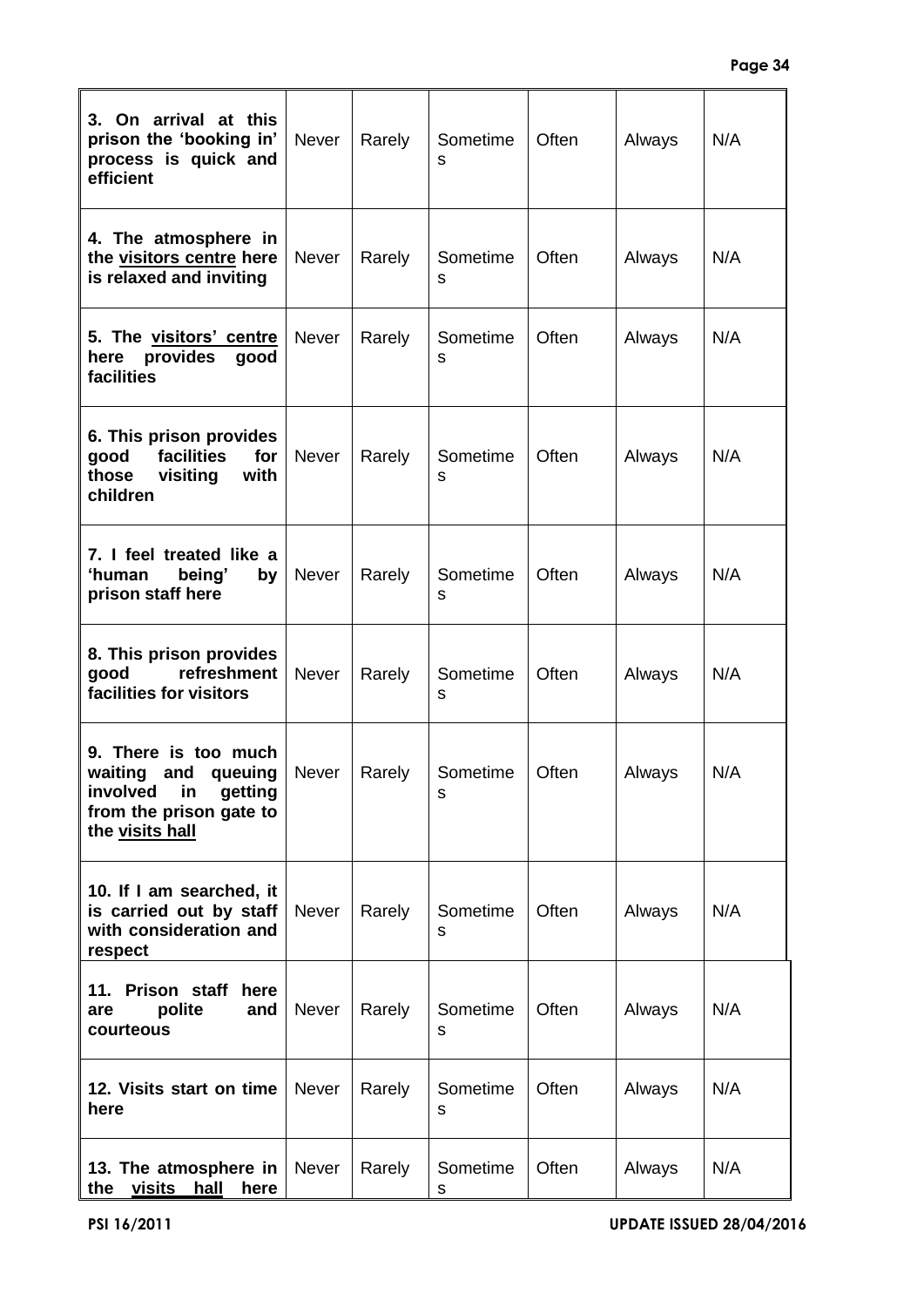| feels relaxed                                                                                        |              |        |               |       |        |     |
|------------------------------------------------------------------------------------------------------|--------------|--------|---------------|-------|--------|-----|
| 14. The visits hall here<br>has good facilities                                                      | Never        | Rarely | Sometime<br>s | Often | Always | N/A |
| 15. Staff in the visits<br>hall are respectful of<br>personal/private<br>your<br>space during visits | <b>Never</b> | Rarely | Sometime<br>s | Often | Always | N/A |
| <b>Visits</b><br>16.<br>here<br>are<br>conducted in a decent<br>physical environment                 | <b>Never</b> | Rarely | Sometime<br>s | Often | Always | N/A |
| Prison staff<br>17.<br>here<br>friendly<br>and<br>are<br>approachable                                | Never        | Rarely | Sometime<br>s | Often | Always | N/A |
| 18. Visits here last for<br>the allocated time                                                       | <b>Never</b> | Rarely | Sometime<br>s | Often | Always | N/A |
| Prison staff here<br>19.<br>are understanding<br><b>of</b><br>visitors<br>needs<br>and<br>concerns   | <b>Never</b> | Rarely | Sometime<br>s | Often | Always | N/A |
| 20. Prison staff here<br>acted<br>have<br>inappropriately<br>towards me                              | Never        | Rarely | Sometime<br>s | Often | Always | N/A |
| 21. I am provided with<br>the information I need<br>about visits at<br>this<br>prison                | <b>Never</b> | Rarely | Sometime<br>s | Often | Always | N/A |
| 22. Visitors are made<br>to feel welcome here                                                        | Never        | Rarely | Sometime<br>s | Often | Always | N/A |

## **PART 3: Further Information**

**23. When visiting this prison, do you feel you have ever been treated in an unprofessional manner?**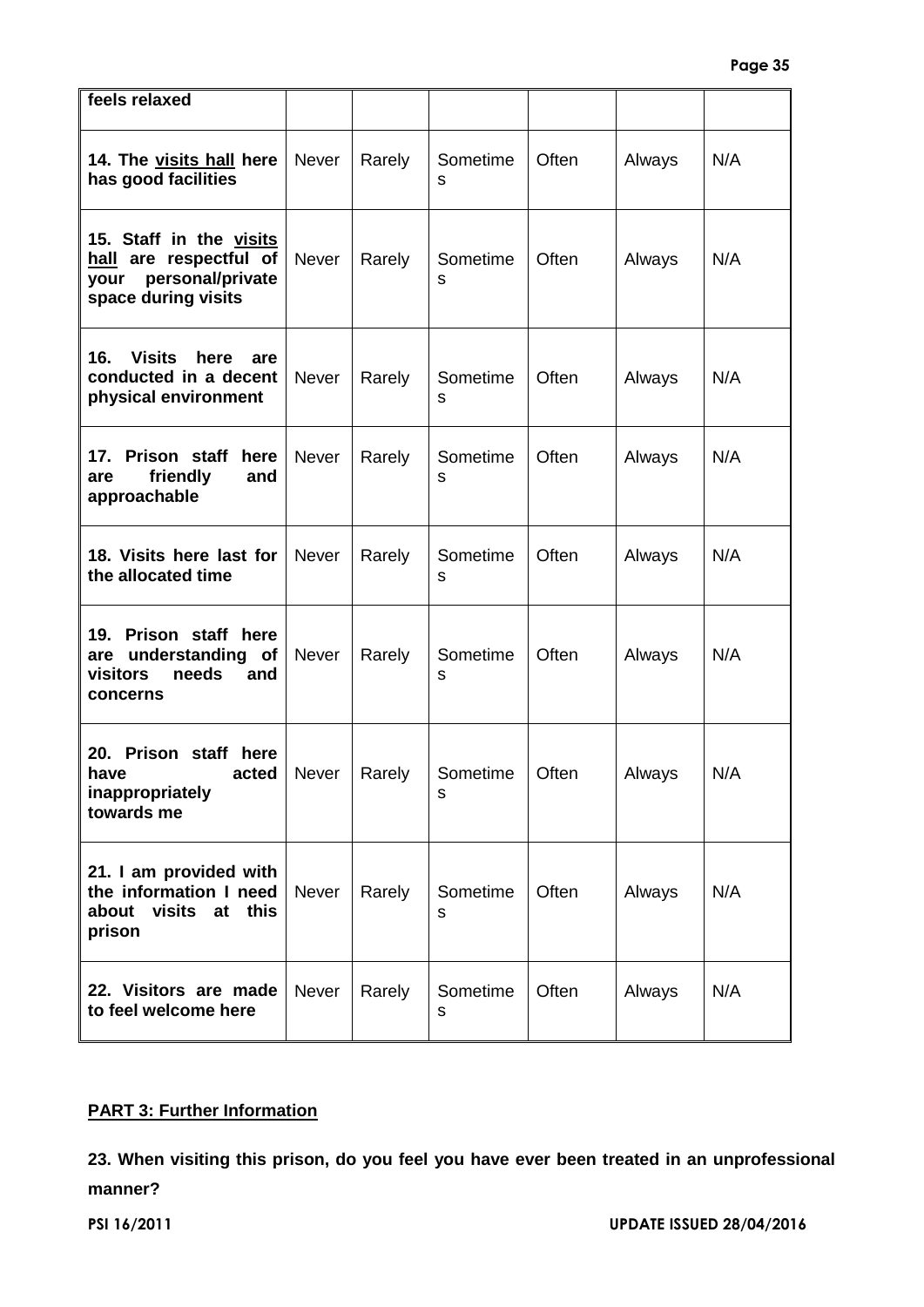Yes

No

| If YES, please describe: |  |  |  |
|--------------------------|--|--|--|
|                          |  |  |  |
|                          |  |  |  |
|                          |  |  |  |
|                          |  |  |  |
|                          |  |  |  |

# **24. Have you ever felt discriminated against whilst visiting this prison?**

Yes

No

If YES, please describe:

………………………………………………………………………………………………………………… ………………………………………………………………………………………………………………… ………………………………………………………………………………………………………………… ………………………………………………………………………………………………………………… ……………………………………………………………………………………

# **25. Have you ever made a formal complaint regarding visits at this prison?**

Yes

No

# If YES, please describe:

………………………………………………………………………………………………………………… ………………………………………………………………………………………………………………… ………………………………………………………………………………………………………………… . The contract of the contract of the contract of the contract of the contract of the contract of the contract of the contract of the contract of the contract of the contract of the contract of the contract of the contrac ……………………………………………………………………………………

# **26. Please write below 3 suggestions for improvements to help us improve YOUR visiting experience:**

1…………………………………………………………………………………………………………………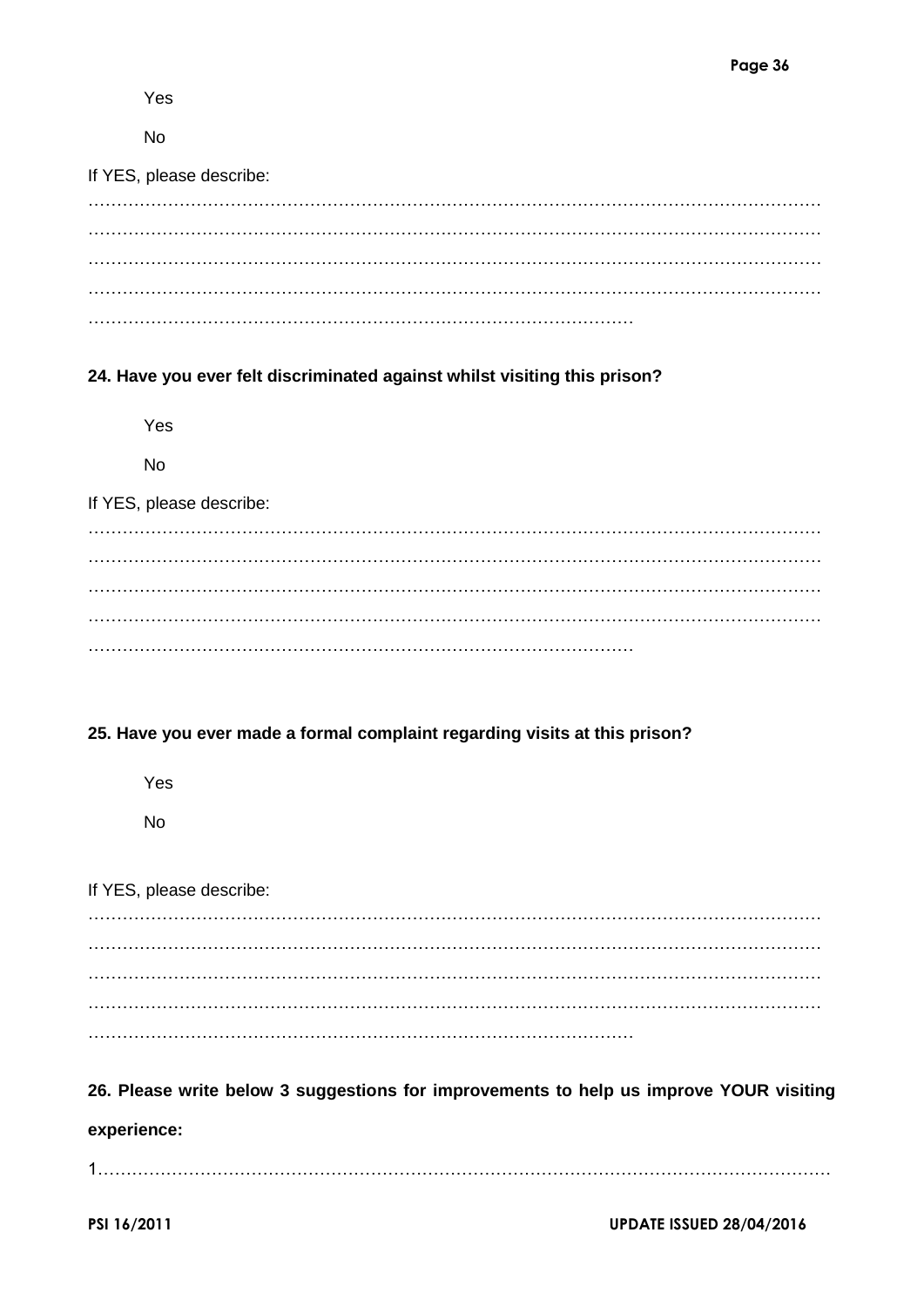| 2. |  |  |  |
|----|--|--|--|
|    |  |  |  |
| .  |  |  |  |
|    |  |  |  |
|    |  |  |  |
| .  |  |  |  |

# 27. Please write below 3 things you think we are doing well in regards to visits here:

| . |  |  |
|---|--|--|
|   |  |  |
| . |  |  |

# 28. Any other comments?

Thank you very much for participating in this survey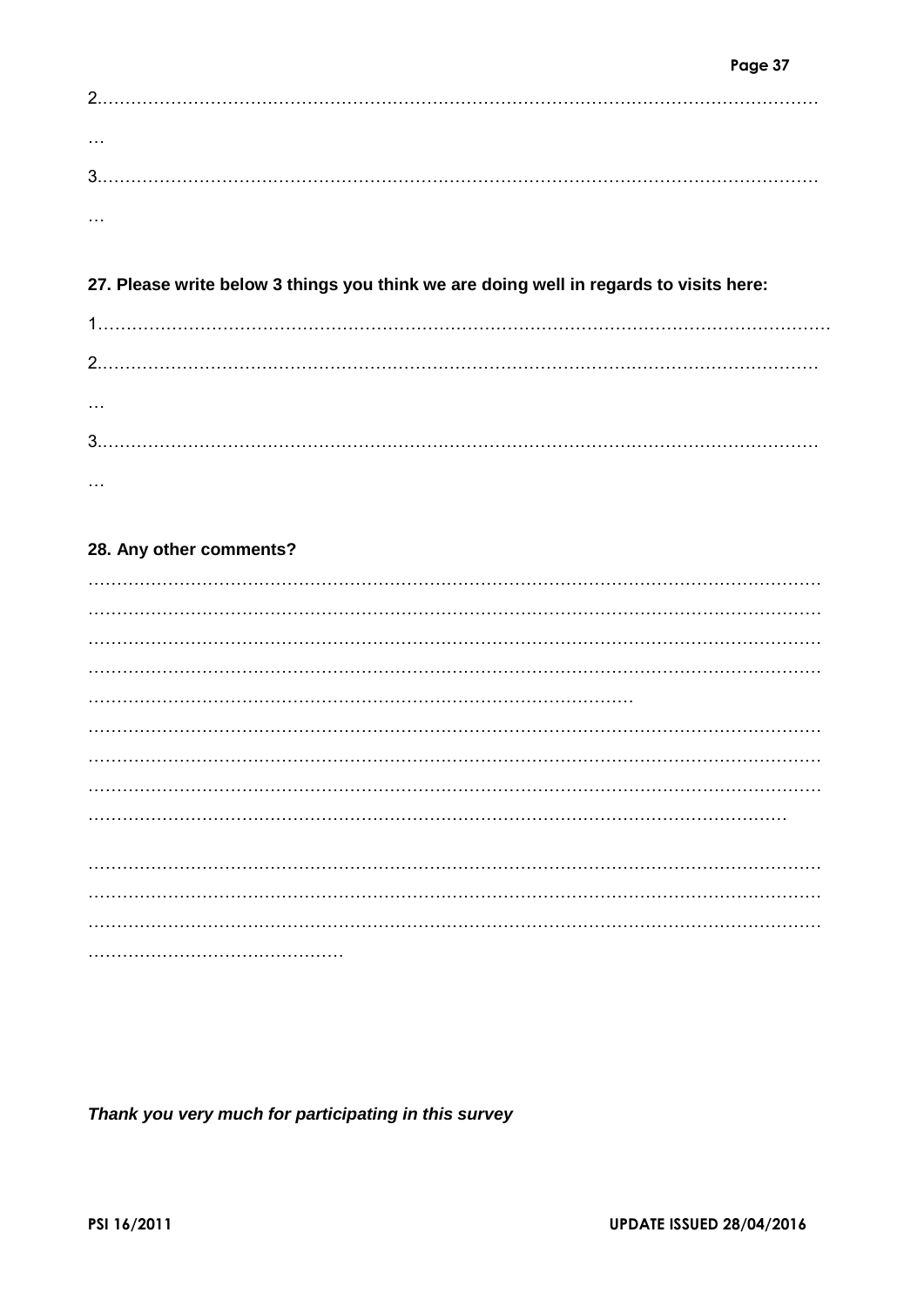**Annex F**

<span id="page-39-0"></span>

# **Legal Visits in Prisons: Good Practice Guide**

**SUMMARY** 

This guidance provides advice on good practice covering: user groups, process changes and information for legal visitors

The full guidance document can be found on the Legal Services Commission website: [http://www.legalservices.gov.uk/criminal/criminal\\_areas\\_work.asp](http://www.legalservices.gov.uk/criminal/criminal_areas_work.asp)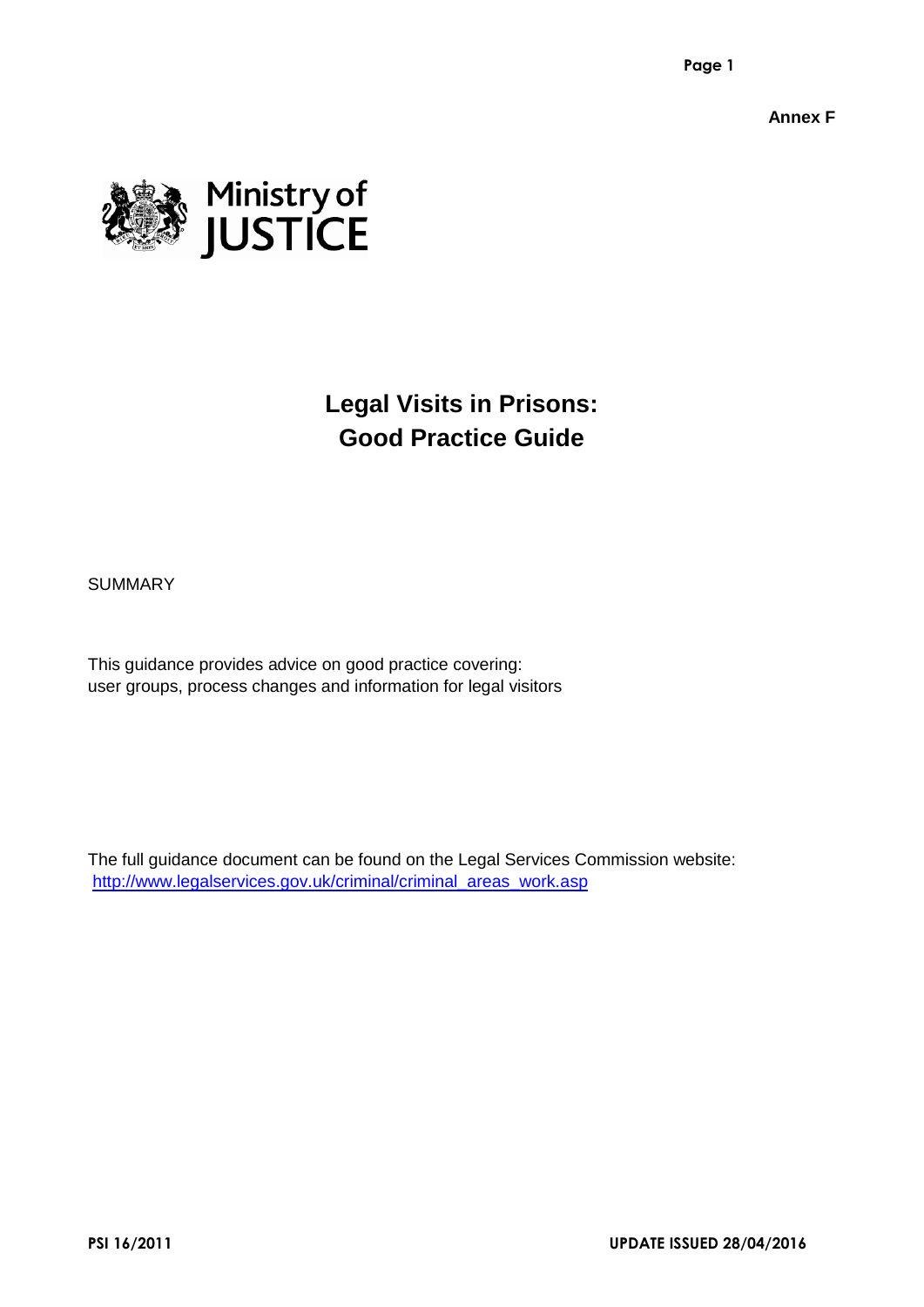# **Contents**

| Overview                                     |   |
|----------------------------------------------|---|
| Difficulties with legal visits               |   |
| Methods to improve provision of legal visits | 5 |
| Conclusion                                   |   |
| <b>Further Information</b>                   |   |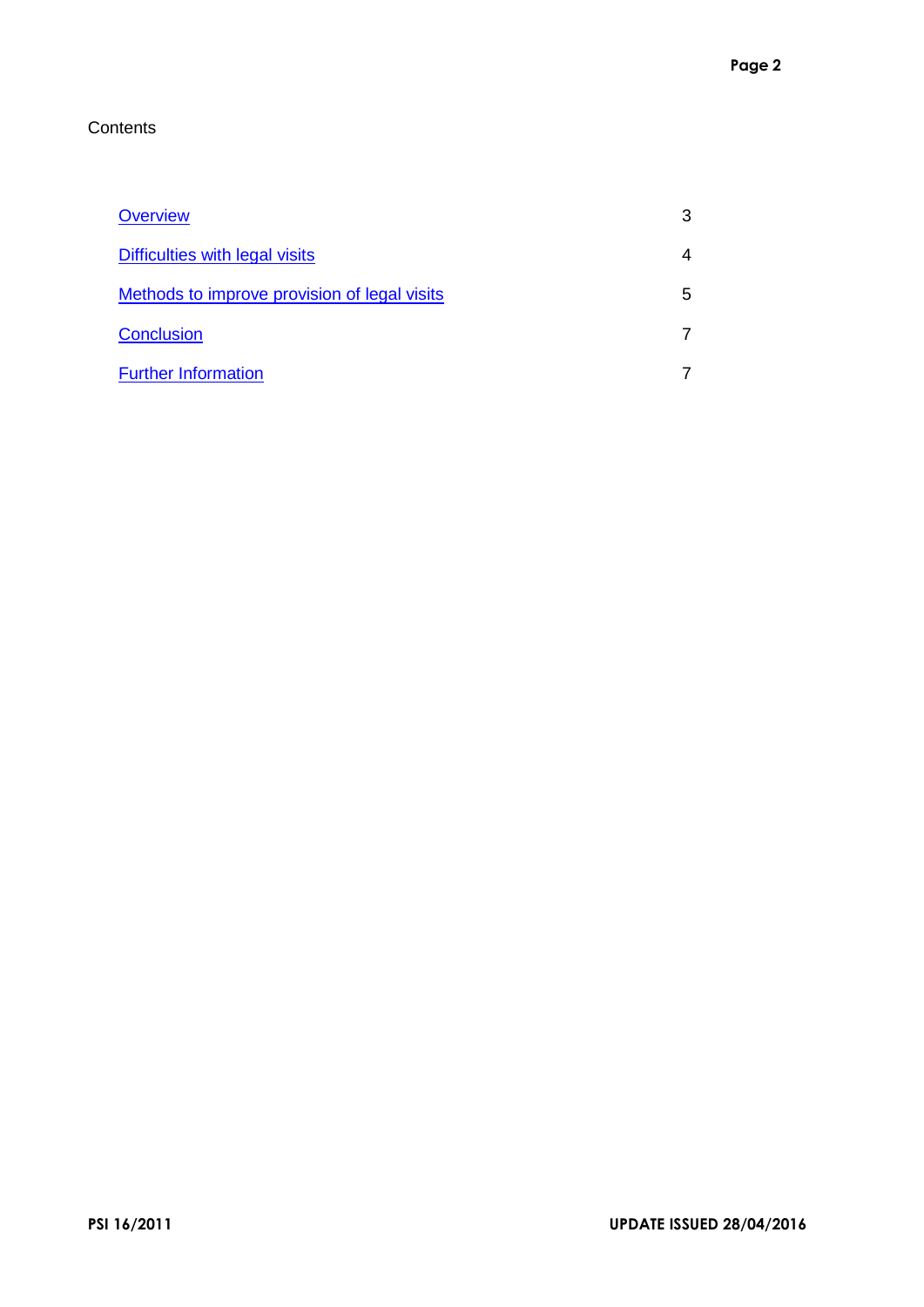## <span id="page-41-0"></span>**Overview**

This guidance is for prison Governors and Directors, as well as defence practitioners. It has been jointly prepared in the Ministry of Justice by the Criminal Legal Aid Strategy Division, National Offender Management Service (NOMS), Her Majesty's Prison Service and Legal Services Commission to encourage good practice for prison legal visits.

Resolving problems with legal visits in prisons to ensure early access to legal advice will result in more remand prisoners entering early guilty pleas and a reduction in court adjournments. Overall benefits for prisons of early guilty pleas will be a reduction in remand population and the prison population as a whole through sentence discounts for defendants who enter early guilty pleas. There are also benefits for defence practitioners of improved facilitation of legal visits in order to see their client at the earliest opportunity.

Although prisons work hard to facilitate legal visits, the growing prison population adds pressure on resources for accommodating these visits. This is further exacerbated by an increase in the complexity of some cases. Consequently, concerns have been raised about visiting arrangements and procedures which vary from prison to prison. The legal profession also has a part to play in ensuring that legal visits are run efficiently, and establishments have raised concerns about practitioners cancelling visits with little or no notice.

Evidence collected from prisons and defence practitioners shows that most problems with legal visits can be resolved by local joint working to understand each others perspectives. The guidance provides advice on good practice covering:

(i) **User groups** – The guidance advises on how prisons and defence practitioners can enter into user group arrangements, learning from best practices emerging in particular prisons. To support these efforts, we will write to key stakeholders in Local Criminal Justice Boards (LCJBs), Crown Court Centre Managers, Prison Service managers, the Law Society and the Bar to promote the guidance and obtain high level support for joint working to resolve problems with legal visits.

(ii) **Process changes** – Some problems, such as inefficiencies of booking systems and cancellation of visits, need a combination of joint working and process changes. This will involve prisons making full use of functional mailboxes (FMBs) for booking legal visits.

This guidance highlights the benefits of adopting such arrangements and sets out the key requirements for dedicated booking systems for legal visits.

(iii) **Information for legal visitors** – Other issues with legal visits can be addressed through prisons providing more information to defence practitioners in the form of leaflets or newsletters.

<span id="page-41-1"></span>Difficulties with legal visits

Difficulties experienced by practitioners are:

**PSI 16/2011 UPDATE ISSUED 28/04/2016**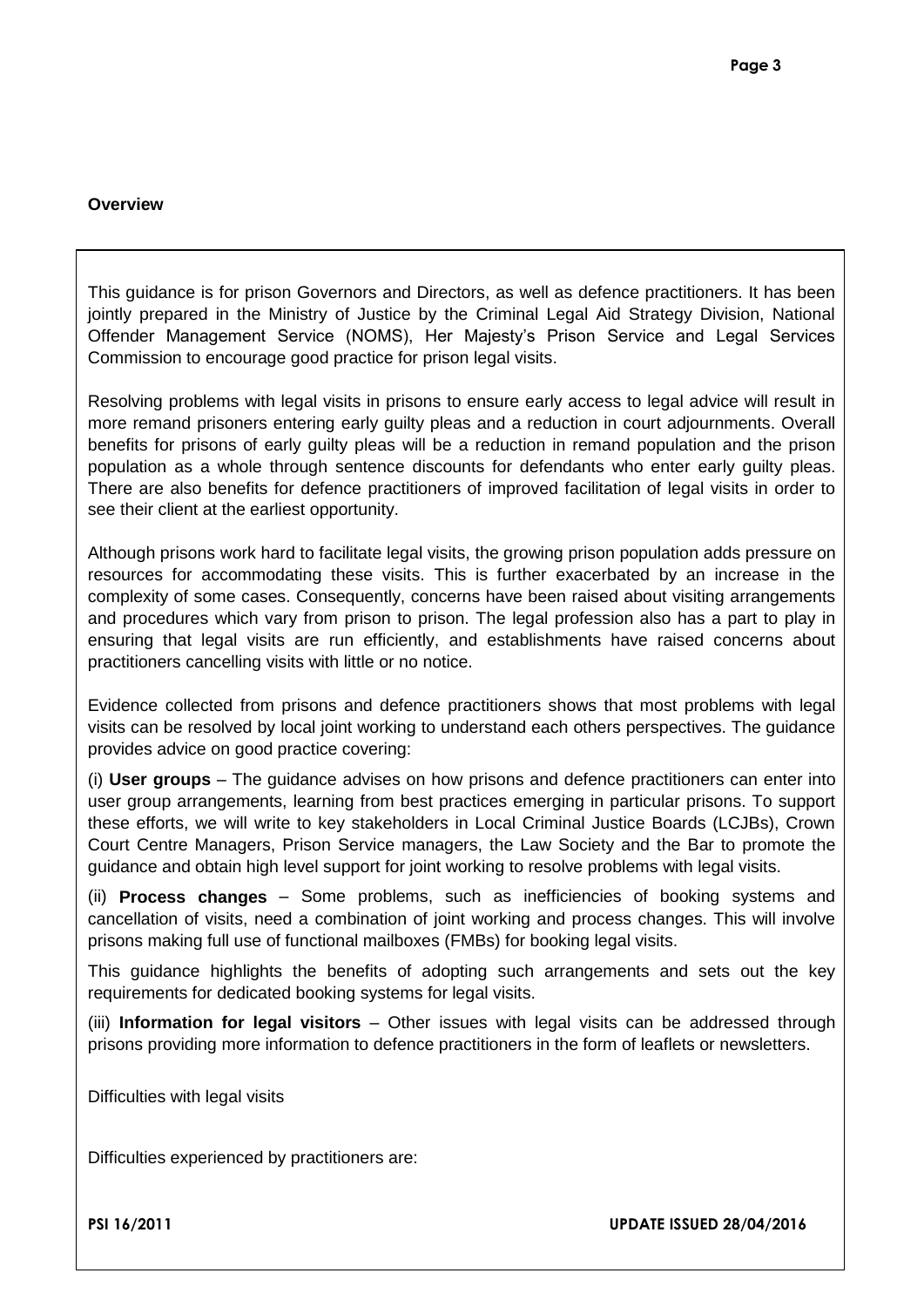- Inconsistencies in booking systems practitioners could make use of an electronic booking system in addition to telephone booking
- Difficulties in getting an appointment with prisoners on short-term remand (i.e. 7 days).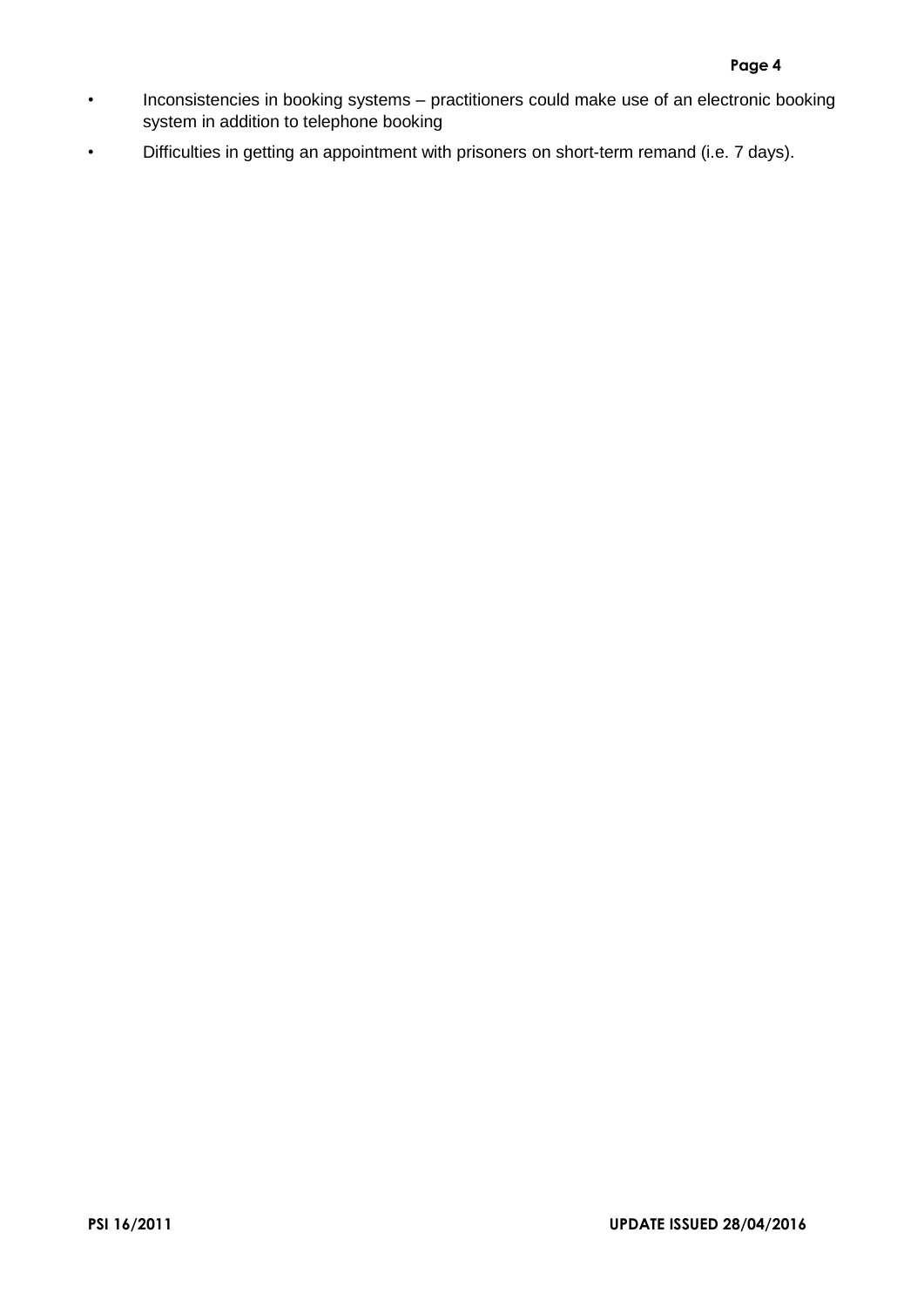Practitioners have suggested some systems (such as advertising last minute availability on websites) that cannot be provided operationally, but these ideas could be fully discussed at a user group

- Practitioners often have to queue with other visitors, so the time taken to get into the prison reduces time with their client. This can be particularly problematic in high security prisons where visitors are admitted in groups
- Practitioners are not told in advance that prisoners have refused to see them, or are not ready to see them
- Prisoner has been double booked on a social visit
- ID requirements vary from prison to prison and are not explained in advance
- Practitioners not told of prisoner moves in advance of the visit.

## **Concerns highlighted by prisons:**

Cancellation of legal visits with little or no notice seriously impedes the service that prisons provide to practitioners. Pressures on capacity with high demand for visits can be exacerbated when defence practitioners:

- n cancel pre-booked visits at short notice
- n fail to turn up for a pre-booked visit
- n book multiple slots which they do not actually use
- n bring interpreters to legal visits without giving prior notice to prisons, which causes delay in entry clearance
- n bring laptops without prior notice
- n there is a lack of understanding of operational considerations for arranging visits

<span id="page-43-0"></span>Methods to improve provision of legal visits

In view of prisons' efforts to improve access to legal visits through the use of functional mailboxes and increasing use of video links, there is a greater duty to ensure that legal visits take place and are not forfeited or cancelled at short notice without good reason. This guidance has been sent to defence practitioners by the Legal Services Commission to ensure they are also involved in development of good practice.

# **(i) User groups – joint working at a local level**

Governors and Directors should implement user groups at a local level for prisons and defence practitioners to discuss problems with legal visits and find mutually acceptable solutions. These could be arranged using one of the following models:

• Consolidated **use of crown court centre user groups** for discussions between prisons and defence practitioners on legal visits. All Crown Court Centre User Groups have prison and defence practitioner representatives and already include discussions on problems with legal visits. This guidance will be sent to Crown Court Centre Managers and LCJBs to encourage them to formally extend the remit for the User Groups to engage in dialogue to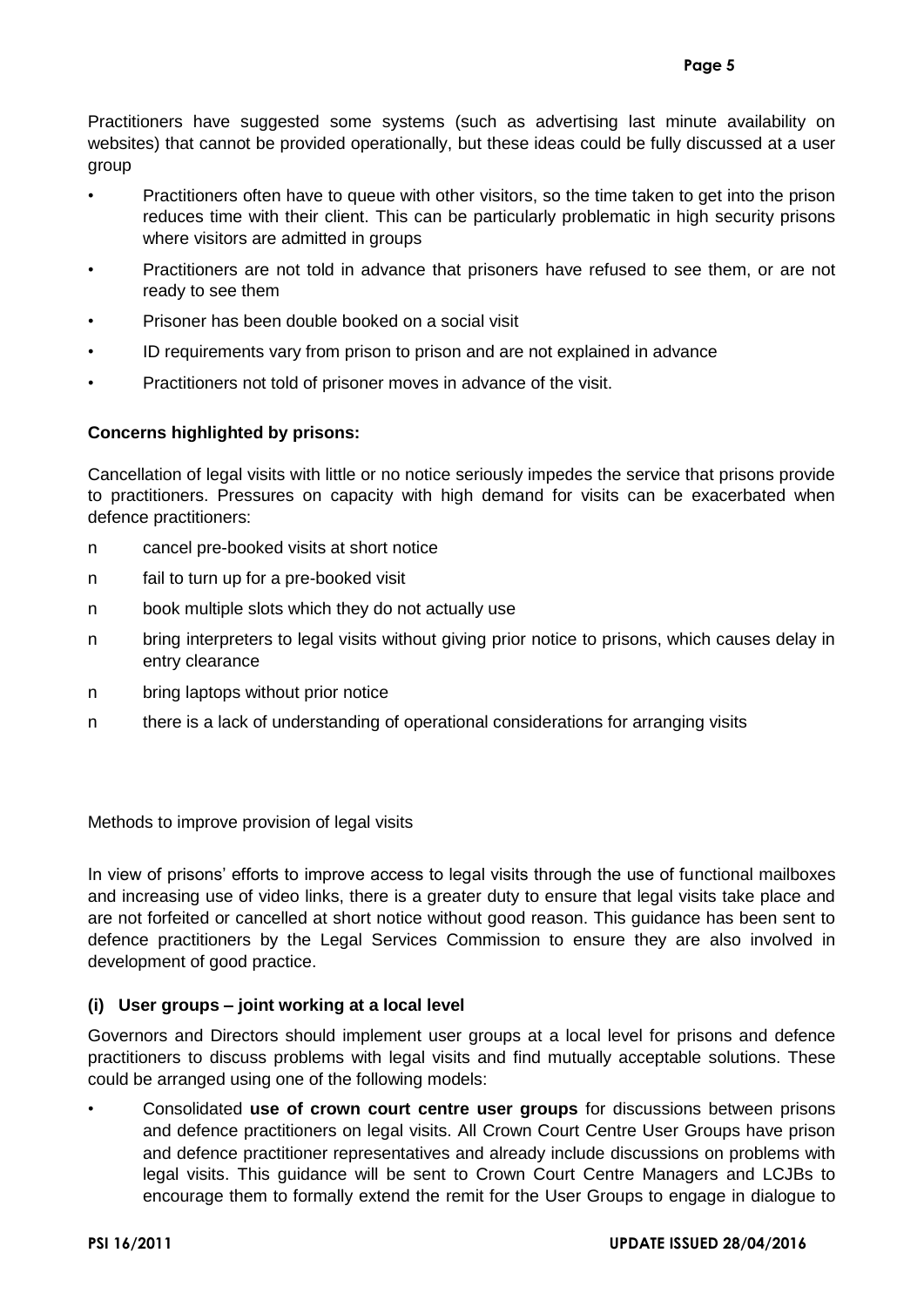resolve problems with legal visits at a local level. Governors and Directors should brief their representatives on local court user groups on this guidance, to ensure these forums are used effectively.

It may be more appropriate for some prisons (for example, due to isolated location or particular types of prisoners) to set up a **specific user group with defence practitioners** dedicated to resolving the problems with legal visits. This has been done successfully at HMP Birmingham, where a user group was established with defence practitioners by communicating directly with the local Law Society and Bar.

In both cases, **User Groups** should have a remit to find solutions at a local level on the following difficulties:

- Increasing capacity encouraging and promoting use of video links for legal visits, drawing on good practice in a number of prisons; back-to-back visits where defence practitioner has more than one client in the same prison, options for alternative (early morning or evening) visiting slots where possible
- Formulate agreements between the prison and frequently visiting practitioners to minimise time lost to visits through delays in entry clearance
- Find ways to expedite legal visits e.g. for prisoners on short term remand
- Promote new initiatives such as electronic booking systems where available
- Raise concerns about cancelled visits, and contact those firms whose practitioner persistently over books or cancels legal visits at short notice.

## **(ii) Process changes – booking systems**

Prisons are strongly encouraged to set up dedicated telephone booking systems for legal visits, taking account of the following factors in the design of the system:

- there should be a commitment and accountability at management level for the service to be successful
- the need to prioritise and commit adequate resources to the service
- the type of recording system used (i.e. electronic or manual)
- ease of access to booking services for those with disabilities
- an estimation of the likely volume, length and pattern of calls
- time required to make the booking
- opening hours e.g. stagger legal and social visit to manage queuing
- whether the line should be reserved exclusively for incoming calls and outgoing calls made from another extension
- setting local standards with both realistic targets and incorporating these into staff appraisals where appropriate.

## **Alternative methods of booking**

Prisons should have in place alternative booking services in order to reduce the pressure on the main mode of booking. The legal visits functional mailbox facility

http://psi.hmprisonservice.gov.uk/PSI\_2007\_04\_visits\_functional\_mailboxes.doc) was rolled out to public sector prisons in February 2007 to assist with booking legal visits. Some prisons, such as Birmingham, have already used this facility for some time. This has led to immediate improvements with a reduction in the number of complaints from practitioners.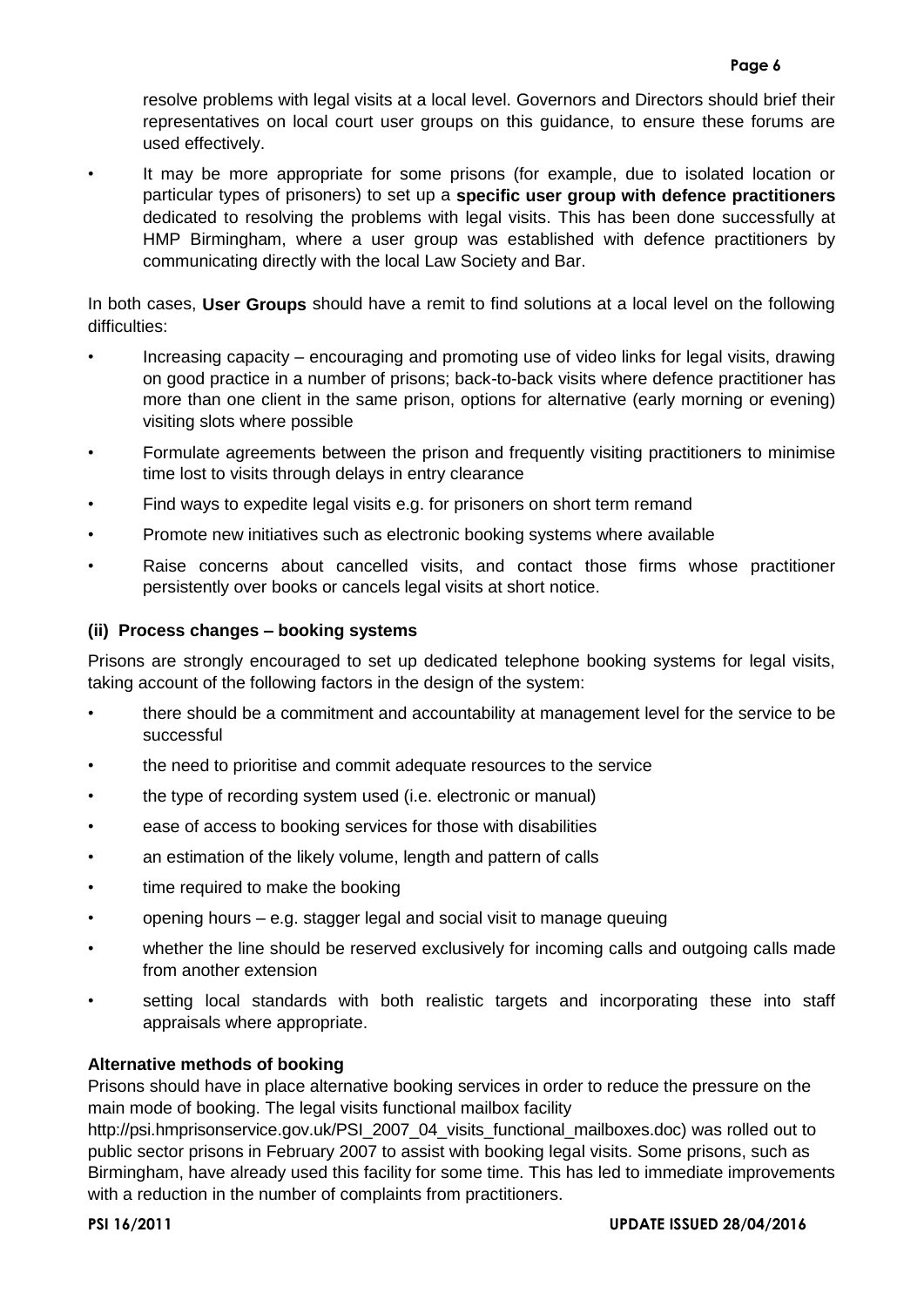## **(iii) Information for legal visitors**

Many establishments produce leaflets or booklets for social visitors, containing detailed information on visiting procedures. Prisons are encouraged to produce an information leaflet for legal practitioners covering the following areas:

- Booking arrangements covering all relevant systems and procedures. This would be provided to user groups to promote changes in practice, such as booking through functional mailboxes.
- Length and time slots available for legal visits.
- Asking practitioners to identify any particular requirements in advance of the visit. This could be for the benefit of the practitioner or prisoner.
- Arrangements for interpreters and local protocols on bringing electronic equipment such as laptops into the establishment.
- Location and directions on getting to the establishment.
- A list of acceptable identification required from defence practitioners and interpreters.
- Information on searching.
- Cancellation arrangements this may be a specific contact within the establishment who practitioners may contact in the event of a cancellation. This would also be a good use of functional mailbox facilities.
- Feedback process including information on the user group.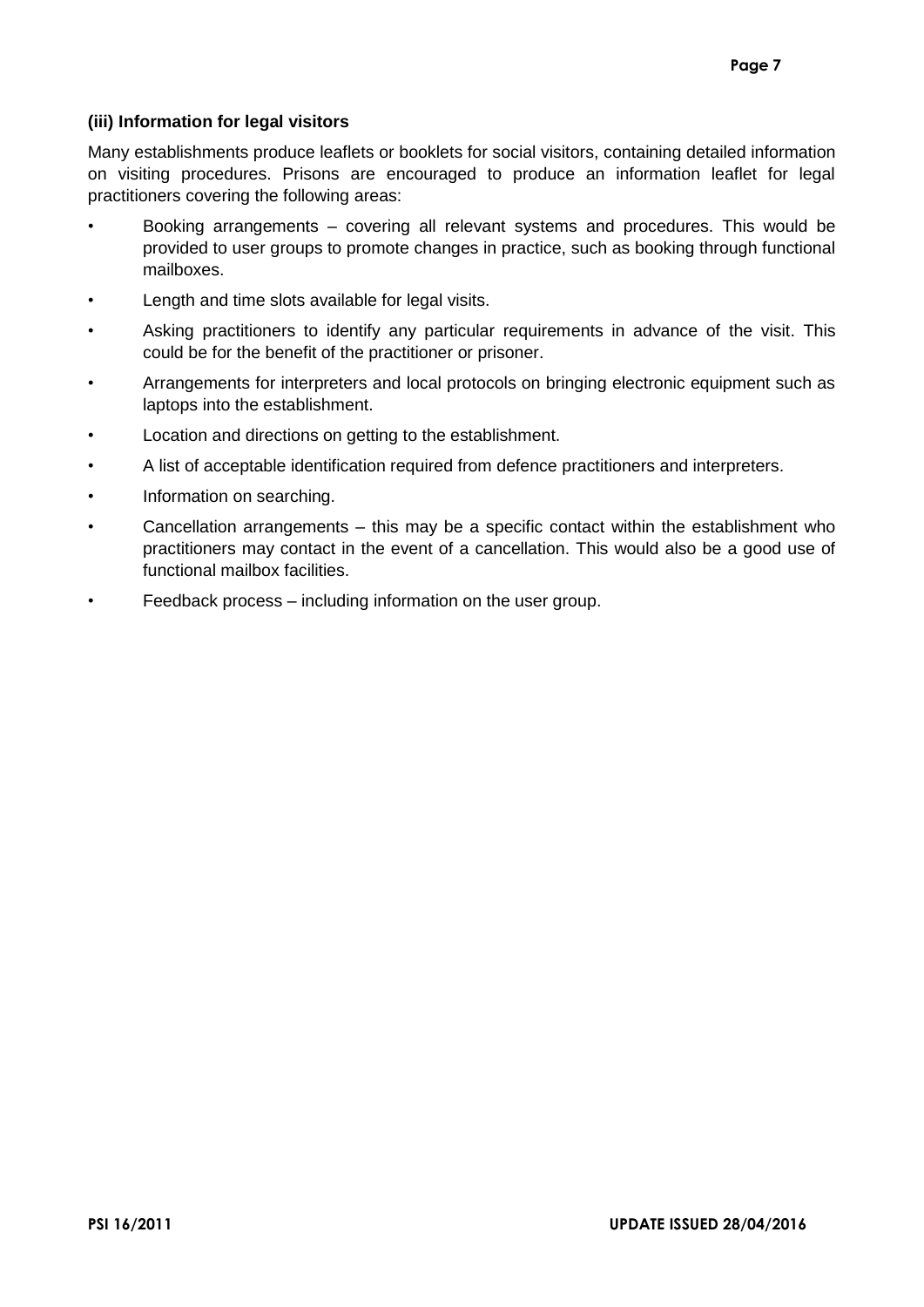## <span id="page-46-0"></span>Conclusion

Ineffective legal visits create operational difficulties for prisons and delays for clients who are prevented from early access to legal advice. They also cause problems in other parts of the criminal justice system, such as court proceedings. Improvements in legal visits are also linked to LCJB work to improve prisoner availability for court hearings and the increased use of video links.

Cancellation of legal visits with little or no notice seriously impedes the service that prisons are able to offer practitioners. Prisons and defence practitioners should make positive efforts to attend user groups, and prisons should also continue to improve access to legal visits through introducing functional mailboxes and use of video links. Equally, practitioners are under a duty to play their part in working with prisons to find solutions to ensure that legal visits take place, and are not forfeited or cancelled at short notice without good reason.

<span id="page-46-1"></span>Further information

If you have any questions about this guidance or require further advice on user groups please see the contacts below.

## **NOMS**

The Equality, Rights and Decency Group lead on visits policy for public and private prisons. We are keen to assist in highlighting good practice and welcome feedback from prisons on initiatives that have successfully improved the operation of legal visits.

Please contact: **ERDGPolicyAndRegulation@noms.gsi.gov.uk**

## **Legal Services Commission**

The Criminal Defence Service Policy Team are keen to highlight and promote best practice and welcome feedback from defence practitioners including examples of good practices in relation to the arrangement of legal visits in prisons.

Please contact Sonja Mahoney on [Sonja.mahoney@legalservices.gsi.gov.uk](mailto:Sonja.mahoney@legalservices.gsi.gov.uk) or 020 7783 7431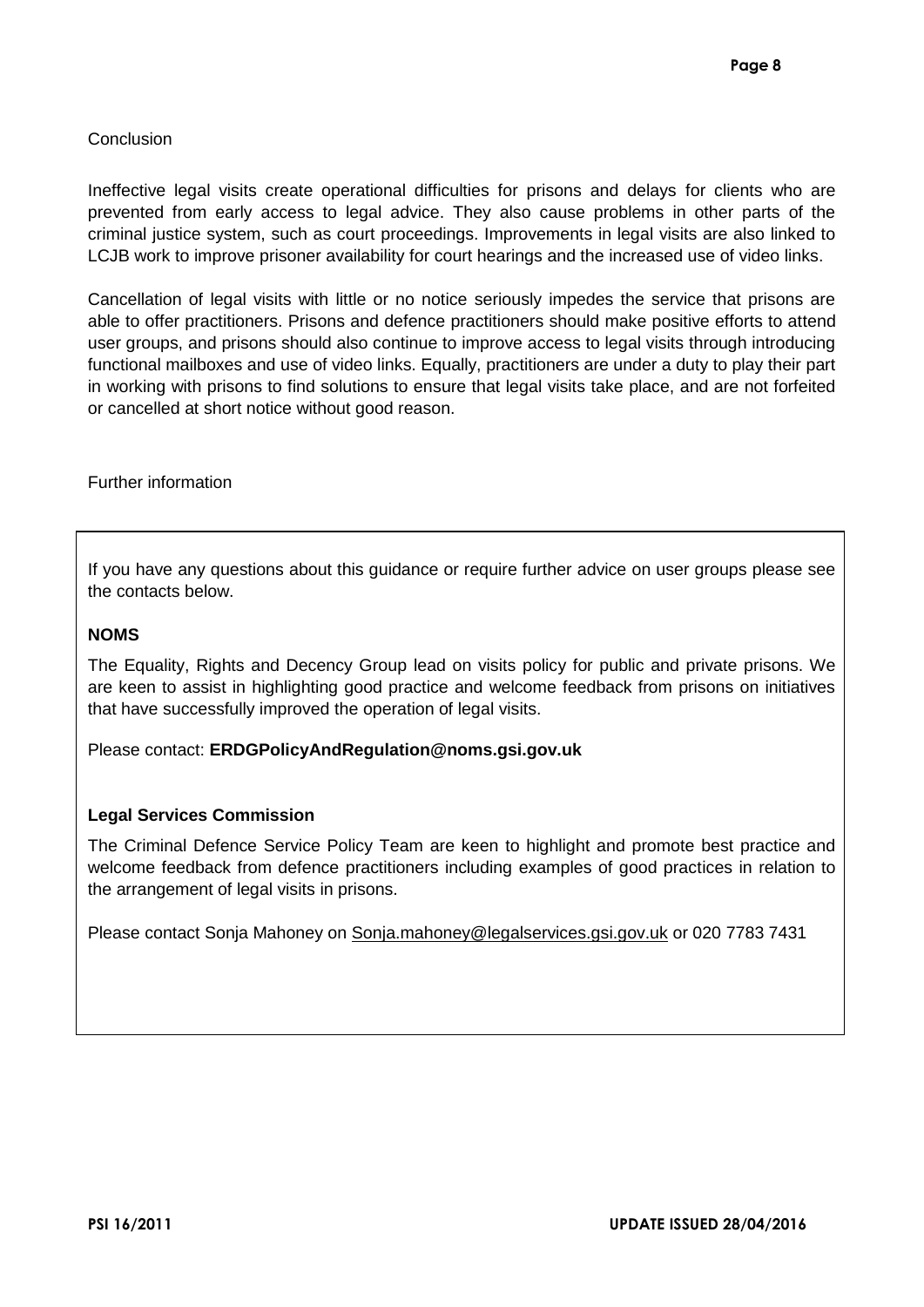<span id="page-47-0"></span>**Annex G**

**HMP…………………………..**

# **INFORMATION FOR VISITORS**

{Insert Date of issue}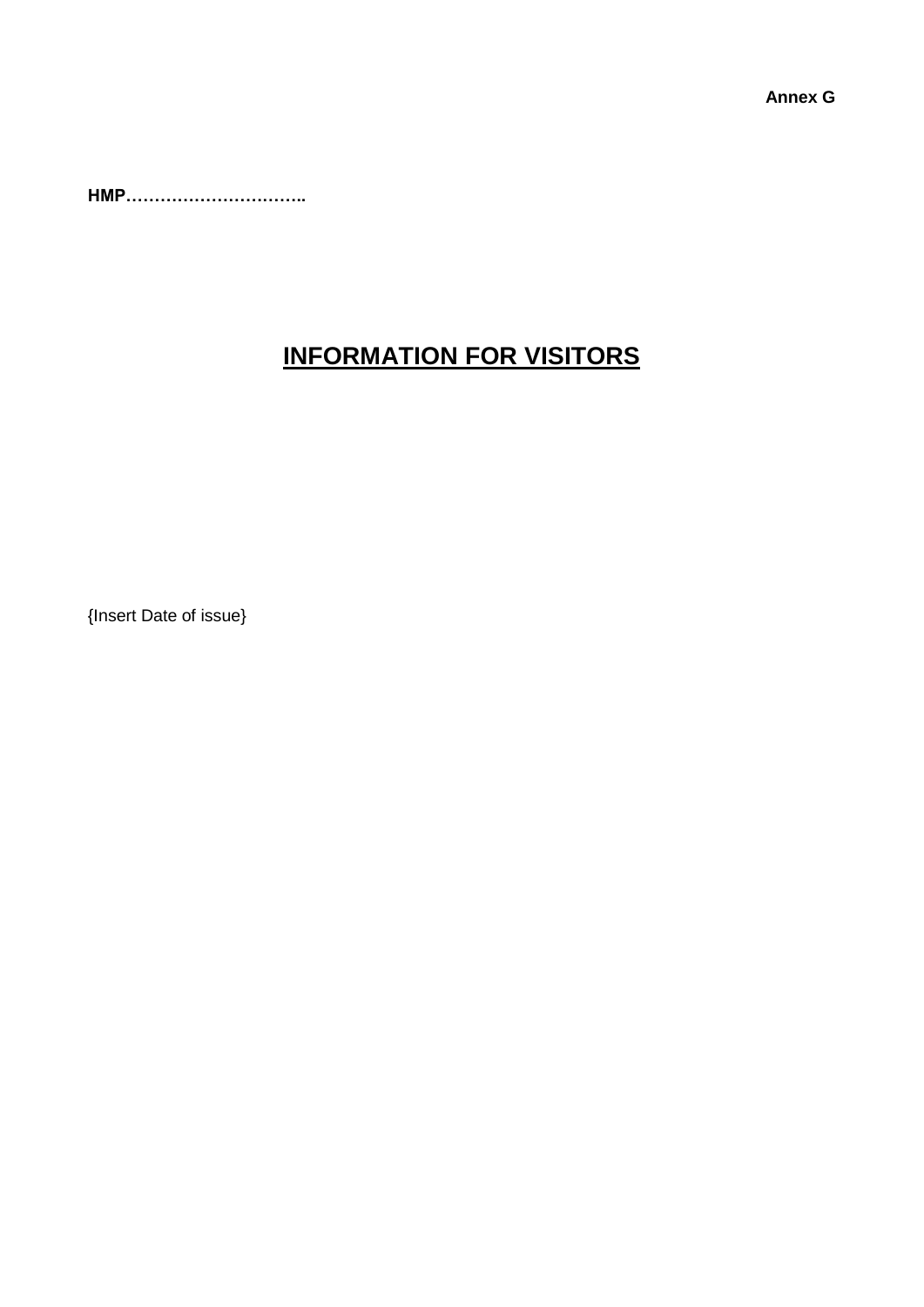|                                                                    | Page |
|--------------------------------------------------------------------|------|
|                                                                    | 1    |
|                                                                    | 2    |
|                                                                    | 3    |
|                                                                    | 4    |
|                                                                    | 4    |
| Help with travel expenses - Assisted Prison Visits Scheme          | 5    |
|                                                                    | 5    |
|                                                                    | 5    |
|                                                                    | 6    |
|                                                                    | 6    |
|                                                                    | 7    |
|                                                                    | 7    |
|                                                                    | 8    |
|                                                                    | 8    |
|                                                                    | 8    |
| What to do if you are worried about a relative or friend in prison | 9    |
|                                                                    | 9    |
| Where can I get help from outside of the prison?                   | 10   |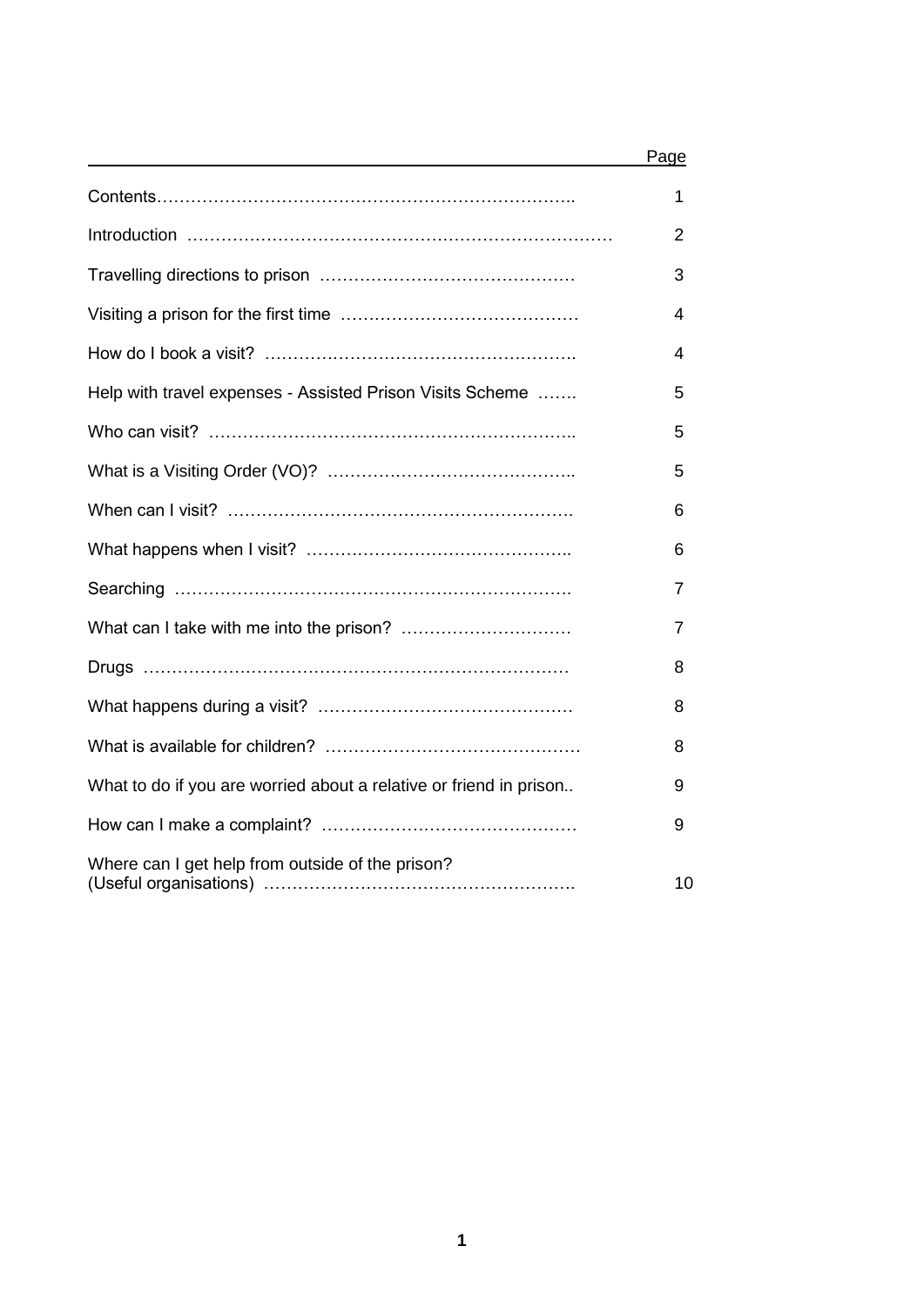## *Introduction*

## *Welcome to HMP [enter name of prison]*

*This leaflet tries to answer some of the questions you may want to ask about visiting HMP………….. We hope you will find this helpful.*

*It is important for prisoners to keep in touch with their families and friends. This can help prisoners cope better with being in prison, and make it easier for them to settle back into normal life after they are released. Visiting a prisoner is not always easy. We want to make your visit here as pleasant and helpful as possible.* 

*If you would like information that is not included in this leaflet, please contact us on [enter the telephone number], or contact the Visitors' Centre on [telephone no]. We welcome your suggestions for improving visits where possible in this establishment. The procedure for making suggestions and complaints is explained at the end of this leaflet.*

*The main contact points in the prison are:*

- *To book a visit – call:*
- *To report concerns about a prisoner – call:*

*To write to the prison – address your letter to: [insert prison postal address]:*

*[Enter Name]*

*The Governor*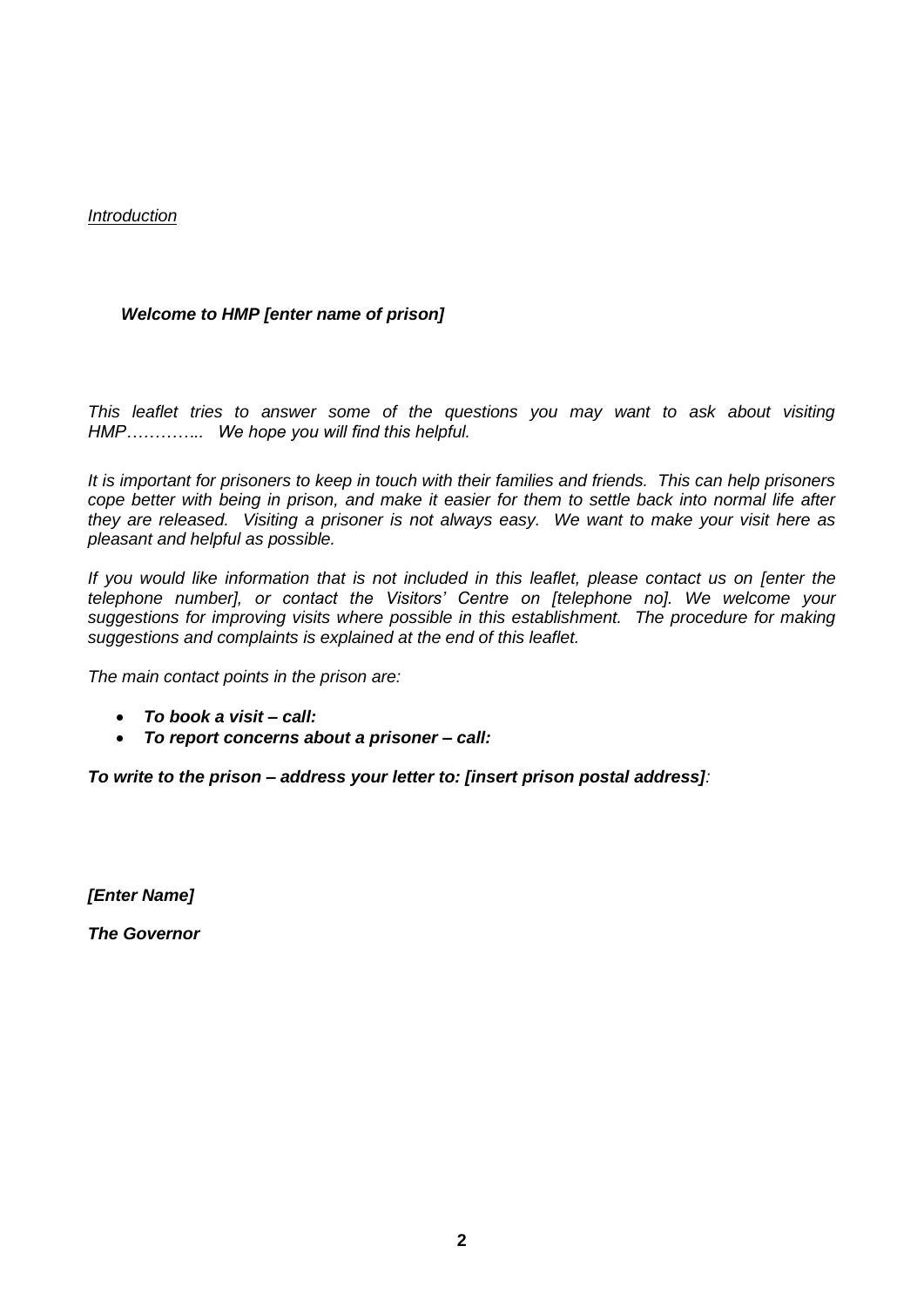# **Travelling directions to the prison**

Trains -

[give details of nearest stations, major routes, frequencies etc]

Buses -

[give details of where from, number of bus, frequency, length of time it takes to get to prison etc]

Taxis –

[give details such as where from, time taken to prison, cost, date when this estimate applied, telephone number of local taxi companies].

Car –

[give details of major routes and time taken, and whether and where in the prison car parking is available].

## *[Insert map of prison location in relation to major car routes and stations etc.]*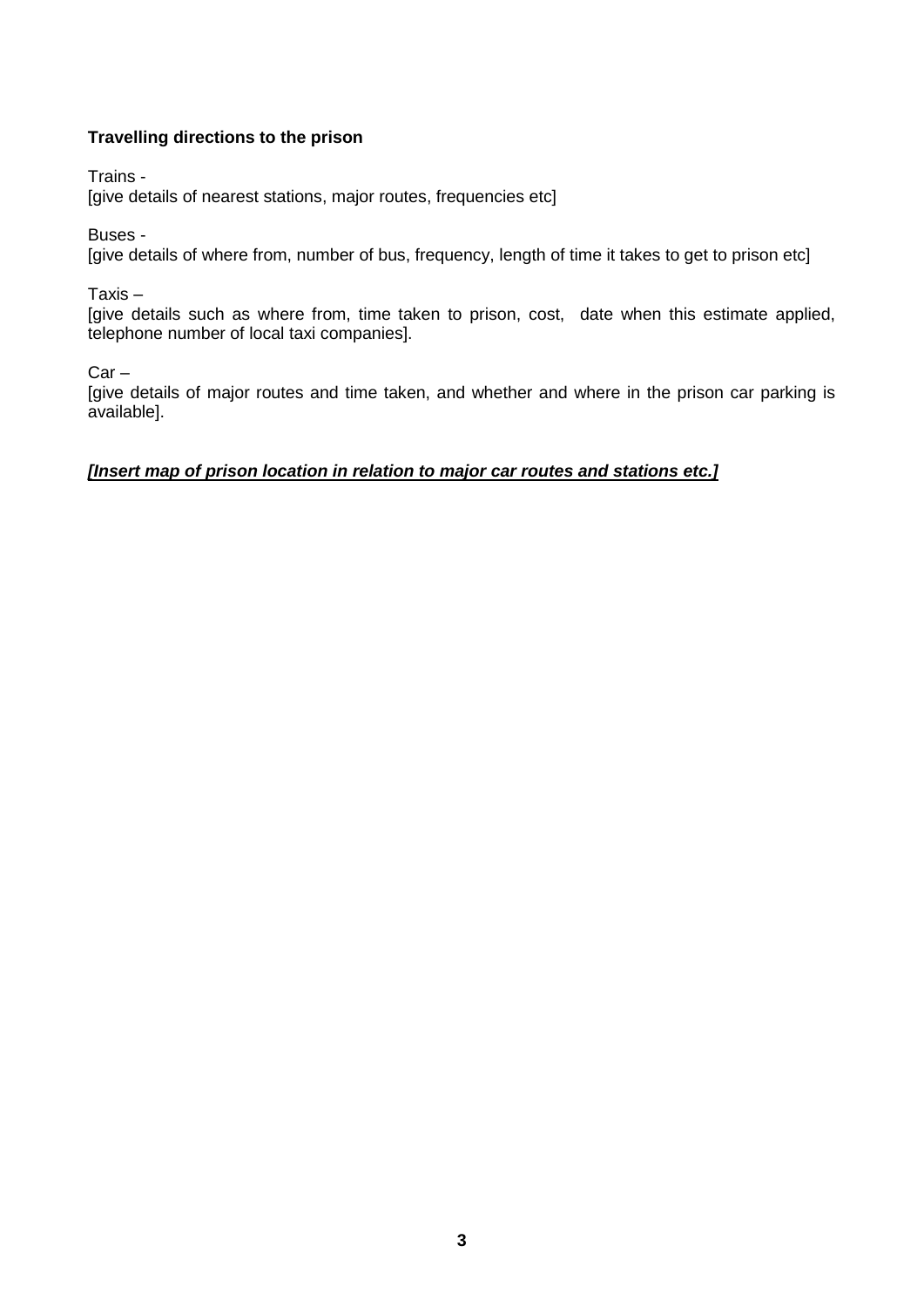## **Visiting a prison for the first time**

If you are visiting a prison for the first time, are unsure about what to expect there is a lot of useful information on our web site [\(www.hmprisonservice.gov.uk\)](http://www.hmprisonservice.gov.uk/). If you would like to talk to someone, advice and support is available from the Offenders' Families Helpline on 0808 808 2003, or [*enter if appropriate*] the Visitors' Centre at the prison [*enter phone number*] or one of the support groups listed at the back of this leaflet.

## **How do I book a visit?**

You need to arrange your visit with the prison in advance. At least [*number of*] hours notice is required for a pre-booked visit. **If you turn up without having booked your visit you are likely to be turned away**.

To book a visit you need to telephone the booking line on……….[*give booking line number*]. The booking line is open between….[*time*s] and …………… .

This information is also on the Visiting Order. You may also book while you are on a visit [*delete if applicable*].

When you phone you will be asked for the following information [*amend list as appropriate*] :

- Details of the name and prison number of the person you want to visit
- Your own name and address
- The date you want to visit
- The number of the Visiting Order
- The number of people visiting
- The names, ages and address(es) of any visitors under the age of 18 years and their relationship to the prisoner (these details are required under the prison's child protection policy).

If you wish to bring a number of children, it is advisable to talk to the booking staff. Special arrangements may need to be made if seating is limited in the visiting area.

## **Other things to tell the booking staff:**

- **If you need to take medication to the prison. You could ask about who you should speak to about this when you are booking your visit. Visits staff can therefore be reminded on the day, in order to avoid any unnecessary delays or misunderstandings.**
- Let staff know if you have a disability e.g. if you need wheelchair access or have a hearing difficulty, any other special need, or if there is likely to be a language barrier so that staff can be prepared for your visit.

Wheelchairs, their users, adults accompanying them and assistance dogs may need to be searched. Staff who carry out such searches will do so with sensitivity. Visitors who are likely to need physical assistance during the visit, such as wheelchair users who cannot propel themselves, should be accompanied by another adult. Prison staff cannot always provide personal assistance.

#### **Help with travel expenses - Assisted Prison Visits Scheme**

If you are a close relative or partner or are the only person visiting, you may be able to get help with your travel expenses. Qualifying rules and conditions apply.

Ask at the prison or Visitors' Centre [*delete this if there is no Visitors' Centre*] for an application pack or telephone the Assisted Prison Visits Unit on 0845 300 1423 between 10.15am – 11.45am and 2.15pm to 3.45pm Monday to Friday. Textphone users can call 0845 304 0800. You can also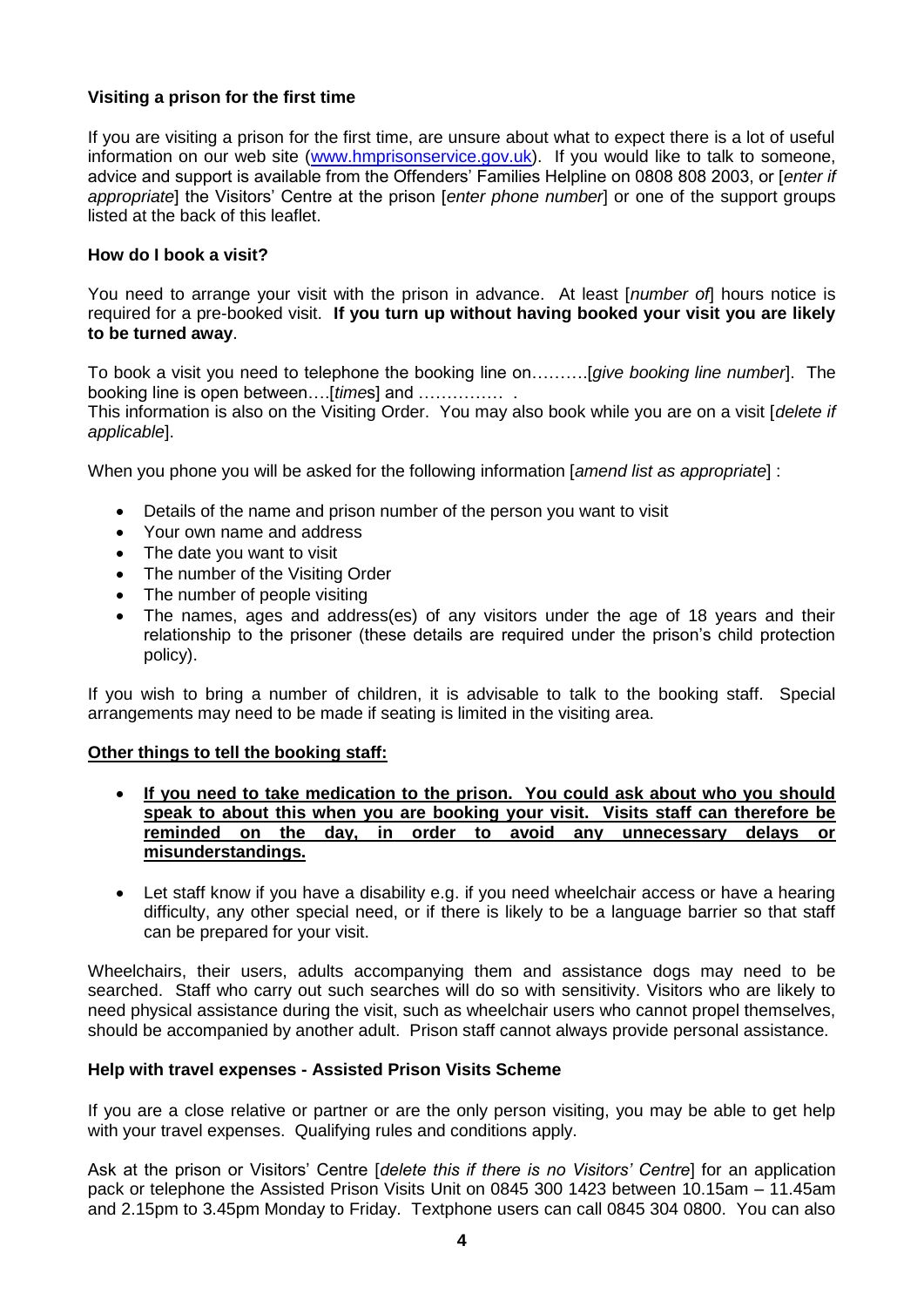fax (24 hour service) 0121 626 3474 or write to: Assisted Prison Visits Unit, PO Box 2152, Birmingham B15 1BR. Information in Welsh, some foreign languages, Braille or on audio cassette can be obtained directly from the Assisted Prison Visits Unit.

## **Who can visit?**

Only visitors named on a Visiting Order will be allowed to enter the prison. (See next section to find out about Visiting Orders). Although you can bring to the visit any number of children who are related to the prisoner, the presence of fixed furniture or other restrictions might make seating arrangements extremely difficult. For this reason, if there are more than three people of any age visiting at the same time, please ensure that you alert prison staff when booking your visit. This is so that arrangements can be made to accommodate them.

Visitors under the age of 18 years **must** be accompanied by an adult. However in exceptional circumstances and with prior agreement, Governors may allow young people between the ages of 16 and 18 years to visit on their own [*delete this sentence as appropriate*].

## **What is a Visiting Order (VO)?**

A Visiting Order is a form which a **convicted** prisoner must send out to a visitor for him/her to be allowed to make a visit. **Unconvicted** (i.e. remand or unsentenced) prisoners do not need to send out Visiting Orders.

A Visiting Order needs to be sent to you for every visit made. The Visiting Order contains the prisoner's name and number, the number and names/addresses of people visiting him/her and a reference number which may be added when you book the visit. [*add/amend as per establishment*].

**The full names, addresses, dates of birth and their relationship(s) to the prisoner must be given for all children and young people visiting who are under the age of 18 years**.

You will need to have the Visiting Order ready when booking your visit. (See below on how to book a visit).

The visitor will need to bring the Visiting Order with him/her when s/he visits. [*Delete or amend if your procedure varies*].

If a visit is booked and then not taken, it may not be possible to use the Visiting Order for another visit. [*Delete if not applicable*].

## **When can I visit?**

The days and times available at the prison for you to visit are:

| Monday    | [enter times] |  |  |  |  |
|-----------|---------------|--|--|--|--|
| Tuesday   | $\epsilon$    |  |  |  |  |
| Wednesday | $\epsilon$    |  |  |  |  |
| Thursday  | $\epsilon$    |  |  |  |  |
| Friday    | $\epsilon$    |  |  |  |  |
| Saturday  | $\epsilon$    |  |  |  |  |
| Sunday    | $\epsilon$    |  |  |  |  |

(See section on **What is available for children?** for opening times of the children's play area).

If you are going to be late or you are unable to attend a visit please ring the prison on ……..[*enter telephone number*]………as soon as you can so that the person you are visiting can be told.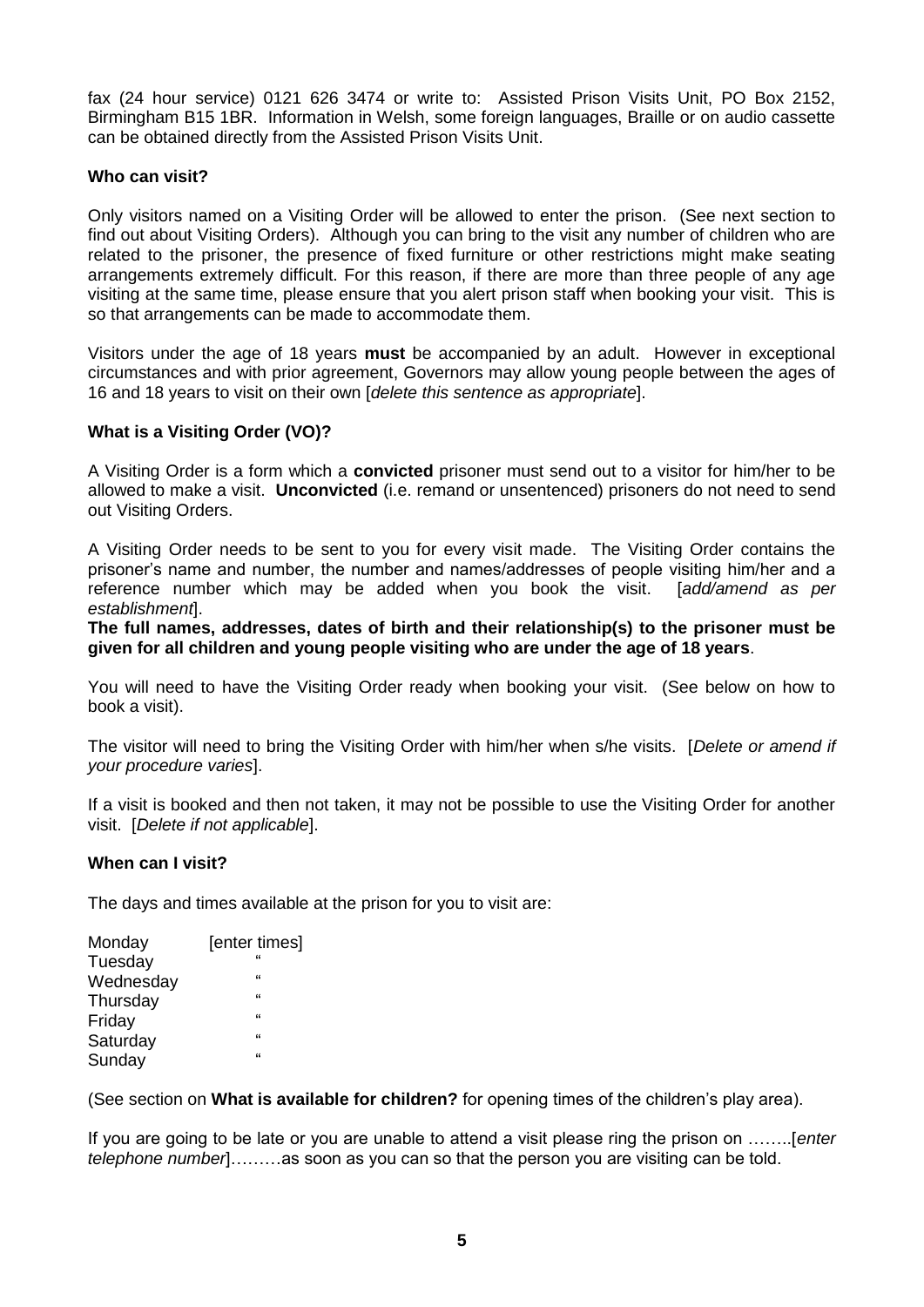**Please remember** to report to the staff at the prison gate at least…[*enter minutes*]……before your visit is due to start. This is because if you arrive after the visiting session starts you may not be allowed in to the establishment. The latest time you will be allowed inside the gates is ..........

## **What happens when I visit?**

[*Please include as much relevant information as possible below*].

You will be asked for **proof of your identity** when you arrive at the prison gates as well as the Visiting Order. If visitors fail to bring identification they will not be allowed in to the prison. The following documents are acceptable forms of identification [*list as per establishment – the following is a sample*] :

- Medical card
- Passport
- Driving licence
- Citizen Card
- **•** Benefit book
- Senior citizen's public transport pass issued by a local authority etc.

You may need to bring identification for any children you bring with you [*delete if not applicable*], including [*list as appropriate, e.g.*]

- Birth certificate
- Proof of age pass
- Passport
- Bus pass
- Student card

Before entering the prison you may encounter a dog which is trained to pick up the scent of drugs. The dog is trained to sit quietly in front of a person on whom drugs may be detected.

## **Searching**

The National Offender Management Service (NOMS) is committed to ensuring the safety and wellbeing of everyone who lives, works in and visits the prison. Searching those who enter the prison is one way of achieving this. The search will be carried out with respect for and courtesy to all individuals.

Searching usually involves a basic 'rub down' search, similar to those undertaken at airports. With permission from the Governor, sometimes more detailed searches may be carried out. Dogs may also be used specifically to pick up the scent of controlled drugs, though a dog indication in itself does not provide proof of smuggling. Closed visits may result as a consequence of such an indication.

If a person, including a visitor, is caught in possession of drugs or other prohibited items, they may be subject to a visiting ban and the police will be called.

Children and babies may also be searched, but this will be done sensitively and only in the presence of their parent or the adult accompanying them.

## **What can I take with me into the prison?**

You are allowed to take the following items only into the prison: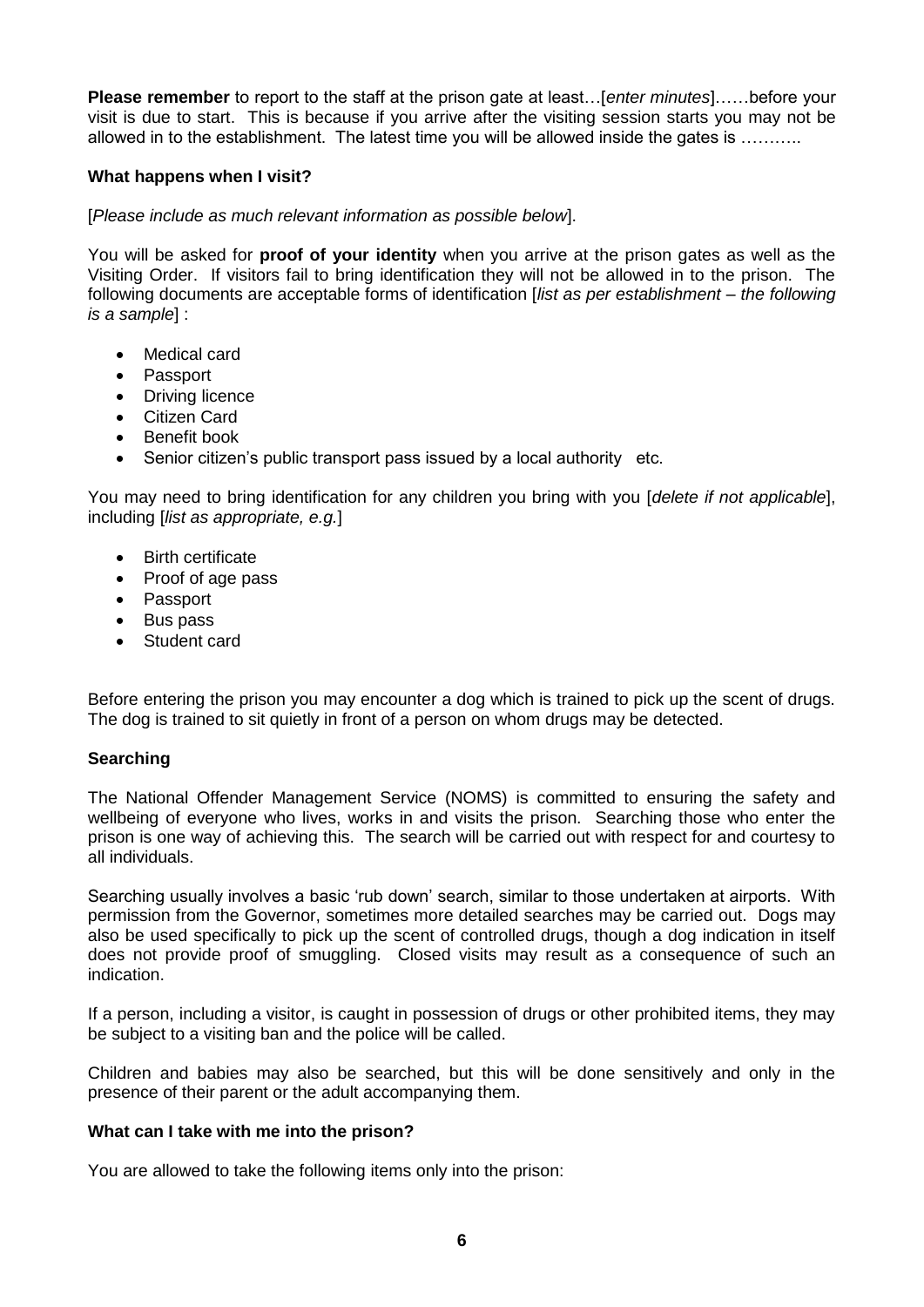[*List as per establishment*]………………………………………………….. ……………………………………………………………………………………

If you wish to bring in property for a prisoner, you need to ……[*give the arrangements and any procedures visitors must follow for your establishment*]. All items entering the prison will be thoroughly searched and x-rayed in accordance with the prison's security requirements [*amend as applicable*].

Mobile phones are not allowed inside the prison. Under the Offender Management Act 2007 it is a criminal offence to convey mobile phones or any other component parts in or out of a prison. Lockers are provided where these [*and other possessions if applicable*] can be kept safely for you during your visit. You will need …..[*give value of*]….coins to enable you to use a locker, and some money to buy refreshments. [*delete/amend as necessary*].

Essential items for the care of your baby, such as …………can be taken in to the visits room. [*State what baby equipment can be admitted*]. However they may need to be left in the care of prison staff.

## **Drugs**

There is an important role that you can play as a visitor to the prison. We need your help in keeping prisoners and visiting areas drugs free. The smuggling of drugs into prison is a serious criminal offence and will therefore be treated as such. The police may also be called which could lead to an arrest.

**If you are worried about drugs or being placed under pressure to traffic drugs please ask to speak to an appropriate member of staff, if possible before you leave the prison. Alternatively phone the prison [***insert local telephone number where a designated local drugs Helpline is in operation***]** 

# **What happens during a visit?**

The prisoner and his/her visitor(s) normally sit across a table in an open room, with other prisoners and visitors present. Physical contact between the prisoner and his/her visitor(s) is usually allowed at the beginning and end of the visit, unless the prisoner is subject to other restrictions. For this contact, the person you are visiting is normally allowed to stand but, otherwise, they will normally have to stay seated throughout.

If you leave the room for any reason such as to use the toilet, you will probably be searched again before you re-enter the visits room.

Prison staff will be present in the visiting area to make sure the session runs smoothly, and that the visits area is safe and comfortable for visitors and prisoners.

You can buy tea, coffee, cold drinks and snacks [*amend as appropriate*] for you and the person you are visiting.

A visit may be held under 'closed' conditions if there are concerns that you and/or the prisoner may be a risk to prison security, or if there is a risk that unacceptable or illegal activity might take place during the visit such as passing drugs. During a closed visit the prisoner and his/her visitor talk to each other while seated either side of a glass panel.

## **What is available for children?**

[*Delete or amend as per establishment*]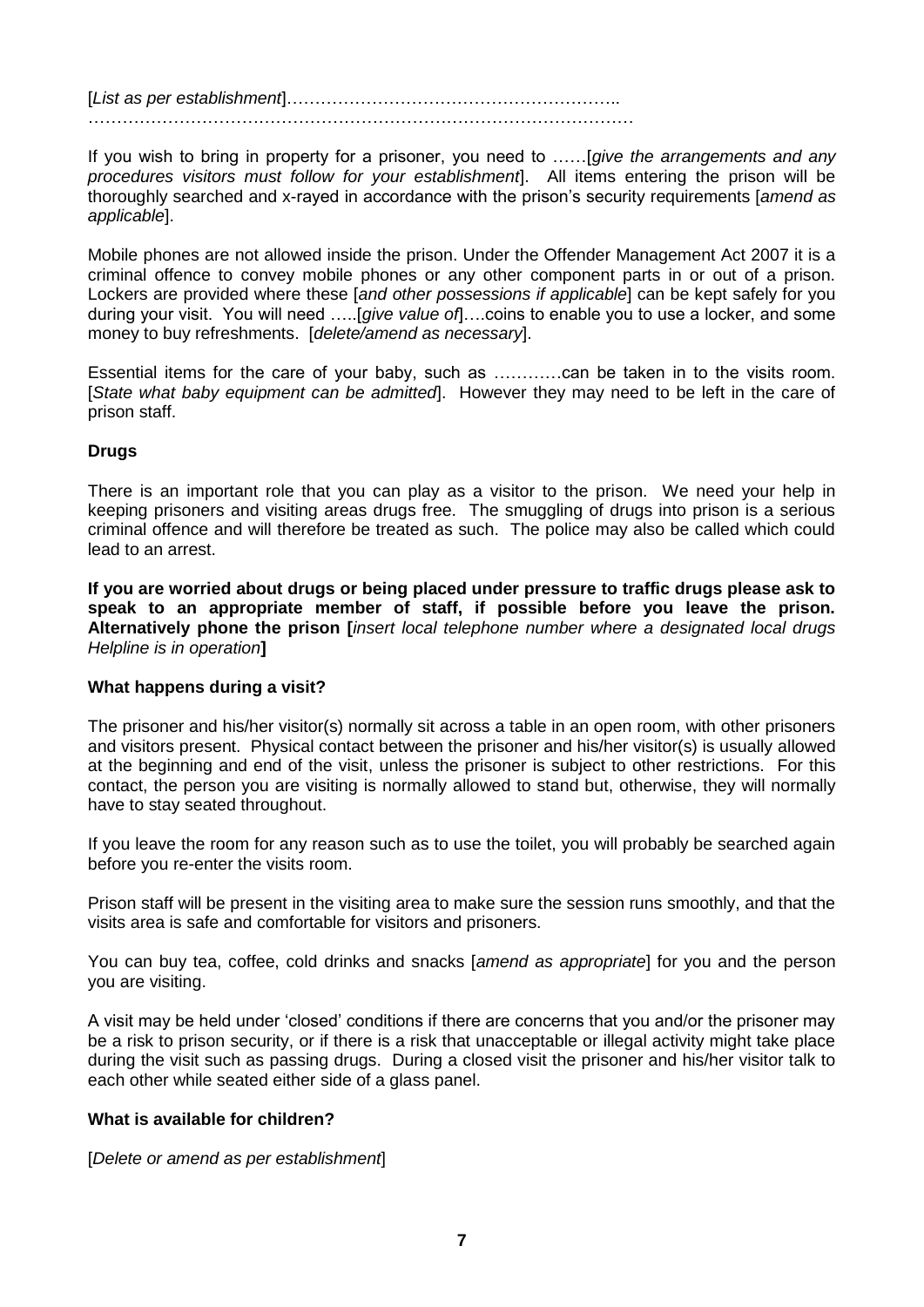There is a play area for visitors' children to enjoy in the visiting area where there are toys, and a volunteer(s) [*or staff member(s) - state as applicable*] is there to help supervise children. However you are responsible for the children you bring to the visit and you must be able to see them even when they are playing. [delete and insert relevant paragraph if Ofsted registered crèche available]

The play area is open during the following days and times: [*list as appropriate*] . The contract of the contract of the contract of the contract of the contract of the contract of the contract of the contract of the contract of the contract of the contract of the contract of the contract of the contrac ………………………………………………………………………………………..

All visitors under the age of 18 years are regarded as children, and must visit with an adult. This is a requirement of the prison's child protection policy. They must not be left on their own anywhere or at any time on the prison premises, including in the Visitors' Centre or car park.

## **What to do if you are worried about a relative or friend in prison**

If you have concerns about a prisoner's safety or wellbeing, for instance -

- if you think they might harm themselves
- they are at risk from other people in the prison
- they are suffering racist or other abuse

ask to speak to the Suicide Prevention Co-ordinator [insert applicable role] (in the case of selfharm) or the duty governor, if possible before you leave the prison, or contact the manager of the Visitors' Centre [*delete if you do not have one*]. The information will then be passed on to the right person who will deal with it as soon as possible. If you are unable to contact anyone at the prison, contact the Offenders' Families Helpline on 0808 808 2003.

#### [*Include if appropriate*]

There is a free Anti-Bullying Helpline at the prison which you may phone in confidence. The number is………… .

## **How can I make a complaint?**

If you are unhappy about our visiting arrangements, or have any suggestions about how they might be improved, please contact .......................... *[enter the name, telephone and full address of contact] .*................... or fill in a comments slip, which is available in the visits hall/visitors' centre *[modify according to local procedures].*

You can write instead, about visits or any other prison matter, to the prison Governor, the Chair of the Independent Monitoring Board (which is not part of the management of the prison), your own MP or the MP in the constituency that the prison is in. Complaints can also be made to the Prisons and Probation Ombudsman, which is an independent body, but this has to be done through the prisoner you are visiting.

NOMS is committed to fairness for all. We treat our staff properly and ensure equality of opportunity. We deliver our services fairly and respond to individual needs. We insist on respectful and decent behaviour from staff, offenders and others with whom we work. We recognise that discrimination, harassment and bullying can nevertheless occur and we take prompt and appropriate action whenever we discover them.

We encourage visitors to tell us about behaviour that is contrary to our commitment to fairness and decency, and we are committed to investigating the equalities aspects of complaints.

## **Where can I get help outside the prison?**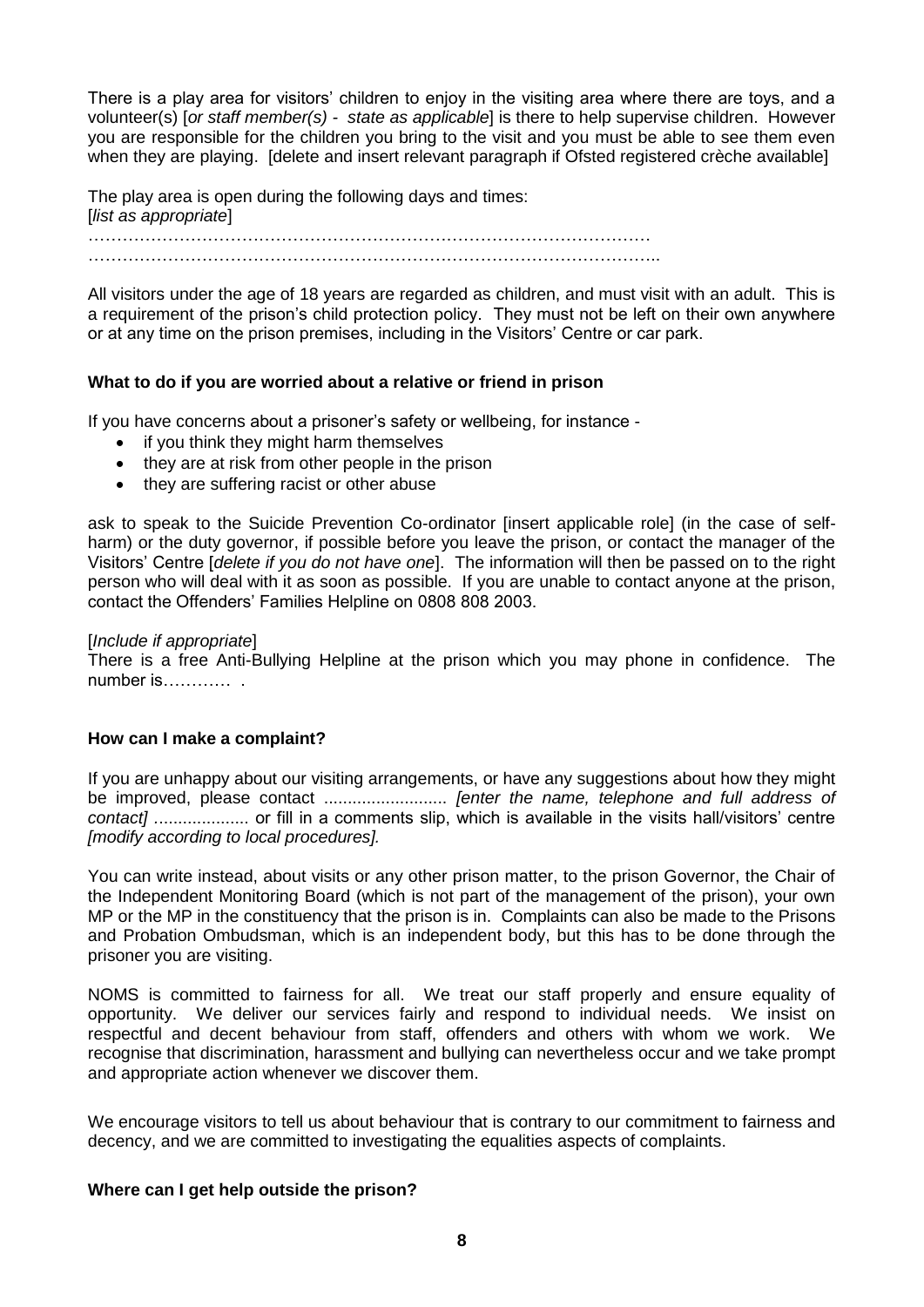The following organisations work with prisoners and their families. They are not part of NOMS.

## **Action for Prisoners' Families**

The umbrella organisation supporting the development of services for prisoners' and offenders' families. Produces resource material for families, a newsletter and works on national policy issues affecting families. APF can also can link families to our members who provide local support across the country.

Address: 21 Carlson Court, 116 Putney Bridge Road, London SW15 2NQ Website: [www.prisonersfamilies.org.uk](http://home.hmps.noms.root/hqr39f/hqx36x/Local%20Settings/Temporary%20Internet%20Files/OLK8A9/www.prisonersfamilies.org.uk) Contact 020 8812 3600 info@prisonersfamilies.org.uk

## **Offenders' Families Helpline**

This is the national freephone helpline offering information and support to anyone with a relative or friend in prison.

**Tel**: 0808 808 2003 **Website:** www.prisonersfamilieshelpline.org.uk **E-mail:** info@prisonersfamilieshelpline.org.uk

## **Adfam**

Adfam exists to raise awareness of, and take action to alleviate, family problems relating to drugs and alcohol.

**Address**: 25 Corsham Street, London, N1 6DR **Tel**: 020 7553 7640 **Web site:** www.adfam.org.uk **Email:** admin@adfam.org.uk

## **Crimestoppers**

Crimestoppers enables anyone with information about crime or criminal activities, and who wishes to remain anonymous, to call a single nationwide freephone number. Callers will not be asked their name or other personal details and the call will not be recorded or traced. If the information leads to an arrest and charge, the caller may qualify for a cash reward (up to £500) which is paid without compromising the anonymity of the caller. The Crimestoppers Trust, a registered charity, is a partnership between the community, business and the media to assist in the detection of crime.

**Telephone no:** 0800 555 111

## **Prison Fellowship of England and Wales**

Offers support to prisoners, families and ex-offenders. The organisation is volunteer based with a Christian ethos, offering services to anyone who asks them regardless of belief.

**Address:** PO Box 945, Malden, Essex CM9 4EW **Tel**: 01621 843232 **Web site**: [www.prisonfellowship.org.uk](http://www.prisonfellowship.org.uk/) **Email**: [enquiries@prisonfellowship.org.uk](mailto:enquiries@prisonfellowship.org.uk)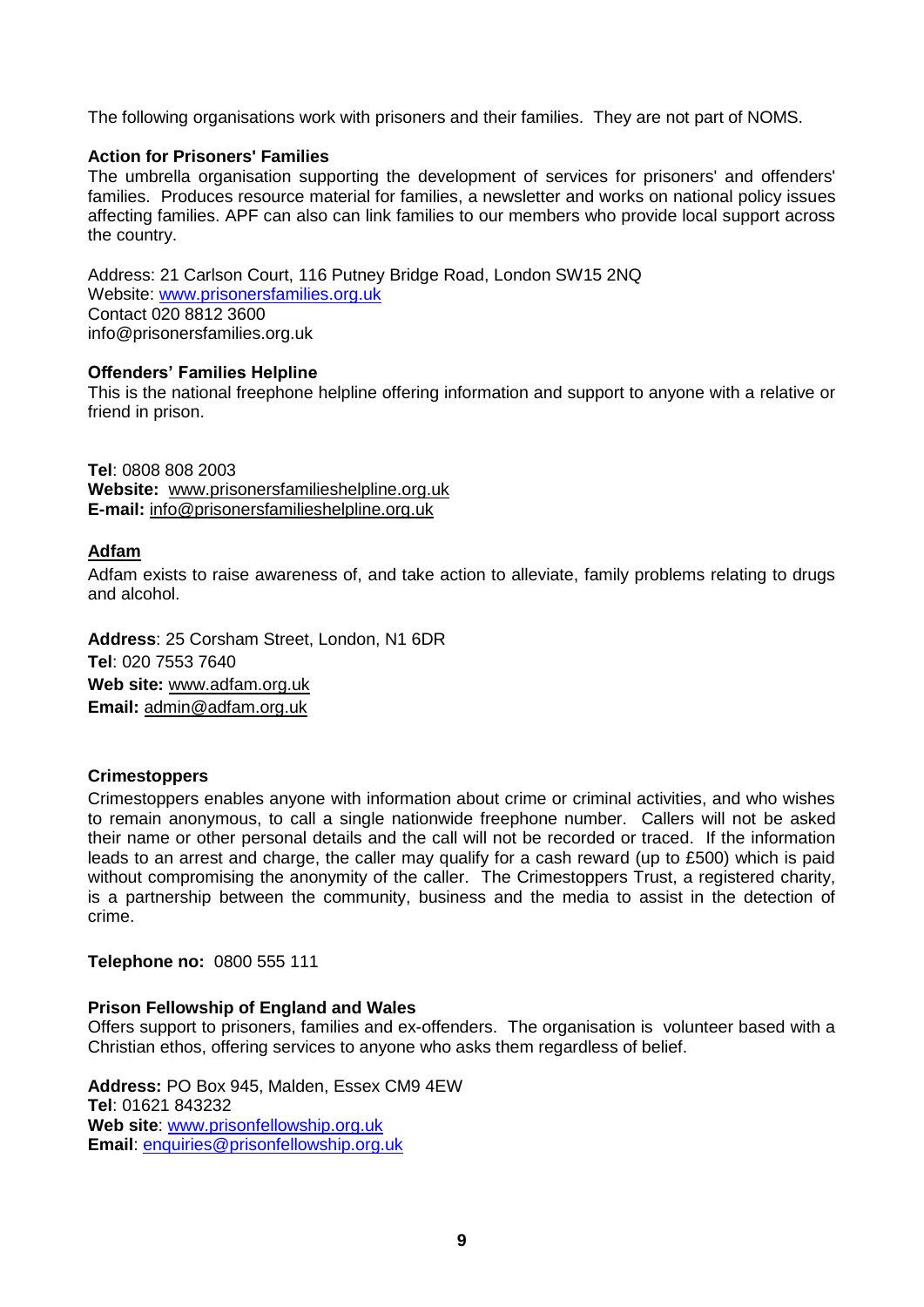## **Prison Reform Trust**

This is a national charity that campaigns for better conditions in prison and the greater use of alternatives to custody. They have an advice service and can provide information on various aspects of imprisonment.

**Address**: Second Floor, The Old Trading House, 15 Northburgh Street, London, EC1V 0JR **Tel:** 020 7251 5070 **Website:** [www.prisonreformtrust.org.uk](http://www.prisonreformtrust.org.uk/) **email:** [prt@prisonreformtrust.co.uk](mailto:prt@prisonreformtrust.co.uk)

*(enter other local or national support organisations should you wish)*